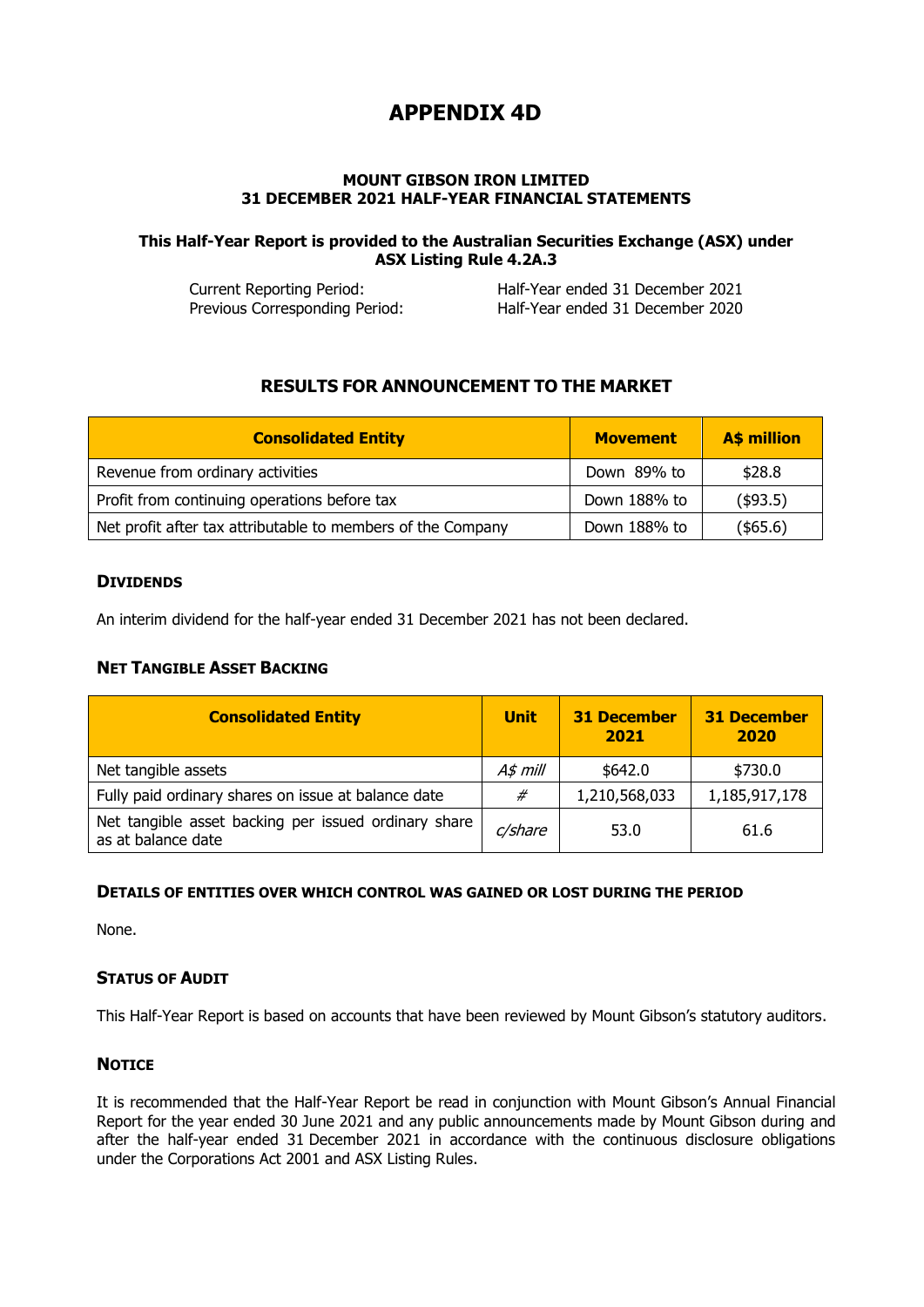

# **MOUNT GIBSON IRON LIMITED AND CONTROLLED ENTITIES**

**ABN 87 008 670 817**

**FINANCIAL REPORT**

**FOR THE HALF-YEAR ENDED**

**31 DECEMBER 2021**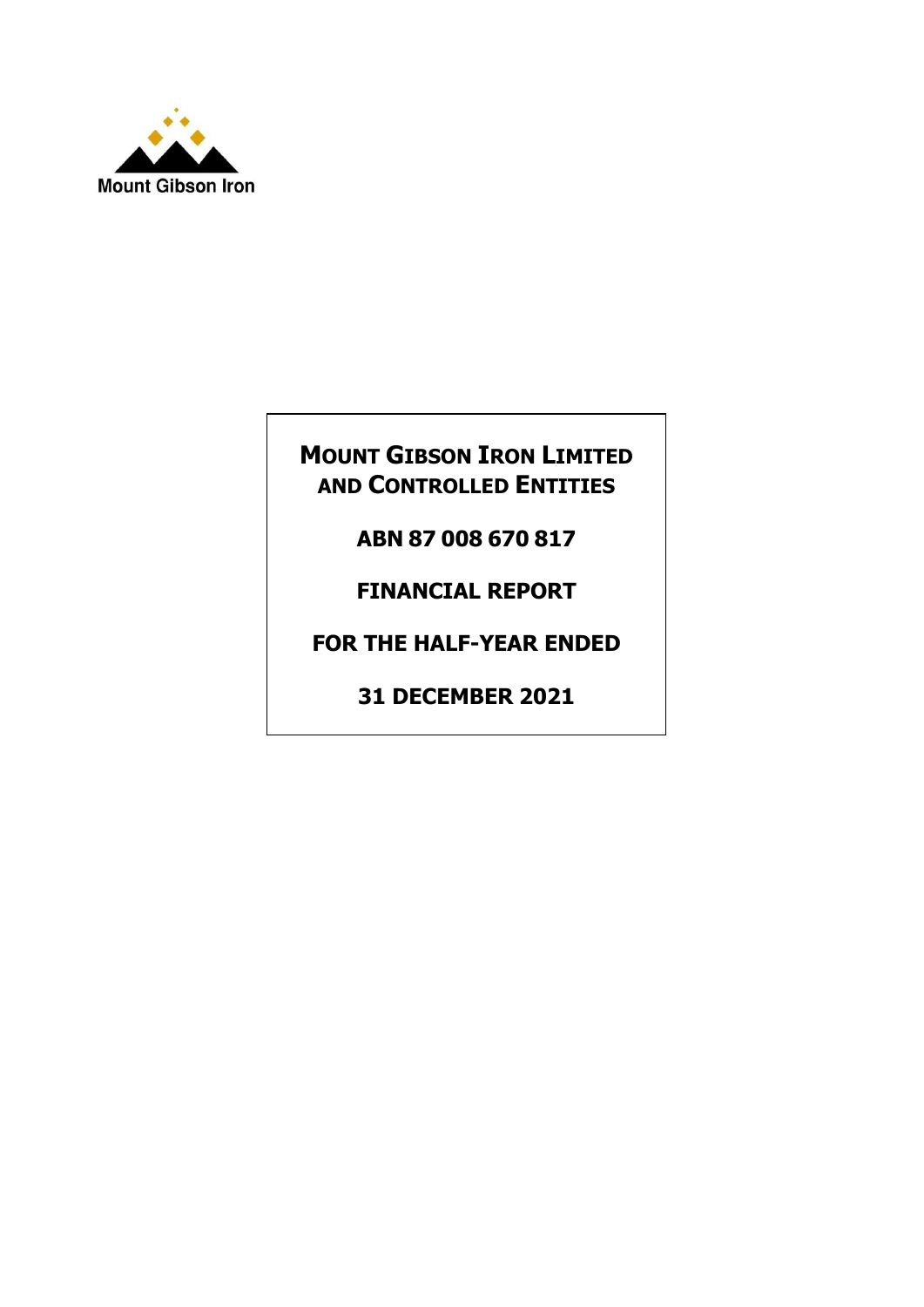# **Financial Report**

**For the half-year ended 31 December 2021**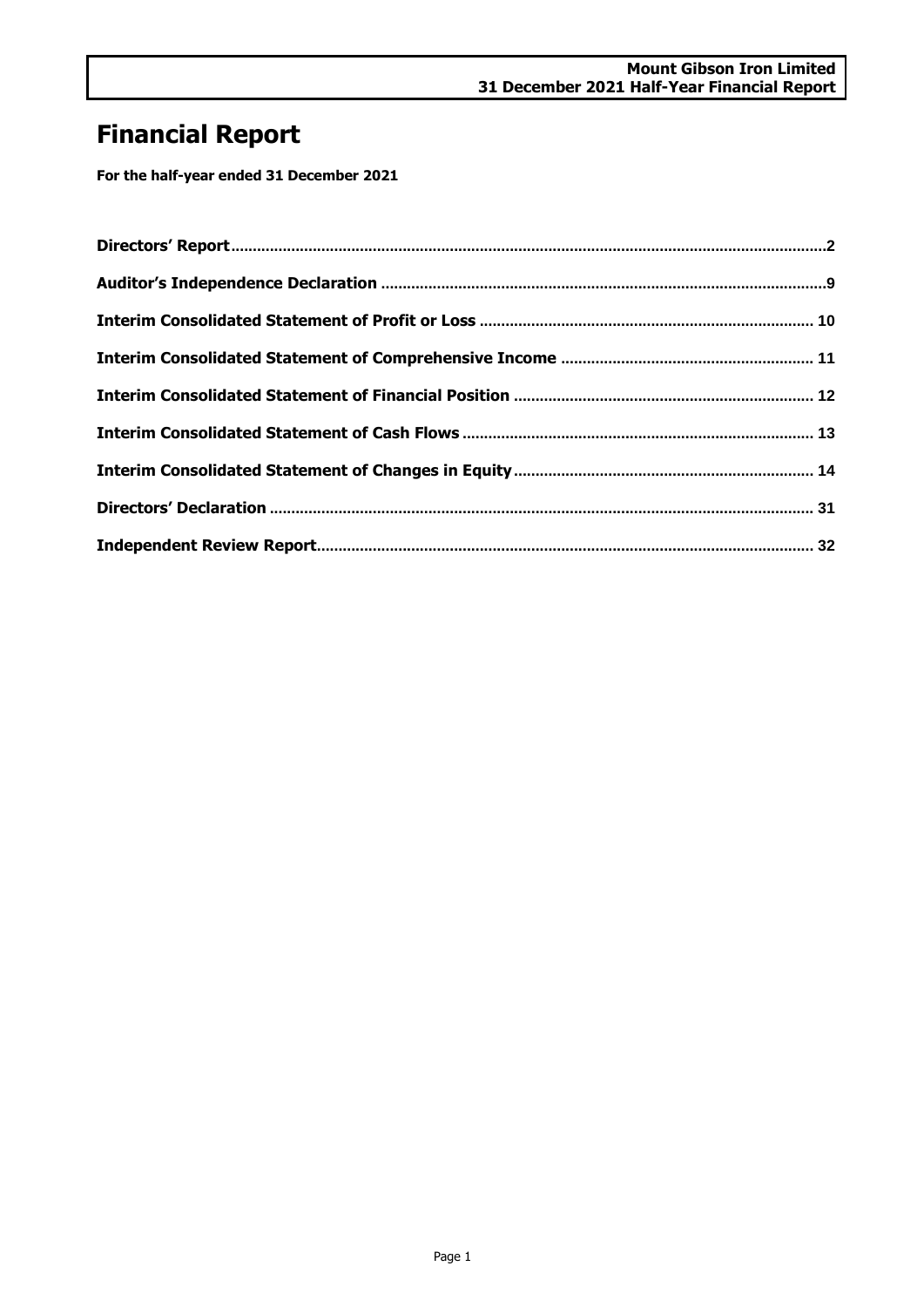# <span id="page-3-0"></span>**Directors' Report**

Your Directors submit their report for the half-year ended 31 December 2021 for the Group incorporating Mount Gibson Iron Limited ("**Company**" or "**Mount Gibson**") and the entities that it controlled during the half-year ("**Group**").

### **CURRENCY**

Amounts in this report and the accompanying financial report are presented in Australian dollars unless otherwise stated.

#### **DIRECTORS**

The names of the Company's directors in office during the half-year and until the date of this report are as below. Directors were in office for the entire period unless otherwise stated.

| Chairman, Non-Executive Director        |
|-----------------------------------------|
| Lead Independent Non-Executive Director |
| Independent Non-Executive Director      |
| Independent Non-Executive Director      |
| Independent Non-Executive Director      |
| Non-Executive Director                  |
| Alternate Director to Lee Seng Hui      |
|                                         |

Peter Kerr is the Chief Executive Officer. David Stokes is the Company Secretary.

#### **CORPORATE INFORMATION**

#### **Corporate Structure**

Mount Gibson is a company limited by shares that is incorporated and domiciled in Australia. It is the ultimate parent entity of the Group and has prepared a consolidated half-year financial report incorporating the entities that it controlled during the half-year.

#### **Nature of Operations and Principal Activities**

The principal activities of the entities within the Group during the period were:

- mining and direct shipment of hematite iron ore at the Koolan Island mine site in the Kimberley region of Western Australia;
- mining and processing of hematite iron ore at the Shine mine site in the Mid-West region of Western Australia, and haulage of the ore via road and rail for export from the Geraldton Port;
- treasury management; and
- the pursuit of mineral resources acquisitions and investments.

#### **OPERATING AND FINANCIAL REVIEW**

#### **Overview of the Half-Year Period**

The Group's financial result for the half-year ended 31 December 2021 was a net loss after tax of \$65,599,000, compared with a net profit after tax of \$74,513,000 in the prior corresponding half-year. On a pre-tax basis, the Group realised a loss before tax of \$93,474,000 for the half-year (after impairment and inventory net realisable value movements totalling \$49,517,000) compared with a profit before tax of \$106,727,000 in the prior corresponding half-year period.

The result reflected a significant reduction in iron ore pricing over the half-year, the consequent suspension of the Shine operation including associated impairment and inventory write-down expenses totalling \$41,401,000, and temporarily reduced sales and ore quality at Koolan Island while the Company advanced its key investments in the major waste-stripping program and footwall ground support works in the Main Pit, and the upgrade of ore crushing capacity.

These investments at Koolan Island are anticipated to facilitate a significant improvement in financial and operating performance in the June 2022 half-year and subsequent years as production volumes and product quality from Koolan Island improves and unit costs decline in line with the expected reduction in the waste to ore stripping ratio.

At the beginning of the half-year, the Platts Index price for delivery of 62% Fe iron ore fines to northern China was US\$219 per dry metric tonne ("**dmt**"), but rapidly declined in response to Chinese Government imposed reductions in steel making to meet defined production limits set for the 2021 calendar year. The price fell to a low of US\$87/dmt in November 2021 before recovering moderately to US\$118 at the end of the half-year period and averaged US\$136/dmt for the half-year. Discounts for lower grade ores averaging 58% Fe and below also widened substantially during the period, disproportionately impacting the value of products sold by the Company. The Platts Index price for material grading 58% Fe averaged US\$95/dmt CFR in the half-year. The decline in prices was moderately offset by a weaker Australian:US dollar exchange rate, which declined from A\$1.00/US\$0.748 at the start of the period and ended the half-year at US\$0.726. The average for the half-year was US\$0.732, compared with US\$0.776 in the immediately preceding six-month period.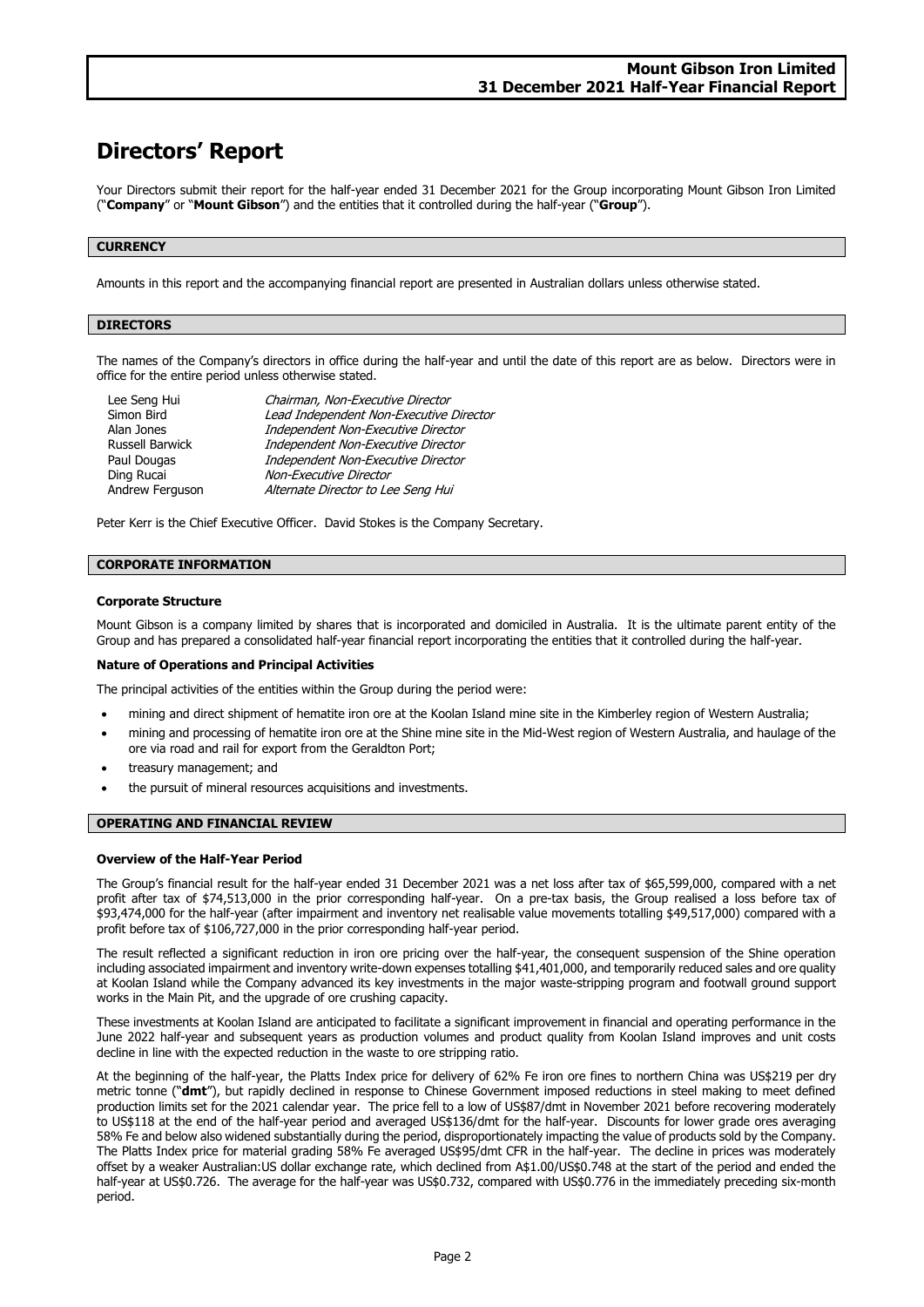### **Mount Gibson Iron Limited 31 December 2021 Half-Year Financial Report**

Group ore sales for the half-year totalled 0.7 million wet metric tonnes ("**Mwmt**") comprising 0.4 Mwmt of low-grade Koolan Island fines and 0.3 Mwmt of medium grade lump and fines material from the Shine project in the Mid-West. Sales revenue totalled \$27,339,000 comprising \$18,440,000 Free On Board ("**FOB**") revenues (net of quotational period price adjustments of \$18,795,000), \$9,812,000 in shipping freight services and \$913,000 of realised losses from foreign exchange hedging contracts. This reflected the limited mining access to high grade ore in the floor of the Koolan Island Main Pit due to the waste stripping and footwall support programs, resulting in temporary reliance on low grade material from outside the Main Pit Ore Reserve. This low-grade material is not representative of high-grade production expected over the remainder of the mine life. Material sold from the Shine project in the Mid-West realised an average price of US\$59/dmt FOB for fines and US\$82/dmt FOB for lump.

Total cash and investment reserves comprising cash and cash equivalents, term deposits, subordinated notes and financial assets held for trading, reduced by \$222,610,000 over the half-year period from \$364,723,000 to \$142,113,000 as at 31 December 2021.

The movement over the half-year comprised net investment at Koolan Island of \$157,365,000, Shine net operating and suspension costs of \$29,859,000, interest and other income of \$5,929,000, realised net hedging losses (after realised gains on foreign exchange and financial asset positions) of \$10,612,000, net corporate, exploration and rehabilitation costs of \$11,943,000, other financing and net working capital movements of \$6,602,000 reflecting the timing of receipts and payments, and payment of the \$12,158,000 cash component of the 2020/21 final dividend in October 2021. Further commentary regarding key cashflow movements is set out in the Operations and Financial Position sections below.

Mount Gibson does not have bank borrowings and has an undrawn \$100 million revolving credit facility with HSBC. Debt comprises lease liabilities, an insurance premium funding facility and an off-balance sheet performance bonding facility.

#### **Operating Results for the Half-Year Period**

The summarised operating results for the Group for the half-year ended 31 December 2021 are tabulated below.

| <b>Consolidated Group</b>    |               | 31 December 2021<br>\$′000 | 31 December 2020<br>\$′000 |
|------------------------------|---------------|----------------------------|----------------------------|
| Net profit/(loss) before tax | <i>\$'000</i> | (93, 474)                  | 106,727                    |
| Tax benefit/(expense)        | \$'000        | 27,875                     | (32, 214)                  |
| Net profit/(loss) after tax  | <i>\$'000</i> | (65, 599)                  | 74,513                     |
| Earnings/(loss) per share    | cents/share   | (5.51)                     | 6.39                       |

Consolidated operating and sales statistics for the half-year period are tabulated below:

| <b>Consolidated Group</b>                                | <b>Unit</b> | <b>Sep</b><br><b>Quarter</b><br>2021 | <b>Dec</b><br><b>Quarter</b><br>2021 | <b>Dec</b><br><b>Half-Year</b><br>2021 | <b>Dec</b><br><b>Half-Year</b><br>2020 |
|----------------------------------------------------------|-------------|--------------------------------------|--------------------------------------|----------------------------------------|----------------------------------------|
| <b>Mining and crushing</b>                               |             |                                      |                                      |                                        |                                        |
| Total waste mined                                        | kwmt        | 7,131                                | 4,519                                | 11,650                                 | 9,804                                  |
| Total ore mined                                          | kwmt        | 585                                  | 236                                  | 822                                    | 1,434                                  |
| Total ore crushed                                        | kwmt        | 635                                  | 319                                  | 954                                    | 1,972                                  |
| Shipping/sales                                           |             |                                      |                                      |                                        |                                        |
| Standard Lump                                            | kwmt        | 119                                  | 59                                   | 178                                    |                                        |
| <b>Standard Fines</b>                                    | kwmt        | -                                    | 137                                  | 137                                    | 1,069                                  |
| Low grade Lump                                           | kwmt        |                                      | $\overline{\phantom{0}}$             |                                        | 888                                    |
| Low grade Fines                                          | kwmt        | 320                                  | 60                                   | 380                                    | 346                                    |
| Total                                                    | kwmt        | 439                                  | 256                                  | 695                                    | 2,303                                  |
| Average Platts 62% Fe CFR northern China price           | US\$/dmt    | 163                                  | 110                                  | 136                                    | 126                                    |
| MGX FOB average realised fines price – Koolan<br>Island* | US\$/dmt    |                                      | $\overline{a}$                       |                                        | 121                                    |
| MGX FOB average realised lump price -<br>Mid-West        | US\$/dmt    | 91                                   | 63                                   | 82                                     | 43                                     |
| MGX FOB average realised fines price -<br>Mid-West       | US\$/dmt    | -                                    | 59                                   | 59                                     | 30                                     |

Minor discrepancies may occur due to rounding.

kwmt = thousand wet metric tonnes.

US\$/dmt = USD per dry metric tonne.

CFR = cost and shipping freight included; FOB = free on board (i.e. cost and shipping freight excluded).

Realised FOB prices are shown after shipping freight and specification adjustments/penalties and before provisional pricing adjustments from prior periods. \* Realised Koolan prices for the September and December 2021 quarters are minimal (<US\$23/dmt) reflecting the temporary non-core low grade and higher impurity ores extracted as part of the major waste stripping program.

For the purpose of wet to dry tonnage conversion, moisture content typically averages approximately 3-4% for Koolan Island fines and approximately 4-5% for Mid-West products.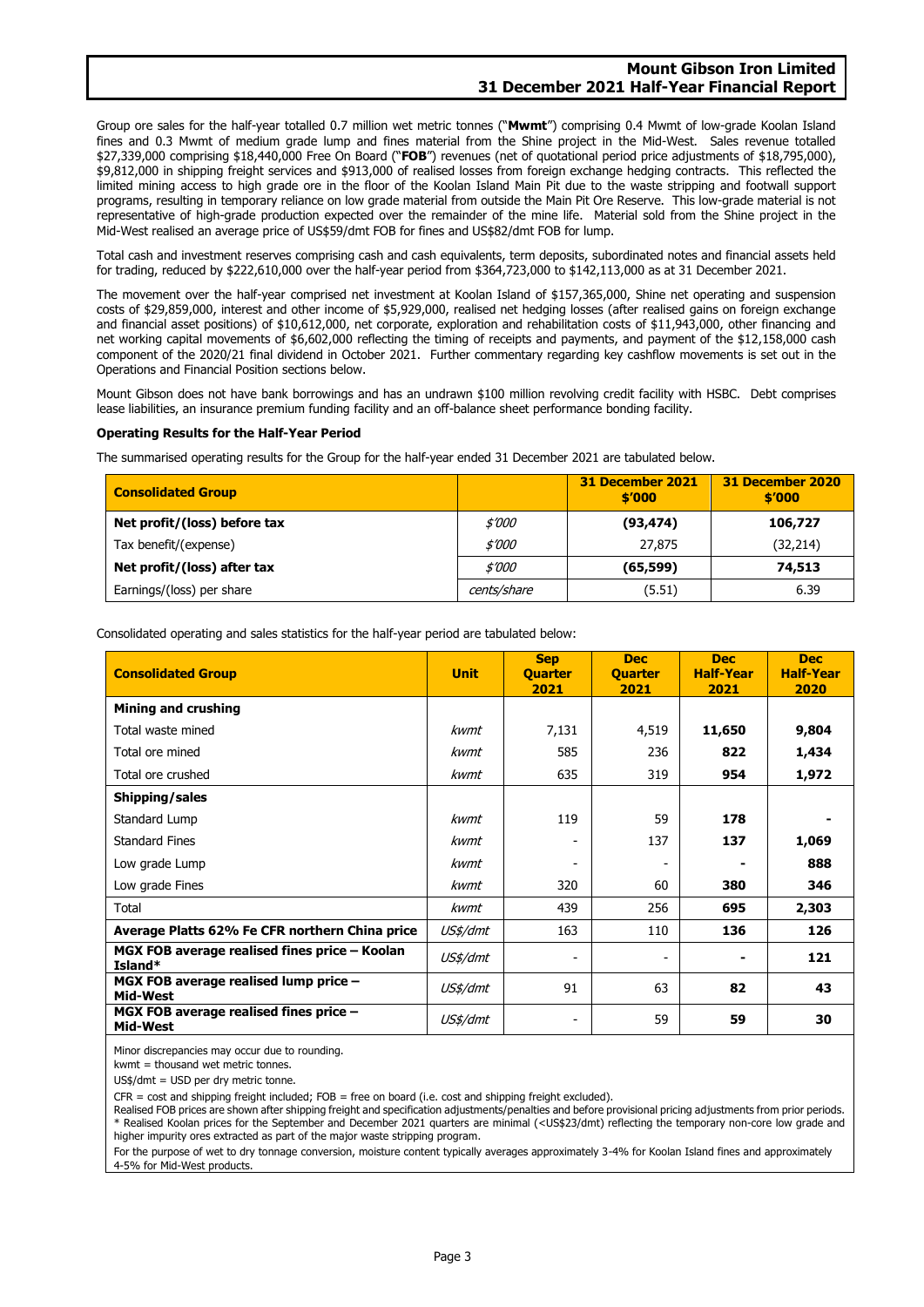#### **Koolan Island Operations**

The Koolan Island mine is located in the Buccaneer Archipelago, approximately 140km north of Derby, in the Kimberley region of Western Australia. The significant investment in Koolan Island in the period included progression of the bulk waste stripping program, remedial upper footwall ground support works in the Main Pit and a major crushing circuit upgrade, all of which are intended to facilitate increased ore production, sales and cashflow from the second half of financial year 2021/22 and onwards.

As previously indicated, the focus of activity in the half-year was the elevated waste stripping program in Main Pit and the program of remedial ground support works on the upper western footwall of Main Pit, following a localised rockfall in late 2020 which prevented safe mining access to high grade ore zones in the floor of Main Pit. The Company also committed substantial funds to a major upgrade of the crushing circuit to ensure its capacity to process substantially increased volumes of high-grade material over the remainder of the mine life. These three initiatives are intended to facilitate materially increased ore production and quality from the June 2022 half-year onwards, as well as reducing unit costs as sales rise and the waste:ore stripping ratio declines.

The mine incurred a loss before interest and tax of \$46,158,000 in the half-year reflecting progress of the waste stripping and footwall ground support programs in Main Pit, which limited production to low grade material from satellite deposits and peripheral areas of Main Pit, and completion of the crushing circuit upgrade. Operating efficiency was also adversely impacted by intermittent government restrictions on travel and workforce mobility related to COVID-19 outbreaks around Australia.

Total mining movement was 9.3 Mwmt (including 0.7 Mwmt of waste rehandled within Main Pit) for the December half-year, consistent with the overall mine plan, resulting in an average waste:ore strip ratio of approximately 17:1 (i.e. 17 tonnes of waste for every tonne of ore extracted) in the December half-year. While progress was impacted by the factors referred to above, the strip ratio is expected to fall significantly to average approximately 6:1 in the June 2022 half-year. This reflects the scheduled increase in high-grade iron ore production from the Main Pit.

From mid-2022 the stripping ratio will continue to progressively decline and is expected to average approximately 1.5:1 over the following five year period, resulting in a significant reduction in total mining movement and unit cash costs per tonne shipped and an anticipated substantial increase in operating cashflows. The Company has committed to the purchase (via suitable lease finance arrangements) of a replacement truck fleet from mid-2022 onwards to better suit the future pit design and assist with productivity, cost and emissions objectives.

As previously reported, Mount Gibson has engaged specialist contractors to undertake geotechnical ground support anchoring in the upper regions of the western footwall within the Main Pit. The anchoring works are designed to allow safe mining access to high grade ore in the western and central areas of the Main Pit. Works progressed satisfactorily in the half-year and access to these higher grade zones will progressively build during the June 2022 half-year, in line with the mine plan.

Through most of 2021, limited mining access in the floor of the Main Pit confined production to lower grade material (55-57% Fe) in the lateral extents of the deposit and nearby satellite pits. Ore production in the December half-year was limited as anticipated and totalled 0.5 Mwmt. Shipments and ore quality will rise during the June 2022 half-year towards the Ore Reserve grade of 65% Fe.

On the southern side of the Main Pit, in-ground instrumentation continues to demonstrate that the seawall, which incorporates the installed impermeable seepage barrier, is performing to design expectations.

Work on the major upgrade of the Koolan Island processing plant was completed during December, when commissioning commenced. The upgrade will ensure the crushing circuit is capable of processing significantly increased high-grade ore tonnages scheduled from this year onwards. The crusher upgrade was completed in two stages, with the first stage to reconfigure the lump and fines stacker circuits concluded in the prior quarter. The more significant second stage of the upgrade involved the installation of a new run-of-mine (ROM) ore retaining wall, feed bin, jaw and cone crushers and upgraded screening, scalping and conveyor capacity.

The cash draw at Koolan Island totalled \$157,365,000 in the half-year reflecting lower sales revenue from temporarily reduced ore volumes and quality, the advanced waste stripping investment of \$79,346,000, and progression of the footwall anchoring and crusher upgrade projects together totalling \$33,208,000. Operating cashflows are anticipated to improve through the June 2022 half-year as ore shipment volumes progressively increase.

Unit mining and administration costs, including all transport and logistics charges for the island-based operation averaged \$10.75 per tonne of ore and waste moved in the December half-year.

Production statistics for the December 2021 half-year are tabulated below:

| <b>Koolan Island</b><br><b>Production Summary</b> | <b>Unit</b> | <b>Sep</b><br><b>Quarter</b><br>2021<br>'000 | <b>Dec</b><br><b>Quarter</b><br>2021<br>'000 | <b>Dec</b><br><b>Half-Year</b><br>2021<br>'000 | <b>Dec</b><br><b>Half-Year</b><br>2020<br>'000 | $\frac{a}{2}$<br>incr/<br>(decr) |
|---------------------------------------------------|-------------|----------------------------------------------|----------------------------------------------|------------------------------------------------|------------------------------------------------|----------------------------------|
| <b>Mining</b>                                     |             |                                              |                                              |                                                |                                                |                                  |
| Waste mined                                       | wmt         | 4,508                                        | 4,303                                        | 8,811                                          | 9,804                                          | (10)                             |
| Standard ore mined                                | wmt         | 346                                          | 158                                          | 504                                            | 856                                            | (41)                             |
| <b>Crushing</b>                                   |             |                                              |                                              |                                                |                                                |                                  |
| Lump                                              | wmt         | 153                                          | 63                                           | 217                                            | 226                                            | (4)                              |
| Fines                                             | wmt         | 258                                          | 137                                          | 396                                            | 742                                            | (47)                             |
|                                                   |             | 412                                          | 201                                          | 612                                            | 968                                            | (37)                             |
| <b>Shipping/Sales</b>                             |             |                                              |                                              |                                                |                                                |                                  |
| Fines                                             | wmt         | 320                                          | 80                                           | 400                                            | 1,069                                          | (63)                             |
|                                                   |             | 320                                          | 80                                           | 400                                            | 1,069                                          | (63)                             |

Minor discrepancies may appear due to rounding.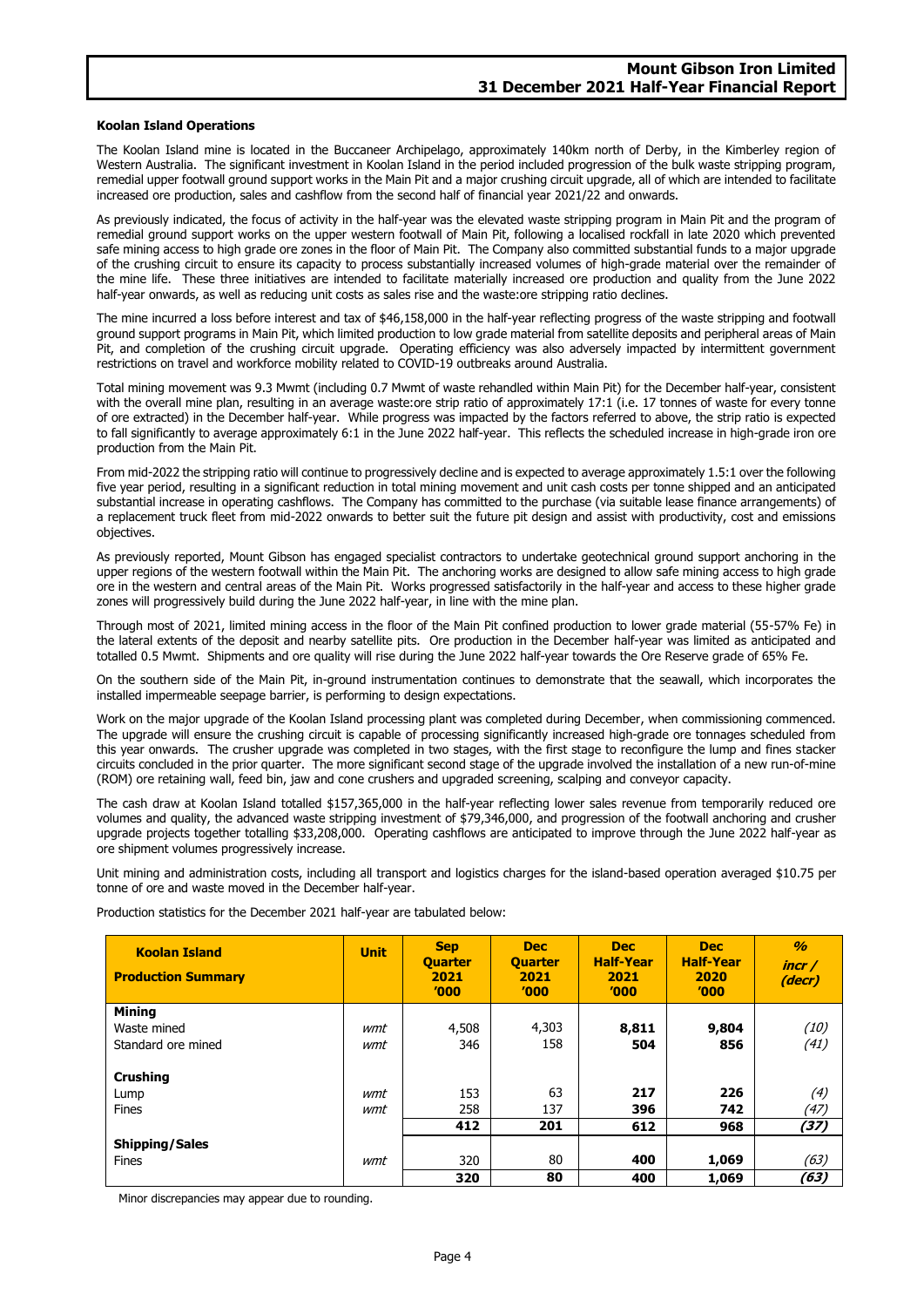#### **Mid-West Operations**

The current Mid-West operations comprise the recently developed and suspended Shine iron ore mine and the Company's bulk storage and export facilities at the port of Geraldton.

The Mid-West operations incurred a loss before interest and tax of \$59,006,000 for the December half-year, after recording impairment and inventory write-down expenses of \$41,401,000 due to suspension of the operation and including \$4,113,000 proceeds from the ongoing Mid-West rail credit refund.

Shine

Development of the Shine project, 85km north of the Extension Hill site, commenced in late 2020 with an initial targeted mine life of two years from an initial Ore Reserve of 2.8 Mt grading 59.4% Fe. Mining operations commenced in April 2021.

Ore production began prior to the commencement of the half-year, with ore crushed on-site and trucked 300km via public roads to the Company's export facilities at Geraldton Port. The first ore shipment was completed in August 2021.

While production performance at Shine was consistent with plan, the operation suffered extreme economic pressure due to the rapid deterioration in iron ore market conditions, particularly with regard to widening discounts for ores grading under 60% Fe, increased penalties for impurities and a sharp increase in shipping freight costs in the half-year.

Consequently, in October 2021 the Company announced a staged suspension of operations at Shine to preserve the value of the Shine deposit and provide time to assess the iron ore market outlook.

After the planned final shipment of lump ore in October, the Company negotiated the sale of a further two shipments of fines material from available stockpiles. Sales from Shine consequently totalled approximately 0.3 Mwmt in the December half-year.

The site is now being held on a low-cost care and maintenance program pending a reassessment of market conditions. In the meantime, many of the Company's employees at Shine have been redeployed to Koolan Island, helping to alleviate some of the ongoing labour pressures in certain areas at that operation.

The cash outflow at Shine for the December half-year period was \$29,859,000, reflecting site development and waste stripping costs in the September quarter and closure costs, net of final revenues, in the December quarter.

Given the suspension of the Shine operation, the book carrying value of the business unit, including uncrushed inventories, has been impaired and written down for accounting purposes by \$41,401,000 at 31 December 2021.

Production and shipping statistics for the December 2021 half-year are tabulated below:

| <b>Mid-West</b><br><b>Production Summary</b> | <b>Unit</b> | <b>Sept</b><br><b>Quarter</b><br>2021<br>'000 | <b>Dec</b><br><b>Quarter</b><br>2021<br>'000 | <b>Dec</b><br><b>Half-Year</b><br>2021<br>'000 | <b>Dec</b><br><b>Half-Year</b><br>2020<br>'000 | $\frac{a}{2}$<br>incr/<br>(decr) |
|----------------------------------------------|-------------|-----------------------------------------------|----------------------------------------------|------------------------------------------------|------------------------------------------------|----------------------------------|
| <b>Mining</b>                                |             |                                               |                                              |                                                |                                                |                                  |
| Waste mined                                  | wmt         | 2,623                                         | 216                                          | 2,839                                          | $\blacksquare$                                 | <i>100</i>                       |
| Standard ore mined                           | wmt         | 240                                           | 78                                           | 318                                            |                                                | <i>100</i>                       |
| Low grade ore mined                          | wmt         |                                               |                                              |                                                | 578                                            | (100)                            |
| Total ore mined                              |             | 240                                           | 78                                           | 318                                            | 578                                            | (45)                             |
| <b>Crushing</b>                              |             |                                               |                                              |                                                |                                                |                                  |
| Lump                                         | wmt         | 125                                           | 52                                           | 178                                            | 739                                            | (76)                             |
| Fines                                        | wmt         | 98                                            | 66                                           | 164<br>265                                     |                                                | (38)                             |
|                                              |             | 223                                           | 118                                          | 341                                            | 1,004                                          | (66)                             |
| <b>Transported to Perenjori Railhead</b>     |             |                                               |                                              |                                                |                                                |                                  |
| Lump                                         | wmt         |                                               | -                                            |                                                | 785                                            | (100)                            |
| Fines                                        | wmt         |                                               | -                                            |                                                | 296                                            | (100)                            |
|                                              |             | ۰                                             | ۰                                            | ۰                                              | 1,081                                          | (100)                            |
| <b>Transported to Geraldton Port</b>         |             |                                               |                                              |                                                |                                                |                                  |
| Lump (Road)                                  | wmt         | 122                                           | 43                                           | 165                                            |                                                | <i>100</i>                       |
| Lump (Rail)                                  | Wmt         |                                               |                                              |                                                | 800                                            | (100)                            |
| Fines (Road)                                 | wmt         | 37                                            | 78                                           | 115                                            |                                                | <i>100</i>                       |
| Fines (Rail)                                 | wmt         |                                               |                                              |                                                | 314                                            | (100)                            |
|                                              |             | 159                                           | 121                                          | 280                                            | 1,114                                          | (75)                             |
| <b>Shipping/Sales</b>                        |             |                                               |                                              |                                                |                                                |                                  |
| Lump                                         | wmt         | 119                                           | 59                                           | 178                                            | $\overline{\phantom{0}}$                       | <i>100</i>                       |
| Fines                                        | wmt         |                                               | 57                                           | 57                                             |                                                | <i>100</i>                       |
| Low grade lump                               | Wmt         |                                               |                                              |                                                | 888                                            | (100)                            |
| Low grade fines                              | wmt         |                                               | 60                                           | 60                                             | 346                                            | (83)                             |
|                                              |             | 119                                           | 175                                          | 295                                            | 1,234                                          | (76)                             |

Minor discrepancies may appear due to rounding.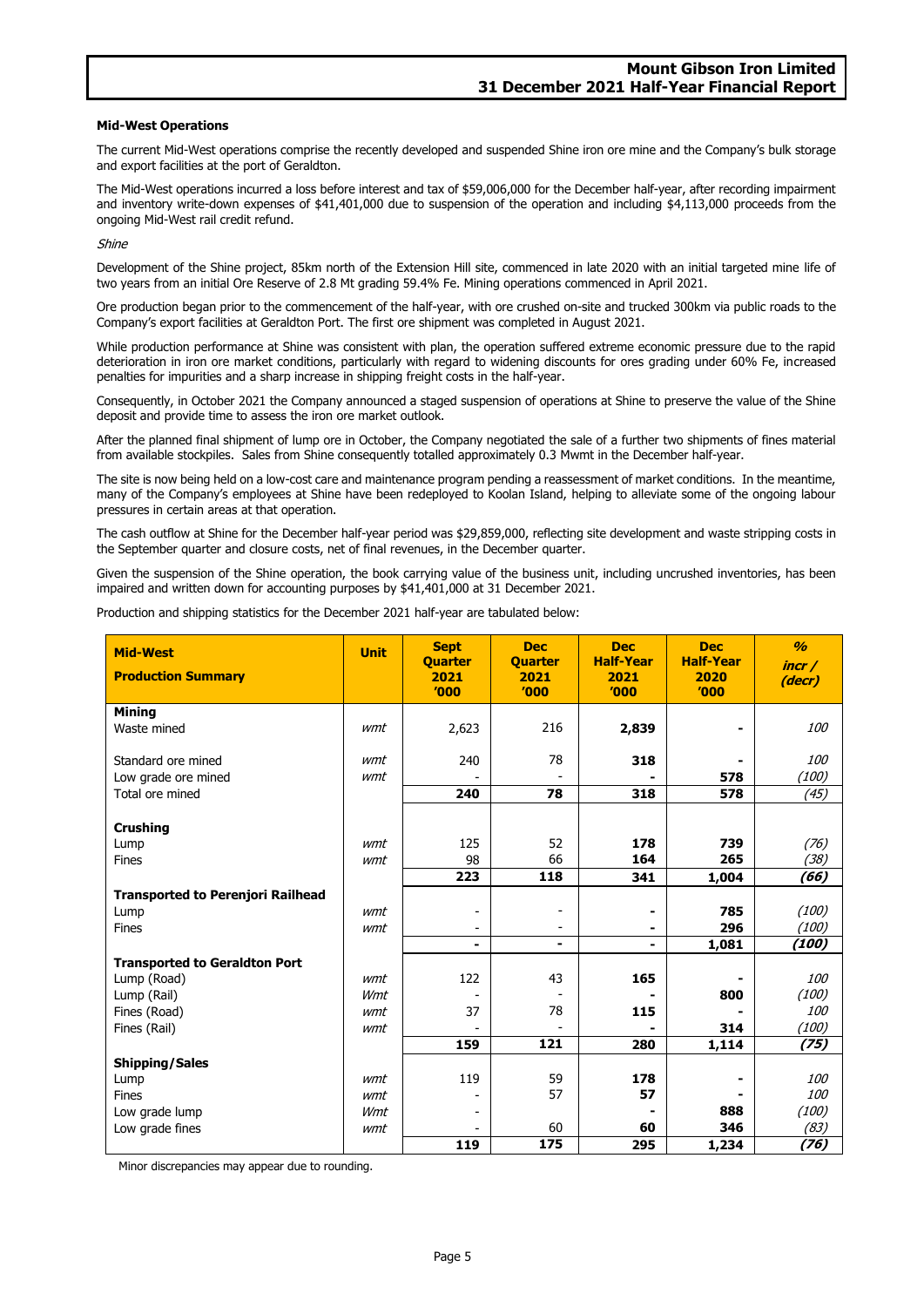#### **COVID-19 Business Response**

Mount Gibson personnel have responded positively throughout the pandemic and obtained the required government-mandated vaccinations and instituted the necessary workplace controls. The Company stands ready to respond promptly to evolving government restrictions, notably as Western Australia progresses towards the planned reopening of its borders.

Ongoing travel restrictions, in particular the interstate border closures and quarantine restrictions applying to fly-in-fly-out (FIFO) personnel, have continued to limit the availability of skilled personnel and hinder the mining sector's operating activities, including at Mount Gibson's sites. A number of personnel have moved from Shine to Koolan Island to alleviate shortages in certain areas. However, labour shortages continue to be a significant challenge to operational execution and there remains uncertainty as to the effects of anticipated community transmission of COVID-19 for Western Australian mine sites once the State borders are reopened. Mount Gibson is implementing enhanced virus screening, testing and other associated procedures to respond to the additional risks posed by the expected increase in community transmission of the virus.

#### **Financial Position**

The Group's cash and investment reserves, comprising cash and cash equivalents, term deposits and subordinated notes and financial assets held for trading totalled \$142,113,000 as at 31 December 2021, a decrease of \$222,610,000 over the half-year from the balance of \$364,723,000 as at 30 June 2021.

The key components of the movement are tabulated below and reflect the following business activities in the half-year period:

- Koolan Island Significant progression was made on the advanced waste stripping program within the Koolan Island Main Pit, with total material mined of 9.3 Mwmt (including 0.7 Mwmt of waste rehandled within Main Pit) at an average waste to ore strip ratio of approximately 17:1. Concurrent with this mining activity, which has been more challenging than expected given skilled labour shortages arising from Western Australian COVID-related border closures, significant investment was made in the geotechnical anchoring program on the upper western footwall in the Main Pit and in the crusher upgrade project which was substantially completed by period-end. Furthermore, during this high waste stripping phase, sales revenue was negligible due to the significantly reduced realised price achievable for the lower grade ore produced in the half-year resulting in a decision to delay the sale of specific lower and medium grade ores until they can be blended with higher grade ore in future periods.
- Shine (Mid-West) Cashflows at Shine reflected mine development and waste stripping activity as well as the later suspension of operations due to the significant iron ore price falls, product discounting and higher shipping freight rates experienced in the half-year, net of the revenues achieved from five shipments made in the period.
- Corporate and Other Key expenditure relates to corporate, administration, rehabilitation (for closed sites) and exploration activities, net of interest income and the historical Mid-West rail credit. In addition, the Company realised losses related to historical iron ore hedging positions, net of realised gains on foreign exchange and financial asset positions.
- Dividend the cash component of the 2020/21 final dividend was paid in the period.

| <b>Cashflow Summary</b>                                         | <b>Koolan</b><br><b>Island</b><br>\$'000 | <b>Shine</b><br>\$'000 | <b>Corporate</b><br>& Other<br>\$′000 | <b>Total</b><br>\$′000 |
|-----------------------------------------------------------------|------------------------------------------|------------------------|---------------------------------------|------------------------|
| Operating cashflow before capital expenditure                   | (29,740)                                 | (18,038)               | (5,383)                               | (53, 161)              |
| Capital expenditure:                                            |                                          |                        |                                       |                        |
| Advanced waste stripping (capitalised deferred stripping costs) | (79, 346)                                | (8, 454)               | $\overline{\phantom{a}}$              | (87, 800)              |
| Mine development (including ground support activities)          | (25, 791)                                | (2,523)                |                                       | (28, 314)              |
| Key projects (including Koolan Island crusher upgrade)          | (22, 204)                                |                        |                                       | (22, 204)              |
| Sustaining capital, equipment purchase, exploration and other   | (284)                                    | (844)                  | (631)                                 | (1,759)                |
|                                                                 | (157, 365)                               | (29,859)               | (6, 014)                              | (193,238)              |
|                                                                 |                                          |                        |                                       |                        |
| Realised net hedging losses                                     |                                          |                        |                                       | (10,612)               |
| Other financing activities and net working capital movements    |                                          |                        |                                       | (6,602)                |
| Dividend payment (cash component of the 2020/21 final dividend) |                                          |                        |                                       | (12, 158)              |
| Total movement in cash and investment reserves in the period    |                                          |                        |                                       | (222,610)              |
|                                                                 |                                          |                        |                                       |                        |

Minor discrepancies may appear due to rounding.

As at the balance date, the Group's current assets totalled \$200,000,000 and its current liabilities totalled \$93,958,000. Accordingly, as at the date of this report, the Group has sufficient funds, as well as access to further equity and debt sources, to operate and sell iron ore from its operations and to advance its growth objectives.

#### **Derivatives**

At 31 December 2021 the Group held foreign exchange collar option contracts covering the conversion of US\$17,000,000 into Australian dollars over January to May 2022 with an average guaranteed cap price of A\$1.00/US\$0.7426 and an average floor price, below which Mount Gibson does not participate, of A\$1.00/US\$0.6973. These collar contracts had a fair value unrealised net gain at balance date of \$105,000.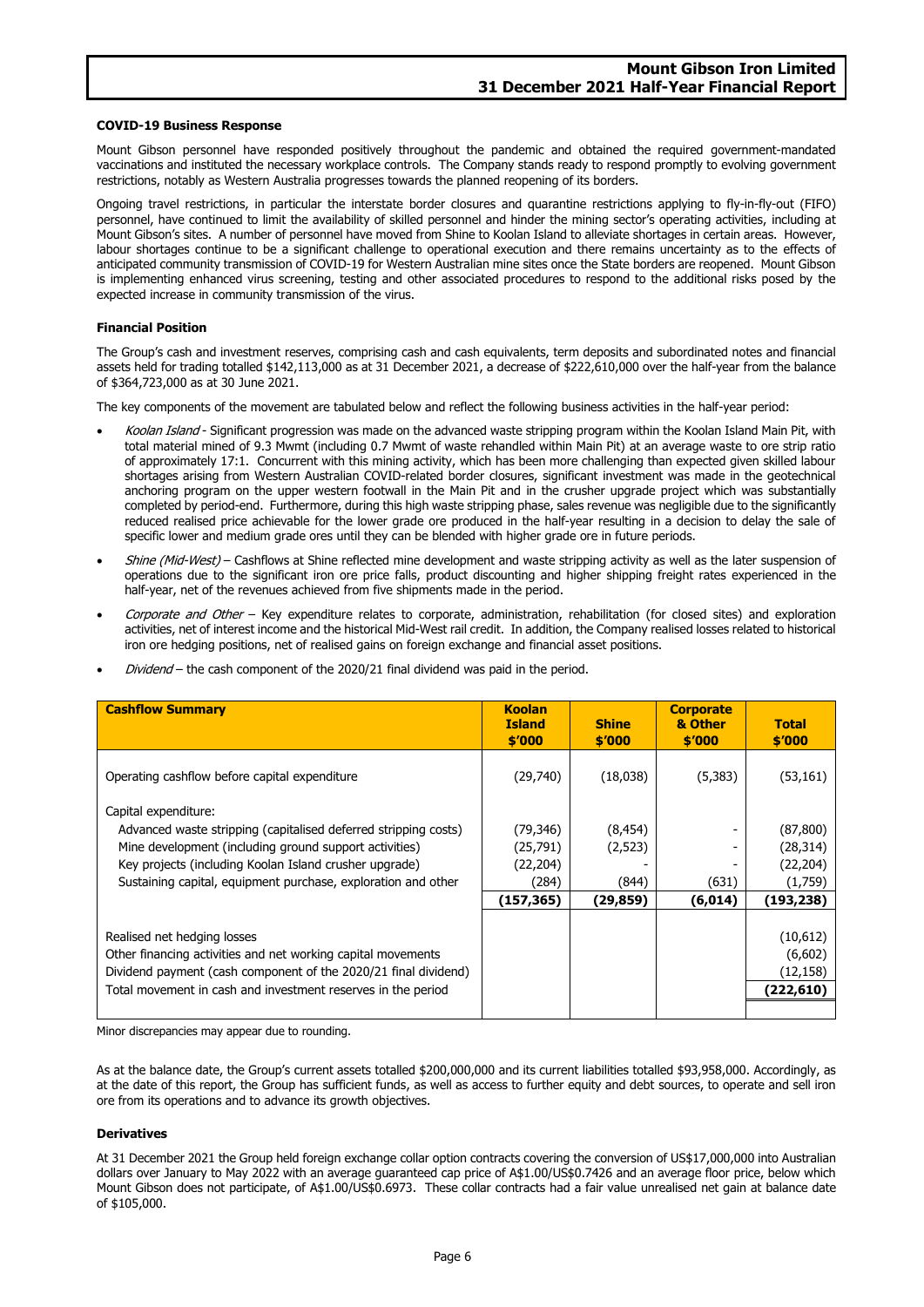#### **Extension Hill Rail Refund/Credit Receivable**

Following achievement of a contractual rail volume threshold at Extension Hill during the 2017/18 financial year, the Group has an entitlement to receive a partial refund of historical rail access charges from the Mid-West rail leaseholder, Arc Infrastructure, based upon the future usage by third parties of specific segments of the Perenjori to Geraldton railway line. This entitlement commenced upon termination of the Group's then existing rail agreements in early 2019, and is calculated at various volume-related rates, and capped at a total of approximately \$35 million (subject to indexation) and a time limit expiring in 2031. Receipt of this potential future refund is not certain and is fully dependent on the volumes railed by third parties on the specified rail segments. The entitlement is currently accruing as a receivable at a rate of approximately \$1,875,000 per quarter, with payments due every six months. Mount Gibson received its fifth six-monthly payment, totalling \$4,213,000, in September 2021 taking cumulative total proceeds received since the first payment to \$20,133,000.

#### **Exploration and Business Development**

Mount Gibson is actively seeking potential development and investment opportunities consistent with the Company's objective to extend and grow its business into new operations. This strategy has primarily targeted opportunities in the bulk commodities and base metals sectors in Australia.

Equity positions have been purchased in several junior development and operating companies where it is considered that future financing or strategic opportunities may arise. These investments had a current market value of \$12,667,000 at the end of the reporting period.

In addition, the Company continues to assess various greenfields and brownfields exploration opportunities for base metals deposits in the Mid-West region. As previously reported, the Company has entered into a farm-in agreement covering prospective exploration tenure north of the Company's Tallering Peak site in the Mid-West approximately 160km northeast of Geraldton. A number of target areas have also been identified for further testing on the Company's existing exploration tenure in that region. During the half-year initial mapping and sampling was undertaken within these Mid-West tenements which identified prospective areas for follow-up exploration. The Company also completed flora and fauna surveys over several priority areas and completed an aerial electromagnetic survey to further prioritise prospective areas for drilling during the 2022 calendar year.

#### **Likely Developments and Expected Results**

Mount Gibson's overall objective is to maintain and grow long-term profitability through the discovery, development, operation and acquisition of mineral resources. As an established producer and seller of hematite iron ore,, Mount Gibson's strategy is to grow its profile as a successful and profitable supplier of raw materials.

The Board's corporate objective is to grow the Company's cash reserves and continue to pursue an appropriate balance between the retention and utilisation of cash reserves for value-accretive investments. The Board has determined the following key business objectives for the 2021/22 financial year:

- **Koolan Island** complete commissioning of the processing plant upgrade and the Main Pit footwall support and elevated waste stripping programs to regain access to high grade ore as scheduled, in order to maximise sales and cashflow over the remainder of the mine life as ore shipments increase and the waste/ore stripping ratio and costs decline.
- **Shine** maintain the site on care and maintenance until assessment of iron ore market conditions support restart of the operation.
- **Extension Hill** complete final rehabilitation of the mine site.
- **Cost reductions** continue to drive for sustainable cost improvements across all business units.
- **Treasury management** responsibly manage the Group's cash and financial investments to support the investment in Koolan Island and other business activities, while optimising the yield on the funds available for investment.
- **Growth projects** continue the search for acquisition opportunities in the resources sector.

#### Group Sales Guidance and Cash Costs Guidance

As indicated, the focus for the second half of the 2021/22 financial year at Koolan Island is to substantially complete the planned open pit waste stripping program, the upper footwall support program and commission the upgraded crushing facility in order to resume high grade ore production and enable significantly increased ore shipment levels from the first half of 2022 onwards. At Shine, the Company will undertake timely assessment of market conditions to determine the feasibility of restarting the operation.

On a Group basis over the 2021/22 financial year, Mount Gibson is targeting total iron ore sales of 1.8-2.0 Mwmt. Koolan Island is expected to contribute iron ore sales of approximately 1.5-1.7 Mwmt in the year, subject to the impacts of northern wet season disruptions. Sales volumes, ore quality and cashflow will be heavily weighted to the second half of the financial year, when ore is scheduled to come primarily from the high-grade orebody within the Main Pit.

The Shine operation in the Mid-West has contributed iron ore sales of 0.3 Mwmt to 31 December 2021 and, with the current suspension of operations, no further shipments from Shine have been included in the guidance.

### **DIVIDENDS**

During the half-year, a final dividend of \$0.02 per share fully franked (\$23,760,000) in respect of the 2020/21 financial year was distributed by way of \$12,158,000 in cash and the issue of 22,587,755 new shares under the Company's Dividend Reinvestment Plan.

An interim dividend for the half-year ended 31 December 2021 has not been declared.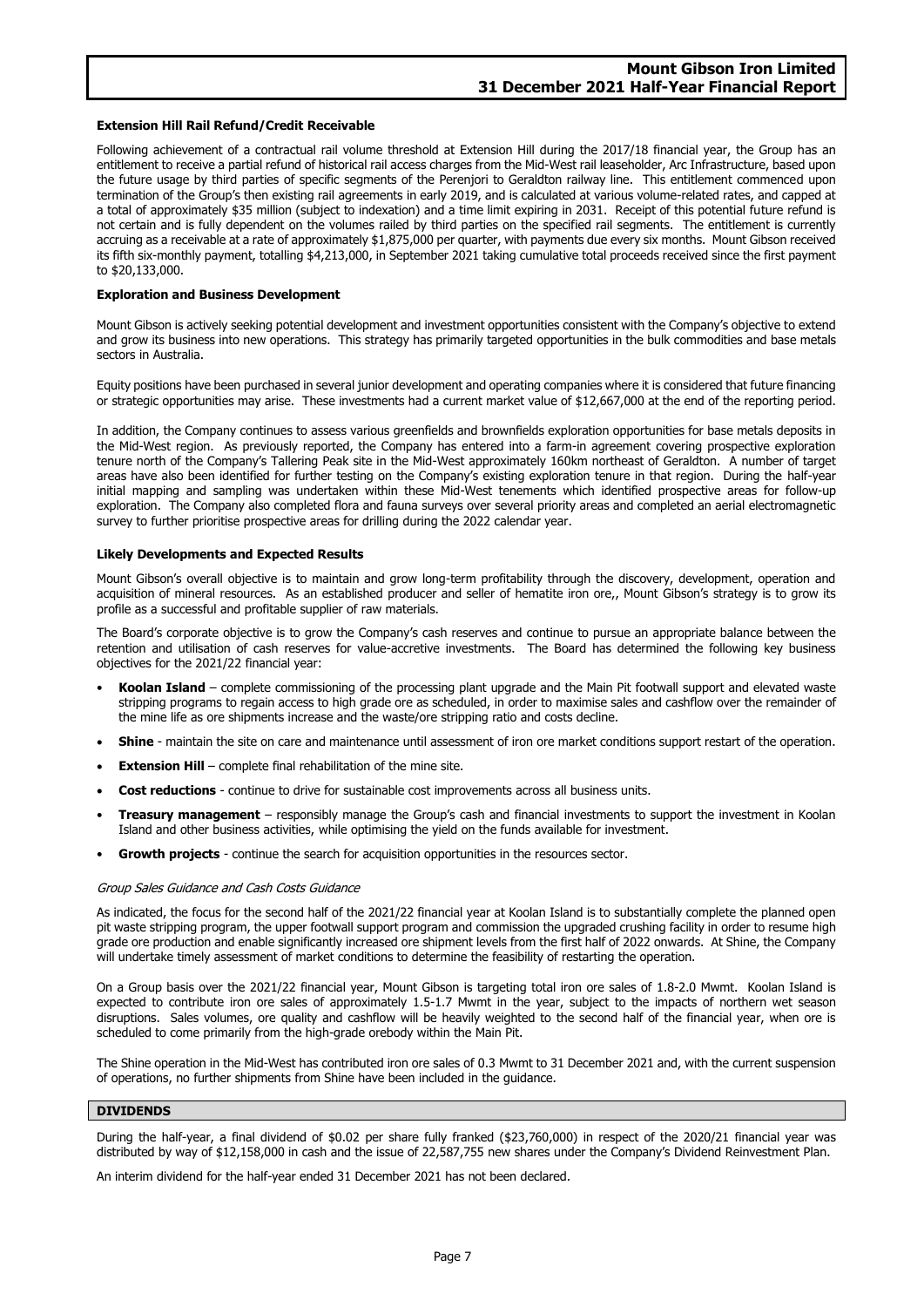#### **SIGNIFICANT EVENTS AFTER BALANCE DATE**

As at the date of this report there are no significant events after balance date of the Group that require adjustment of or disclosure in this report.

#### **ROUNDING**

Amounts in this report and the accompanying financial report have been rounded to the nearest thousand dollars (\$'000) unless otherwise stated under the option available to the company under ASIC Corporations (Rounding in Financial/Directors' Report) Instrument 2016/191. The Company is an entity to which the instrument applies.

#### **AUDITOR'S INDEPENDENCE DECLARATION**

In accordance with section 307C of the Corporations Act 2001, the Directors received the attached independence declaration from the auditor of the Company on page 9, which forms part of this report.

Signed in accordance with a resolution of the Directors.

**Lee Seng Hui Chairman** 22 February 2022

#### **Competent Person Statement**

#### Mineral Resources:

The information in this report relating to Mineral Resources is based on information compiled by Elizabeth Haren, a Competent Person who is a member and Chartered Professional of the Australasian Institute of Mining and Metallurgy and member of the Australian Institute of Geoscientists. Ms Haren was a full-time employee of, and is a consultant to, Mount Gibson Iron Limited, and has sufficient experience that is relevant to the style of mineralisation and type of deposit under consideration and to the activity being undertaken to qualify as a Competent Person as defined in the 2012 Edition of the 'Australasian Code for Reporting of Exploration Results, Mineral Resources and Ore Reserves'. Ms Haren consents to the inclusion in this report of the matters based on her information in the form and context in which it appears.

#### Ore Reserves

The information in this report relating to Ore Reserves is based on information compiled by Mr Brett Morey, a member of the Australasian Institute of Mining and Metallurgy. Mr Morey is a full-time employee of Mount Gibson Iron Limited and has sufficient experience that is relevant to the style of mineralisation and type of deposit under consideration and to the activity being undertaken to qualify as a Competent Person as defined in the 2012 Edition of the 'Australasian Code for Reporting of Exploration Results, Mineral Resources and Ore Reserves'. Mr Morey consents to the inclusion in the report of the matters based on his information in the form and context in which it appears**.**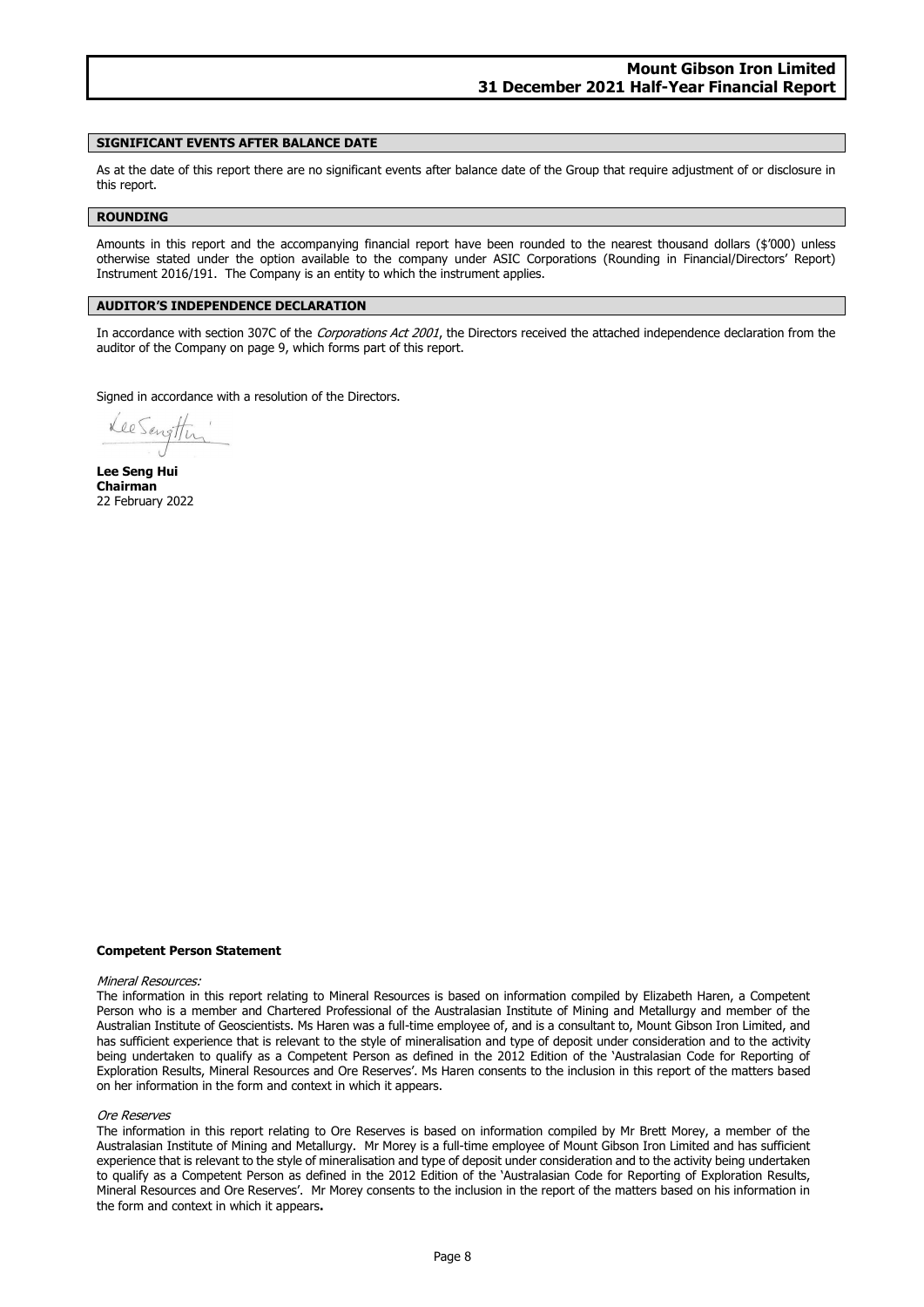

Ernst & Young 11 Mounts Bay Road Perth WA 6000 Australia GPO Box M939 Perth WA 6843

Tel: +61 8 9429 2222 Fax: +61 8 9429 2436 ey.com/au

# **Auditor's independence declaration to the directors of Mount Gibson Iron Limited**

As lead auditor for the review of the half-year financial report of Mount Gibson Iron Limited for the half-year ended 31 December 2021, I declare to the best of my knowledge and belief, there have been:

- a. No contraventions of the auditor independence requirements of the *Corporations Act 2001* in relation to the review;
- b. No contraventions of any applicable code of professional conduct in relation to the review; and
- c. No non-audit services provided that contravene any applicable code of professional conduct in relation to the review.

This declaration is in respect of Mount Gibson Iron Limited and the entities it controlled during the financial period.

Ernst & Young

J K Newton Partner 22 February 2022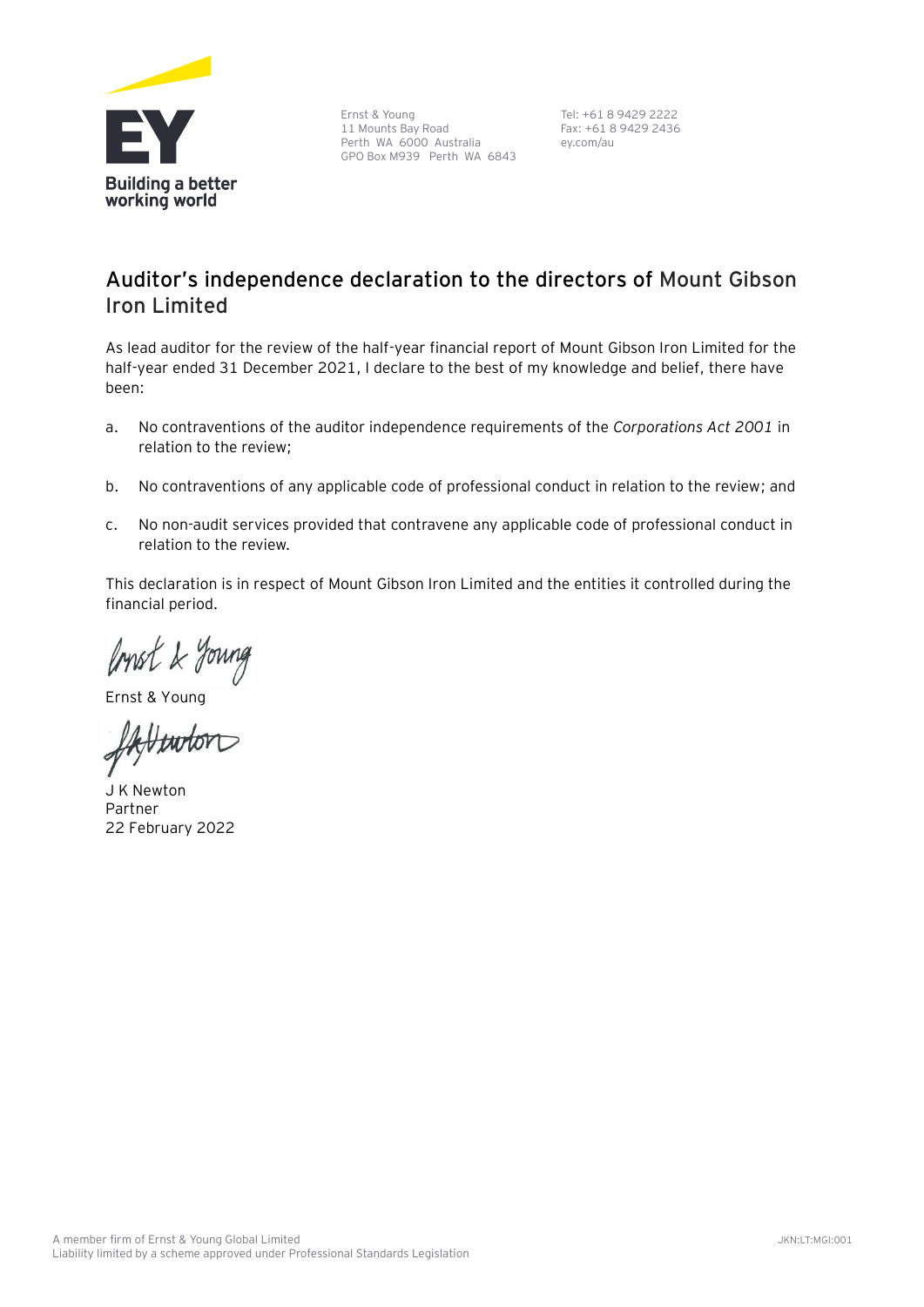# **Interim Consolidated Statement of Profit or Loss**

**For the half-year ended 31 December 2021**

|                                                                                         | <b>Notes</b> | <b>31 December</b><br>2021 | <b>31 December</b><br>2020 |
|-----------------------------------------------------------------------------------------|--------------|----------------------------|----------------------------|
|                                                                                         |              | \$′000                     | \$′000                     |
|                                                                                         |              |                            |                            |
| Revenue                                                                                 | 3[a]         | 27,339                     | 258,798                    |
| Interest revenue                                                                        | 3[b]         | 1,450                      | 3,515                      |
| <b>TOTAL REVENUE</b>                                                                    |              | 28,789                     | 262,313                    |
| Cost of sales                                                                           | 4[a]         | (100, 921)                 | (146, 946)                 |
| <b>GROSS PROFIT/(LOSS)</b>                                                              |              | (72, 132)                  | 115,367                    |
| Other income                                                                            | 3[c]         | 8,695                      | 5,129                      |
| Impairment of property, plant and equipment                                             | 13           | (1,712)                    |                            |
| Impairment of mine properties                                                           | 13           | (34, 966)                  |                            |
| Net foreign exchange loss                                                               | 4[c]         |                            | (7, 495)                   |
| Net marked-to-market gain                                                               | 4[d]         | 16,973                     | 964                        |
| Administration and other expenses                                                       | 4[e]         | (9,880)                    | (6,784)                    |
| PROFIT/(LOSS) BEFORE TAX AND FINANCE COSTS                                              |              | (93, 022)                  | 107,181                    |
| Finance costs                                                                           | 4[b]         | (452)                      | (454)                      |
| PROFIT/(LOSS) BEFORE TAX                                                                |              | (93, 474)                  | 106,727                    |
| Tax benefit/(expense)                                                                   | 5            | 27,875                     | (32, 214)                  |
| PROFIT/(LOSS) FOR THE PERIOD AFTER TAX ATTRIBUTABLE TO MEMBERS OF<br><b>THE COMPANY</b> |              | (65, 599)                  | 74,513                     |
|                                                                                         |              |                            |                            |
| Earnings/(loss) per share (cents per share)                                             |              |                            |                            |

| basic earnings/(loss) per share   | (5.51) | 6.39 |
|-----------------------------------|--------|------|
| diluted earnings/(loss) per share | (5.51) | 6.38 |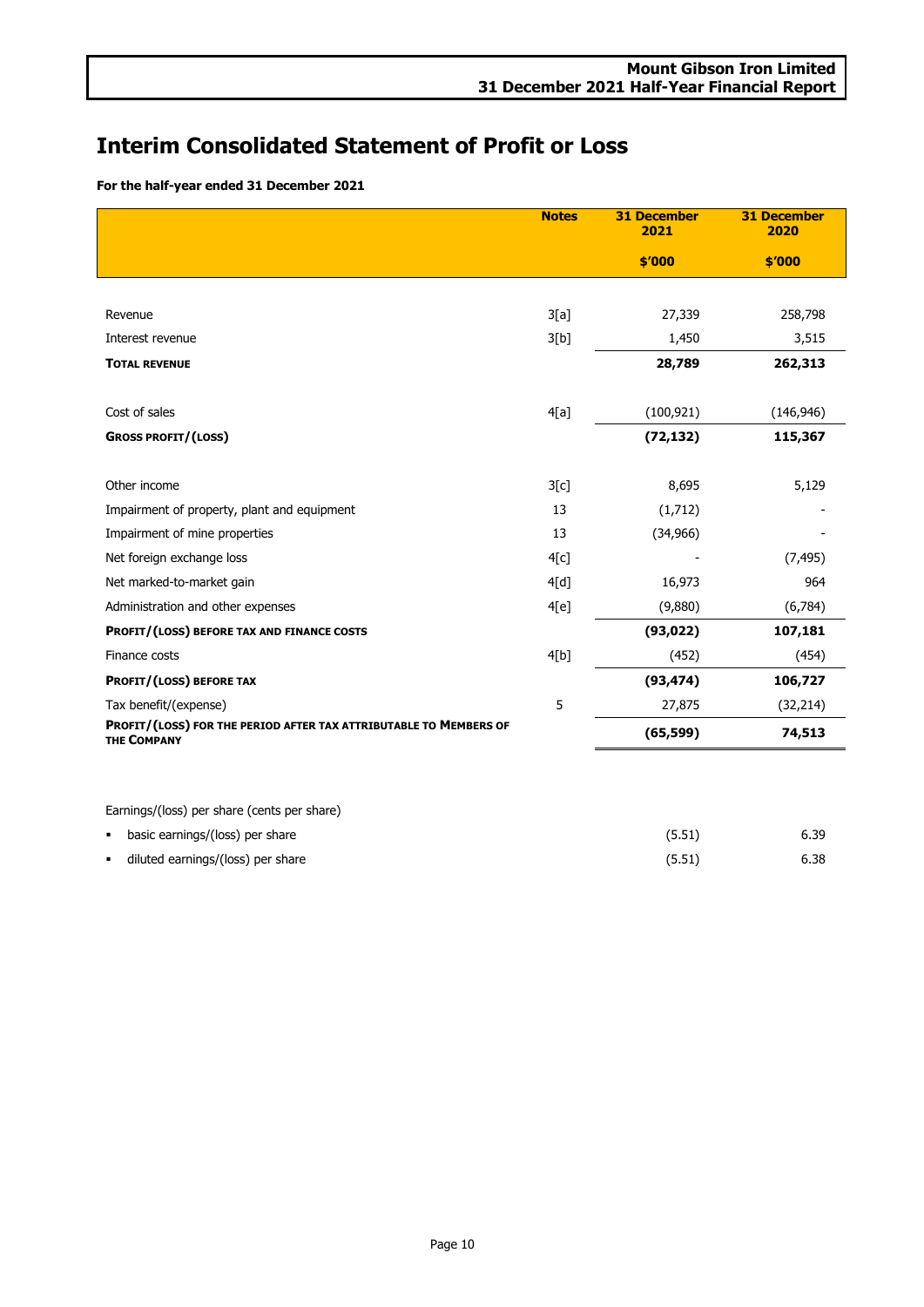# **Interim Consolidated Statement of Comprehensive Income**

**For the half-year ended 31 December 2021**

|                                                                                                                                       | <b>31 December</b><br>2021 | <b>31 December</b><br>2020 |
|---------------------------------------------------------------------------------------------------------------------------------------|----------------------------|----------------------------|
|                                                                                                                                       | \$'000                     | \$′000                     |
|                                                                                                                                       |                            |                            |
| PROFIT/(LOSS) FOR THE PERIOD AFTER TAX                                                                                                | (65, 599)                  | 74,513                     |
|                                                                                                                                       |                            |                            |
| <b>OTHER COMPREHENSIVE INCOME/(LOSS)</b>                                                                                              |                            |                            |
| Items that may be subsequently reclassified to profit or loss:                                                                        |                            |                            |
| Change in fair value of cash flow hedges                                                                                              | (114)                      | (165)                      |
| Reclassification adjustments for loss on cash flow hedges transferred to<br>the Income Statement                                      | 228                        | 330                        |
| Change in fair value of debt instrument classified as financial assets<br>designated at fair value through other comprehensive income | (308)                      | 480                        |
| Deferred income tax                                                                                                                   | 58                         | (194)                      |
| OTHER COMPREHENSIVE INCOME/(LOSS) FOR THE PERIOD, NET OF TAX                                                                          | (136)                      | 451                        |
| TOTAL COMPREHENSIVE INCOME/(LOSS) FOR THE PERIOD                                                                                      | (65, 735)                  | 74,964                     |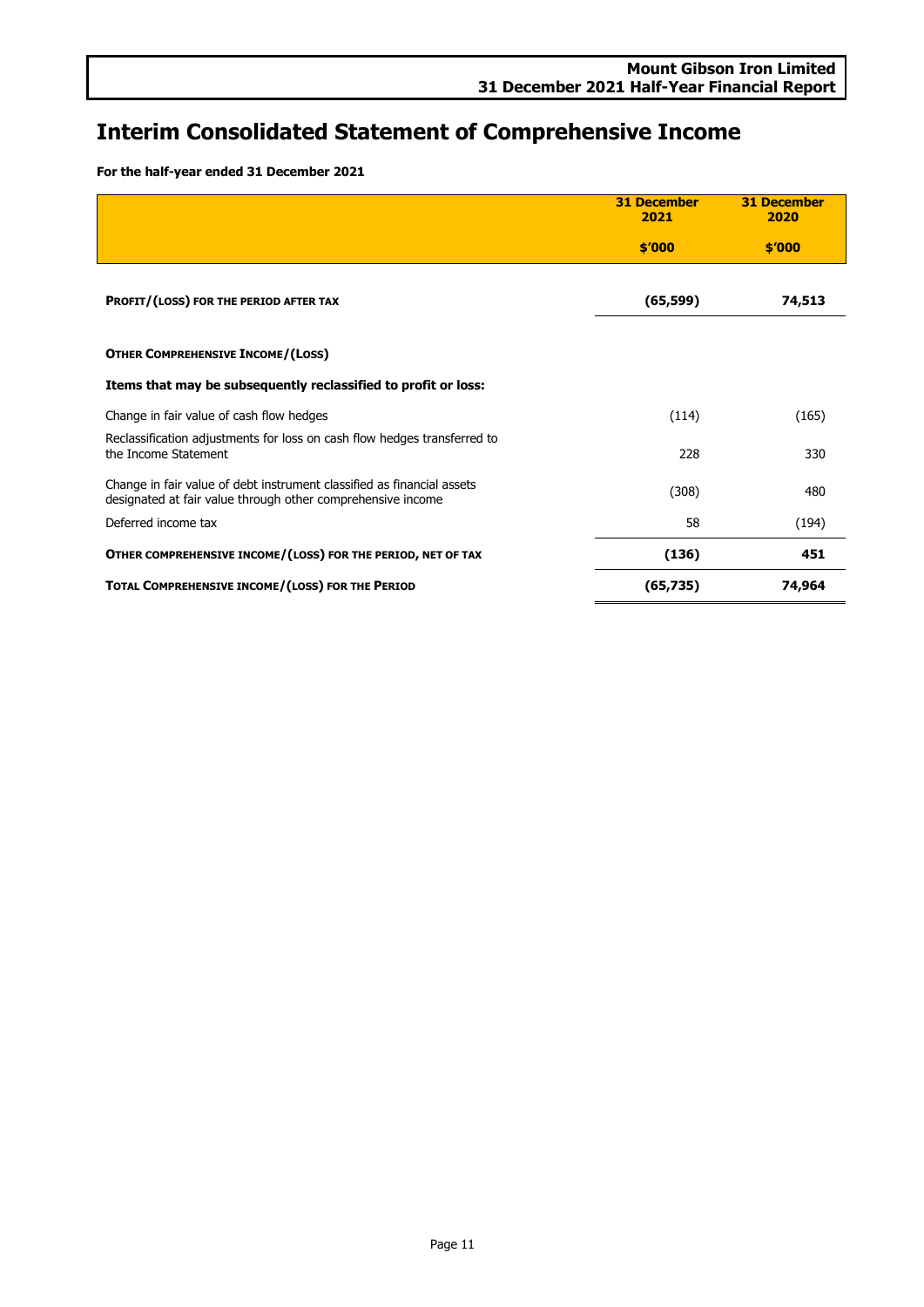|                                             | <b>Mount Gibson Iron Limited</b> |  |
|---------------------------------------------|----------------------------------|--|
| 31 December 2021 Half-Year Financial Report |                                  |  |

# **Interim Consolidated Statement of Financial Position**

|                                       | <b>Notes</b> | <b>31 December</b><br>2021 | 30 June<br>2021 |
|---------------------------------------|--------------|----------------------------|-----------------|
|                                       |              | \$'000                     | \$'000          |
|                                       |              |                            |                 |
| <b>ASSETS</b>                         |              |                            |                 |
| <b>CURRENT ASSETS</b>                 |              |                            |                 |
| Cash and cash equivalents             | 6            | 42,046                     | 95,283          |
| Term deposits and subordinated notes  | 7            | 57,912                     | 198,361         |
| Financial assets held for trading     | 8            | 42,155                     | 57,936          |
| Derivative financial assets           |              | 279                        | 13,143          |
| Trade and other receivables           | 9            | 10,260                     | 12,553          |
| Inventories                           | 10           | 27,176                     | 26,530          |
| Prepayments                           |              | 11,405                     | 8,025           |
| Tax receivable                        |              | 8,767                      |                 |
| <b>TOTAL CURRENT ASSETS</b>           |              | 200,000                    | 411,831         |
| <b>NON-CURRENT ASSETS</b>             |              |                            |                 |
| Property, plant and equipment         | 11           | 82,482                     | 63,464          |
| Right-of-use assets                   |              | 12,642                     | 17,910          |
| Mine properties                       | 12           | 464,908                    | 403,983         |
| Prepayments                           |              | 827                        | 1,047           |
| Deferred tax assets                   |              | 25,939                     |                 |
| <b>TOTAL NON-CURRENT ASSETS</b>       |              | 586,798                    | 486,404         |
| <b>TOTAL ASSETS</b>                   |              | 786,798                    | 898,235         |
| <b>LIABILITIES</b>                    |              |                            |                 |
| <b>CURRENT LIABILITIES</b>            |              |                            |                 |
| Trade and other payables              |              | 58,005                     | 72,500          |
| Employee benefits                     |              | 6,066                      | 5,639           |
| Interest-bearing loans and borrowings | 14           | 15,764                     | 11,573          |
| Derivative financial liabilities      |              | 174                        | 27,908          |
| Provisions                            |              | 5,182                      | 5,377           |
| Income tax payable                    | 5            | 8,767                      |                 |
| <b>TOTAL CURRENT LIABILITIES</b>      |              | 93,958                     | 122,997         |
| <b>NON-CURRENT LIABILITIES</b>        |              |                            |                 |
| Employee benefits                     |              | 133                        | 113             |
| Interest-bearing loans and borrowings | 14           | 4,048                      | 6,530           |
| Provisions                            |              | 46,681                     | 46,887          |
| Deferred tax liabilities              |              |                            | 1,994           |
| <b>TOTAL NON-CURRENT LIABILITIES</b>  |              | 50,862                     | 55,524          |
| <b>TOTAL LIABILITIES</b>              |              | 144,820                    | 178,521         |
| <b>NET ASSETS</b>                     |              | 641,978                    | 719,714         |
| <b>EQUITY</b>                         |              |                            |                 |
| Issued capital                        | 15           | 632,424                    | 620,948         |
| <b>Accumulated losses</b>             |              | (915,760)                  | (850, 161)      |
| Reserves                              |              | 925,314                    | 948,927         |
| <b>TOTAL EQUITY</b>                   |              | 641,978                    | 719,714         |
|                                       |              |                            |                 |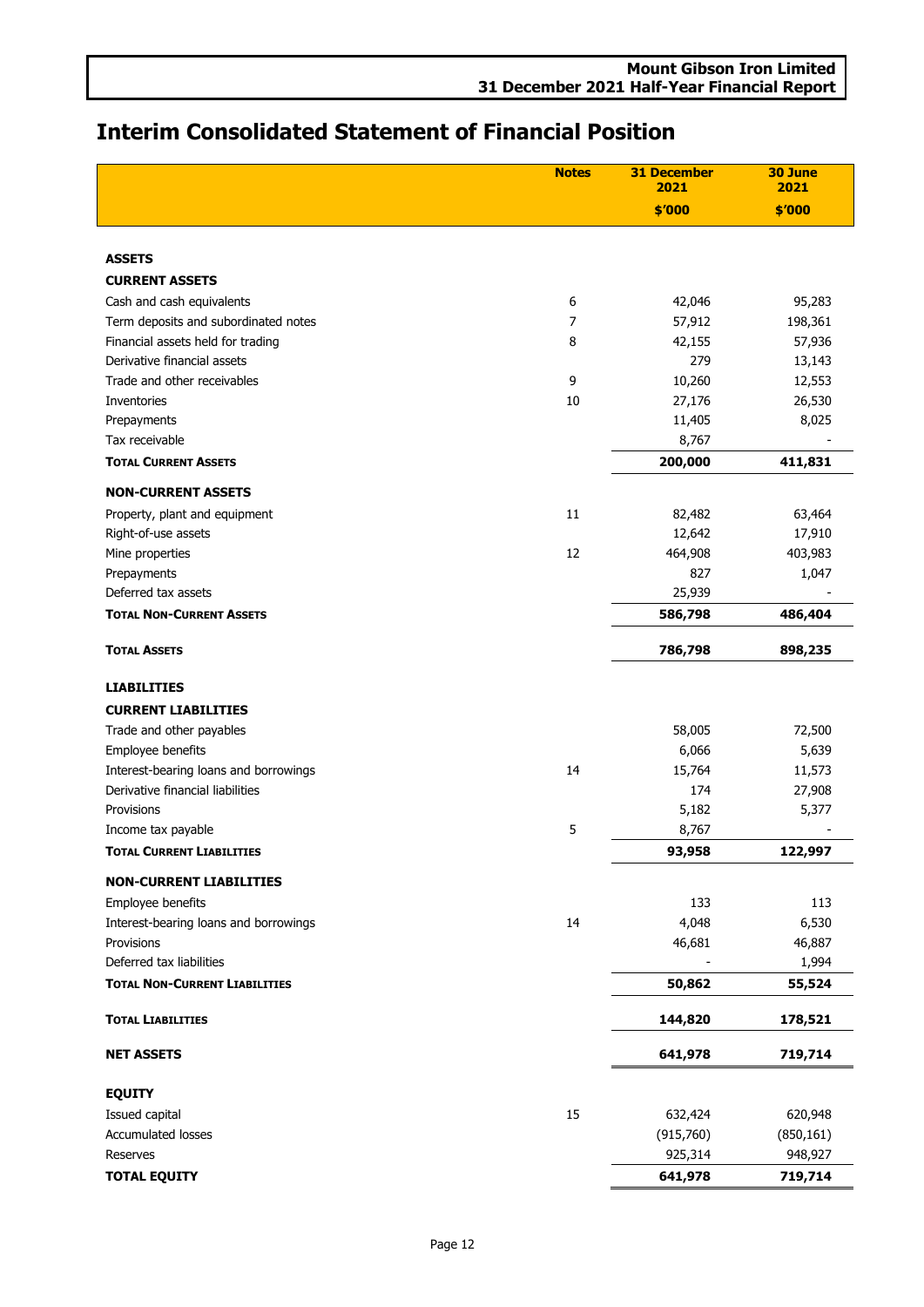# **Interim Consolidated Statement of Cash Flows**

**For the half-year ended 31 December 2021**

|                                                             | <b>Notes</b> | <b>31 December</b><br>2021 | <b>31 December</b><br>2020 |
|-------------------------------------------------------------|--------------|----------------------------|----------------------------|
|                                                             |              | \$'000                     | \$'000                     |
| <b>CASH FLOWS FROM OPERATING ACTIVITIES</b>                 |              |                            |                            |
| Receipts from customers                                     |              | 31,591                     | 234,439                    |
| Proceeds from rail credit                                   |              | 4,213                      | 3,730                      |
| Payments to suppliers and employees                         |              | (88, 756)                  | (124, 161)                 |
| Interest paid                                               |              | (209)                      | (214)                      |
| NET CASH FLOWS PROVIDED/(USED) BY OPERATING ACTIVITIES      |              | (53, 161)                  | 113,794                    |
| <b>CASH FLOWS FROM INVESTING ACTIVITIES</b>                 |              |                            |                            |
| Interest received                                           |              | 1,630                      | 3,888                      |
| Proceeds from sale of property, plant and equipment         |              | 361                        | 189                        |
| Purchase of property, plant and equipment                   |              | (23, 963)                  | (14, 410)                  |
| Proceeds from term deposits                                 |              | 111,000                    | 18,500                     |
| Proceeds from sale of subordinated notes                    |              | 29,197                     | 12,000                     |
| Proceeds from sale of financial assets held for trading     |              | 17,314                     | 4,541                      |
| Payment for financial assets held for trading               |              | (2,015)                    | (17, 818)                  |
| Proceeds from the sale of derivative financial assets       |              | 13,301                     |                            |
| Settlement of derivative financial liabilities              |              | (10,612)                   |                            |
| Payment for deferred exploration and evaluation expenditure |              | (492)                      | (641)                      |
| Payment for mine development                                |              | (116, 114)                 | (72, 010)                  |
| NET CASH FLOWS PROVIDED/(USED) IN INVESTING ACTIVITIES      |              | 19,607                     | (65, 761)                  |
| <b>CASH FLOWS FROM FINANCING ACTIVITIES</b>                 |              |                            |                            |
| Proceeds from issue of ordinary shares                      |              |                            | 253                        |
| Repayment of lease liabilities                              |              | (6,302)                    | (4,294)                    |
| Repayment of insurance premium funding facility             |              | (1,803)                    |                            |
| Payment of borrowing costs                                  |              | (130)                      | (74)                       |
| Dividends paid                                              |              | (12, 158)                  | (16, 271)                  |
| <b>NET CASH FLOWS USED IN FINANCING ACTIVITIES</b>          |              | (20, 393)                  | (20, 386)                  |
| NET INCREASE/(DECREASE) IN CASH AND CASH EQUIVALENTS        |              | (53, 947)                  | 27,647                     |
| Net foreign exchange difference                             |              | 710                        | (4,242)                    |
| Cash and cash equivalents at beginning of period            |              | 95,283                     | 111,661                    |
| CASH AND CASH EQUIVALENTS AT END OF PERIOD                  | 6            | 42,046                     | 135,066                    |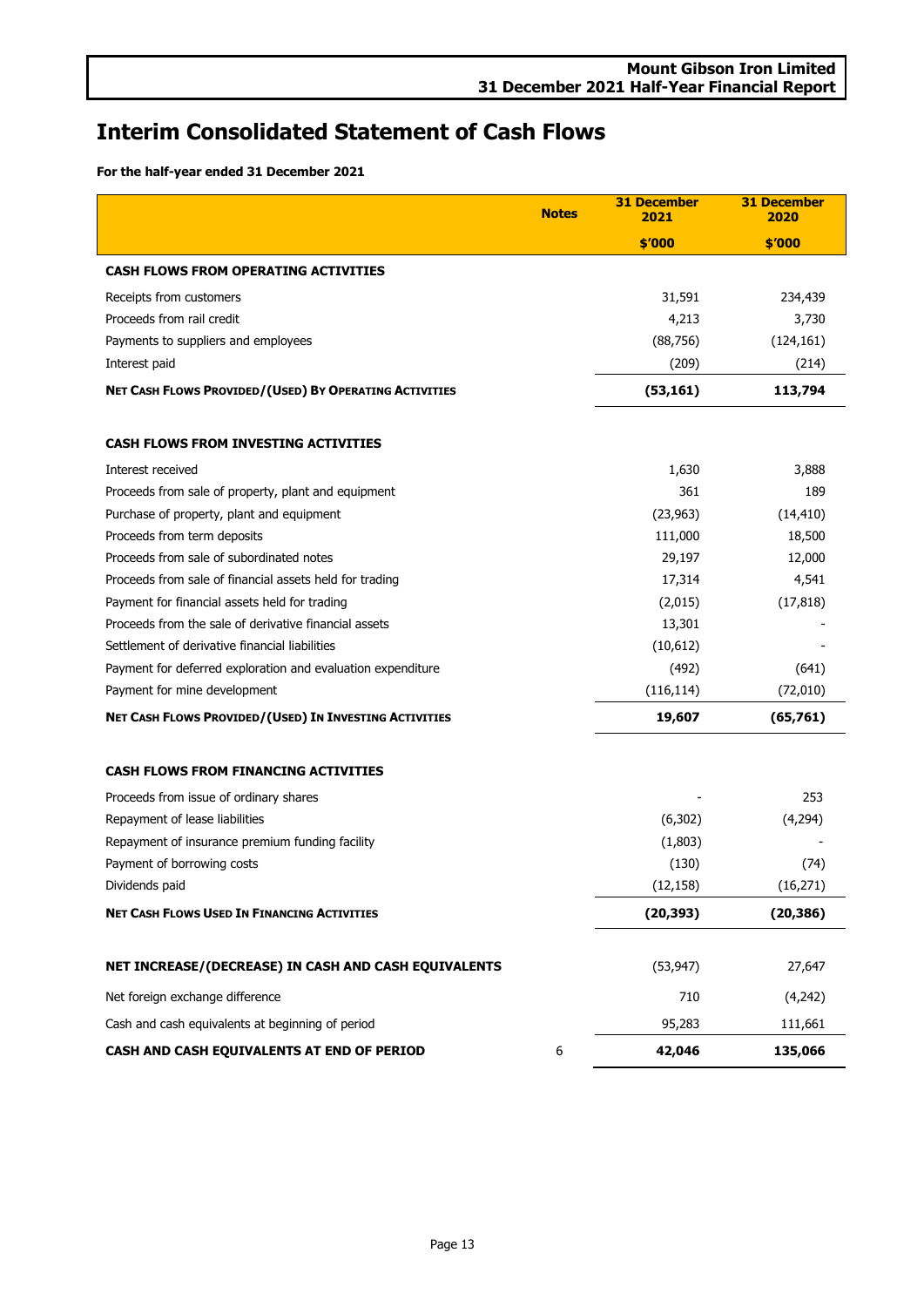# **Interim Consolidated Statement of Changes in Equity**

**For the half-year ended 31 December 2021**

|                                                                             | <b>Attributable to Equity Holders of the Parent</b> |                                               |                                                                   |                                                                          |                                                                    |                                           |                               |
|-----------------------------------------------------------------------------|-----------------------------------------------------|-----------------------------------------------|-------------------------------------------------------------------|--------------------------------------------------------------------------|--------------------------------------------------------------------|-------------------------------------------|-------------------------------|
|                                                                             | <b>Issued Capital</b><br>\$′000                     | <b>Accumulated</b><br><b>Losses</b><br>\$′000 | <b>Share Based</b><br><b>Payments</b><br><b>Reserve</b><br>\$′000 | <b>Net Unrealised</b><br>Gains /<br>(Losses)<br><b>Reserve</b><br>\$'000 | <b>Dividend</b><br><b>Distribution</b><br><b>Reserve</b><br>\$′000 | <b>Other</b><br><b>Reserves</b><br>\$′000 | <b>Total Equity</b><br>\$′000 |
| At 1 July 2020                                                              | 602,030                                             | (914, 167)                                    | 21,277                                                            | 515                                                                      | 964,262                                                            | (3, 192)                                  | 670,725                       |
| Profit for the period<br>Other comprehensive income                         |                                                     | 74,513                                        |                                                                   | 451                                                                      |                                                                    |                                           | 74,513<br>451                 |
| Total comprehensive income for the period                                   | $\blacksquare$                                      | 74,513                                        | $\blacksquare$                                                    | 451                                                                      |                                                                    | $\overline{\phantom{0}}$                  | 74,964                        |
| Transactions with owners in their capacity as owners                        |                                                     |                                               |                                                                   |                                                                          |                                                                    |                                           |                               |
| Dividends paid<br>After tax dividends netted off against loan-funded shares |                                                     |                                               |                                                                   |                                                                          | (34, 807)<br>199                                                   |                                           | (34, 807)<br>199              |
| Shares issued under DRP                                                     | 18,337                                              |                                               |                                                                   |                                                                          |                                                                    |                                           | 18,337                        |
| Exercise of shares vested under LSP                                         | 253                                                 |                                               |                                                                   |                                                                          |                                                                    |                                           | 253                           |
| Share-based payments                                                        |                                                     |                                               | 300                                                               |                                                                          |                                                                    |                                           | 300                           |
| At 31 December 2020                                                         | 620,620                                             | (839, 654)                                    | 21,577                                                            | 966                                                                      | 929,654                                                            | (3, 192)                                  | 729,971                       |
| At 1 July 2021                                                              | 620,948                                             | (850, 161)                                    | 21,877                                                            | 588                                                                      | 929,654                                                            | (3, 192)                                  | 719,714                       |
| Loss for the period                                                         |                                                     | (65, 599)                                     |                                                                   |                                                                          |                                                                    |                                           | (65, 599)                     |
| Other comprehensive loss                                                    |                                                     |                                               |                                                                   | (136)                                                                    |                                                                    |                                           | (136)                         |
| Total comprehensive loss for the period                                     | $\blacksquare$                                      | (65, 599)                                     | $\overline{\phantom{0}}$                                          | (136)                                                                    | $\overline{\phantom{0}}$                                           | $\blacksquare$                            | (65, 735)                     |
| Transactions with owners in their capacity as owners                        |                                                     |                                               |                                                                   |                                                                          |                                                                    |                                           |                               |
| Dividends paid                                                              |                                                     |                                               |                                                                   |                                                                          | (23,760)                                                           |                                           | (23,760)                      |
| After tax dividends netted off against loan-funded shares                   |                                                     |                                               |                                                                   |                                                                          | 125                                                                |                                           | 125                           |
| Shares issued under DRP                                                     | 11,476                                              |                                               |                                                                   |                                                                          |                                                                    |                                           | 11,476                        |
| Share-based payments                                                        |                                                     |                                               | 158                                                               |                                                                          |                                                                    |                                           | 158                           |
| At 31 December 2021                                                         | 632,424                                             | (915,760)                                     | 22,035                                                            | 452                                                                      | 906,019                                                            | (3, 192)                                  | 641,978                       |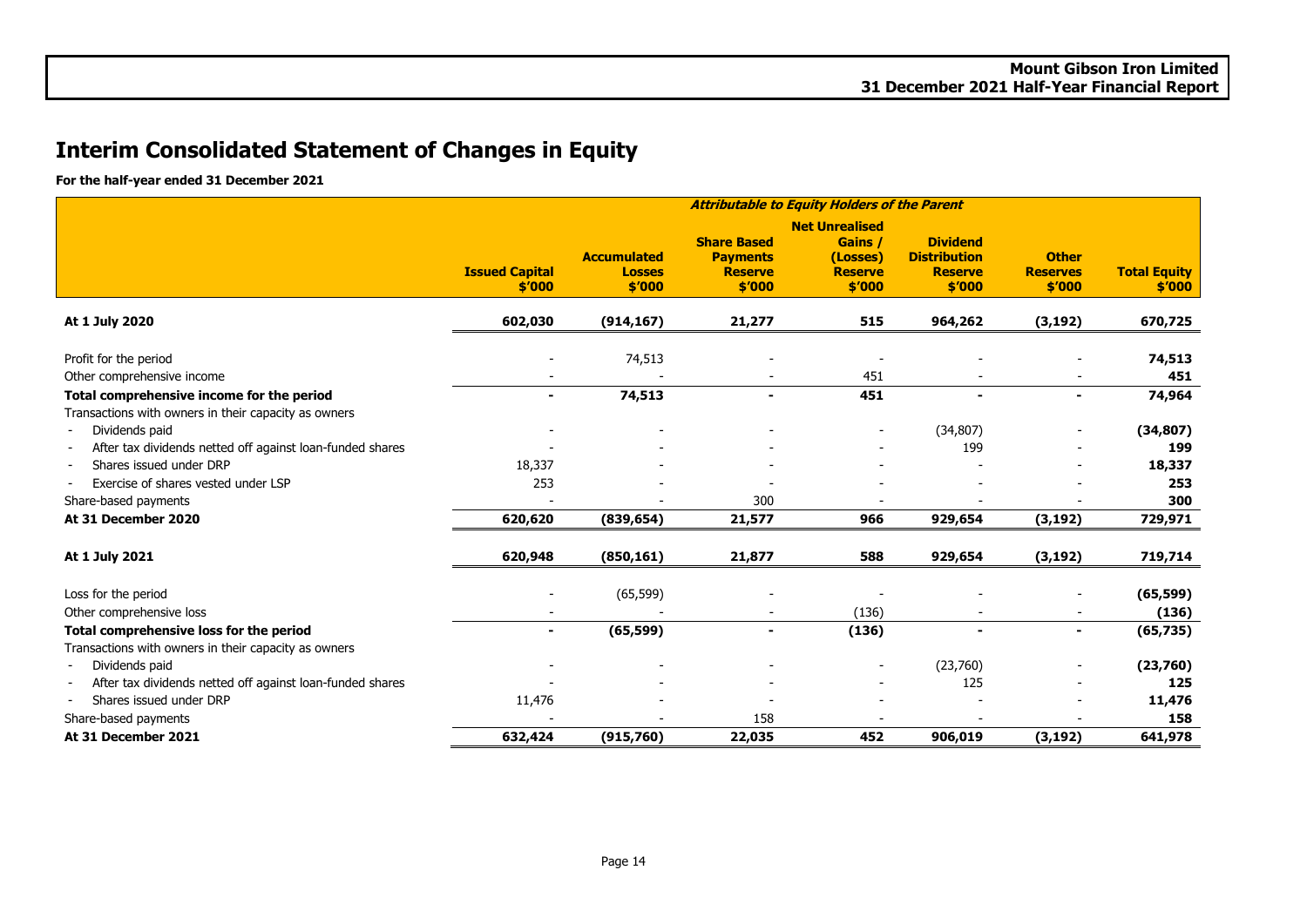**For the half-year ended 31 December 2021**

### **1. Corporate Information**

The consolidated financial report of the Group, comprising the Company and the entities that it controlled during the half-year ended 31 December 2021, was authorised for issue in accordance with a resolution of the Directors on 22 February 2022.

The Company is a company limited by shares incorporated in Australia whose shares are publicly traded on the Australian Securities Exchange.

The nature of operations and principal activities of the Group are the mining and export of hematite iron ore from Koolan Island in the Kimberley region of Western Australia, the processing and export of hematite iron ore from Shine in the Mid-West region of Western Australia, treasury management and the pursuit of mineral resources acquisitions and investments.

The address of the registered office is Level 1, 2 Kings Park Road, West Perth, Western Australia, 6005.

### **2. Basis of Preparation and Accounting Policies**

### **2.1 Basis of preparation**

This general purpose condensed financial report for the half-year ended 31 December 2021 has been prepared in accordance with AASB 134 Interim Financial Reporting and the Corporations Act 2001. The half-year financial report:

- does not include all notes of the type normally included within the annual financial report and therefore cannot be expected to provide as full an understanding of the financial performance, financial position and financing and investing activities of the Group as the full financial report;
- should be read in conjunction with the Annual Financial Report of Mount Gibson Iron Limited for the year ended 30 June 2021. It is also recommended that the half-year financial report be considered together with any public announcements made by Mount Gibson during and subsequent to the half-year ended 31 December 2021 in accordance with the continuous disclosure obligations arising under the Corporations Act 2001 and Australian Securities Exchange Listing Rules;
- has been prepared on a historical cost basis, except for derivatives and certain financial assets measured at fair value; and
- is presented in Australian dollars and all values are rounded to the nearest thousand dollars (\$'000) unless otherwise stated under the option available to the Company under Australian Securities and Investment Commission ("**ASIC**") Instrument 2016/191. The Company is an entity to which the Instrument applies.

For the purpose of preparing the half-year financial report, the half-year has been treated as a discrete reporting period.

#### **2.2 New standards, interpretations and amendments adopted by the Group**

Since 1 July 2021, the Group has adopted all Accounting Standards and Interpretations mandatory to annual periods beginning on or before 1 July 2021. The accounting policies adopted are consistent with those followed in the preparation of the Group's annual consolidated financial statements for the year ended 30 June 2021, except for the adoption of new standards and interpretations as of 1 July 2021. Adoption of these standards and interpretations did not have any material effect on the financial position or performance of the Group. The Group has not yet early adopted any other standard, interpretation or amendment that has been issued but is not yet effective.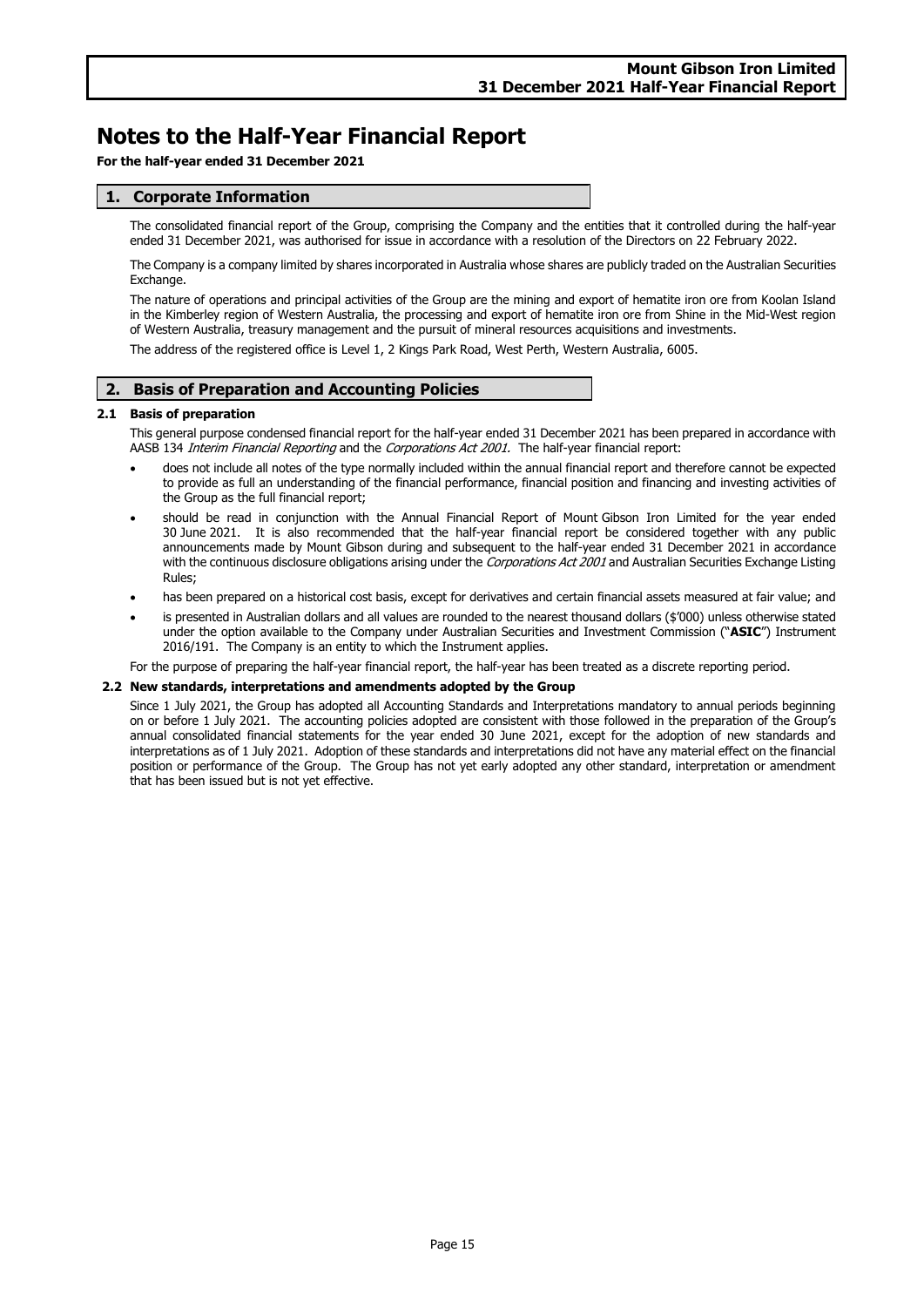<span id="page-17-5"></span><span id="page-17-4"></span><span id="page-17-3"></span><span id="page-17-2"></span><span id="page-17-1"></span><span id="page-17-0"></span>

|    |                                                                                | <b>Notes</b> | <b>31 December</b><br>2021<br>\$'000 | <b>31 December</b><br>2020<br>\$'000 |
|----|--------------------------------------------------------------------------------|--------------|--------------------------------------|--------------------------------------|
| З. | <b>Revenue and Other Income</b>                                                |              |                                      |                                      |
|    | [a] Revenue                                                                    |              |                                      |                                      |
|    | Revenue from contracts with customers - sale of iron ore                       |              | 37,235                               | 210,948                              |
|    | Revenue from contracts with customers - freight/shipping services              |              | 9,812                                | 18,116                               |
|    |                                                                                |              | 47,047                               | 229,064                              |
|    | Other revenue:                                                                 |              |                                      |                                      |
|    | Quotation period price adjustments - relating to prior period shipments        |              | (13,061)                             | 3,823                                |
|    | Quotation period price adjustments - relating to current period shipments      |              | (5,734)                              | 24,520                               |
|    | Realised gain/(loss) on foreign exchange hedging contracts                     |              | (913)                                | 1,391                                |
|    |                                                                                |              | 27,339                               | 258,798                              |
|    | [b] Interest revenue                                                           |              |                                      |                                      |
|    | Interest revenue - calculated using the effective interest method              |              | 176                                  | 818                                  |
|    | Interest revenue - other                                                       |              | 1,274                                | 2,697                                |
|    |                                                                                |              | 1,450                                | 3,515                                |
|    |                                                                                |              |                                      |                                      |
|    | [c] Other income                                                               |              |                                      |                                      |
|    | Net realised gain on foreign exchange transactions                             |              | 613                                  |                                      |
|    | Net unrealised gain on foreign exchange balances                               |              | 715                                  |                                      |
|    | Net gain on disposal of property, plant and equipment                          |              | 361                                  | 189                                  |
|    | Net realised gain on financial assets held for trading                         |              | 42                                   | 31                                   |
|    | Insurance proceeds                                                             |              | 1,030                                | 267                                  |
|    | Rail credit income                                                             |              | 4,113                                | 4,021                                |
|    | Other income                                                                   |              | 1,821                                | 621                                  |
|    |                                                                                |              | 8,695                                | 5,129                                |
| 4. | <b>Expenses</b>                                                                |              |                                      |                                      |
|    | [a] Cost of sales                                                              |              |                                      |                                      |
|    | Mining and administration costs                                                |              | 117,370                              | 96,251                               |
|    | Depreciation of property, plant and equipment - mining and site administration |              | 6,902                                | 3,896                                |
|    | Depreciation of right-of-use assets - mining and site administration           |              | 4,425                                | 3,905                                |
|    | Capitalised deferred stripping costs                                           | 12[a]        | (87, 800)                            | (62, 949)                            |
|    | Amortisation of capitalised deferred stripping costs                           | 12[a]        | 8,960                                | 4,975                                |
|    | Amortisation of mine properties                                                | 12[a]        | 6,916                                | 6,550                                |
|    | Pre-production expenditure capitalised                                         |              | (438)                                |                                      |
|    | Crushing costs                                                                 |              | 8,552                                | 10,301                               |
|    | Depreciation of property, plant and equipment - crushing                       |              | 683                                  | 647                                  |
|    | Depreciation of right-of-use assets - crushing                                 |              | 1,519                                | 165                                  |
|    | Transport costs                                                                |              | 14,404                               | 25,705                               |
|    | Port costs                                                                     |              | 5,886                                | 6,623                                |
|    | Depreciation of property, plant and equipment – port                           |              | 70                                   | 34                                   |
|    | Depreciation of right-of-use assets - port                                     |              | 208                                  |                                      |
|    | Royalties                                                                      |              | 4,236                                | 20,668                               |
|    | Net ore inventory movement                                                     |              | (12, 824)                            | 12,232                               |
|    | Net movement in net realisable value on ore inventory                          |              | 11,940                               |                                      |
|    | Rehabilitation revised estimate adjustment                                     |              | 100                                  | (173)                                |
|    | Cost of sales - Free on Board (FOB) basis                                      |              | 91,109                               | 128,830                              |
|    | Shipping freight                                                               |              | 9,812                                | 18,116                               |
|    | Cost of sales - Cost and Freight (CFR) basis                                   |              | 100,921                              | 146,946                              |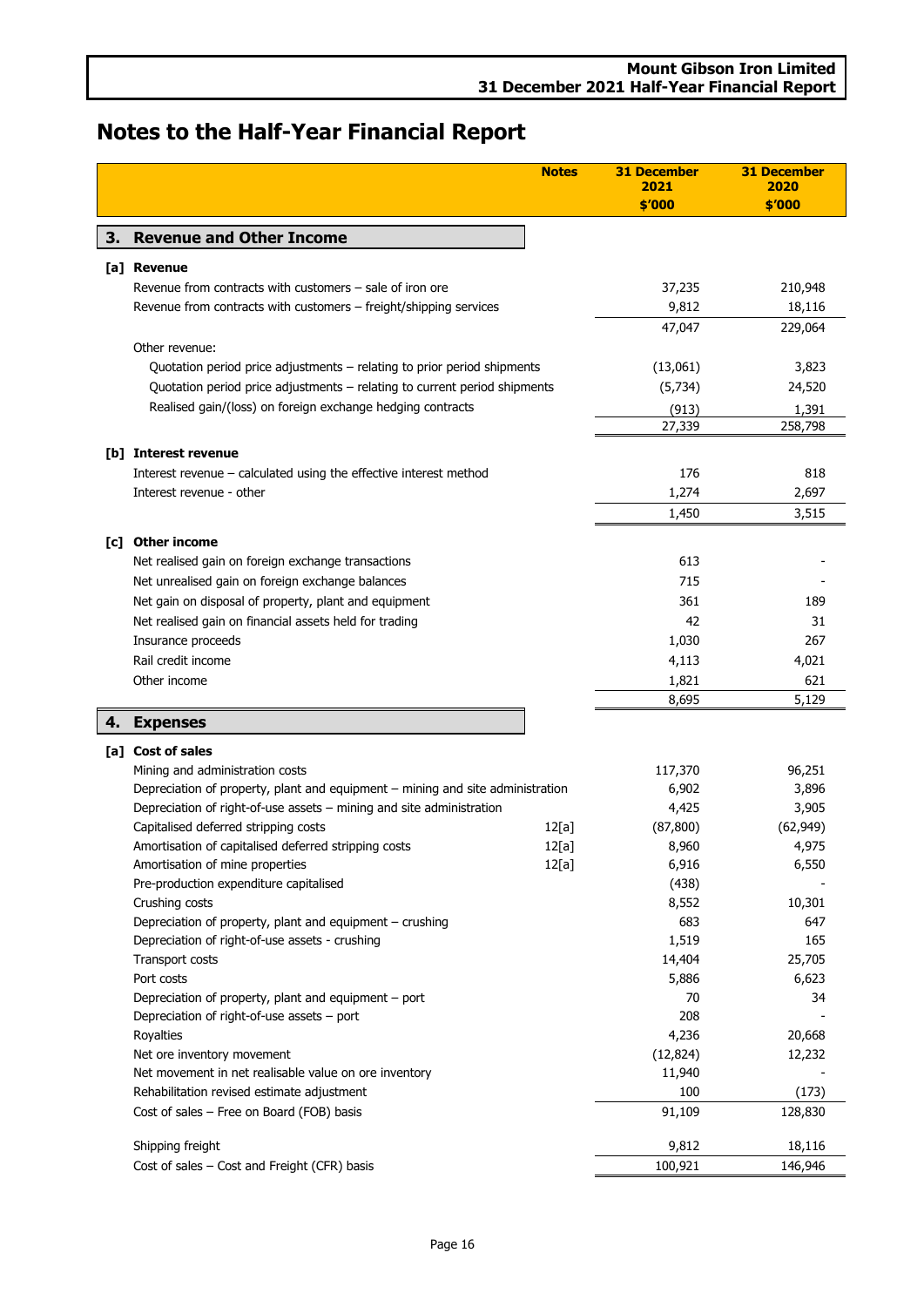<span id="page-18-3"></span><span id="page-18-2"></span><span id="page-18-1"></span><span id="page-18-0"></span>

|    |                                                                                      | <b>31 December</b><br>2021<br>\$'000 | <b>31 December</b><br>2020<br>\$'000 |
|----|--------------------------------------------------------------------------------------|--------------------------------------|--------------------------------------|
|    |                                                                                      |                                      |                                      |
| 4. | <b>Expenses (Continued)</b>                                                          |                                      |                                      |
|    |                                                                                      |                                      |                                      |
|    | <b>[b] Finance costs</b>                                                             |                                      |                                      |
|    | Finance charges on banking facilities                                                | 111                                  | 124                                  |
|    | Finance charges on lease liabilities                                                 | 164                                  | 193                                  |
|    |                                                                                      | 275                                  | 317                                  |
|    | Non-cash interest accretion on rehabilitation provision                              | 177                                  | 137                                  |
|    |                                                                                      | 452                                  | 454                                  |
|    | [c] Net foreign exchange loss                                                        |                                      |                                      |
|    | Net realised loss on foreign exchange transactions                                   |                                      | 3,242                                |
|    | Net unrealised loss on foreign exchange balances                                     |                                      | 4,253                                |
|    |                                                                                      |                                      | 7,495                                |
|    |                                                                                      |                                      |                                      |
|    | [d] Net marked-to-market (gain)/loss                                                 |                                      |                                      |
|    | Net marked-to-market (gain)/loss on commodity derivatives                            | (16, 747)                            | 4,696                                |
|    | Unrealised marked-to-market (gain)/loss on foreign exchange derivatives              | (698)                                | 152                                  |
|    | Unrealised marked-to-market (gain)/loss on financial assets held for<br>trading      | 472                                  | (5, 812)                             |
|    |                                                                                      | (16, 973)                            | (964)                                |
|    |                                                                                      |                                      |                                      |
|    | [e] Administration and other expenses include:                                       | 84                                   | 68                                   |
|    | Depreciation of property, plant and equipment<br>Depreciation of right-of-use assets | 246                                  | 293                                  |
|    | Share-based payments expense                                                         | 158                                  | 300                                  |
|    | Insurance premiums (net of refunds)                                                  | 840                                  | 746                                  |
|    | Koolan seawall insurance claim expenses                                              | 570                                  | 484                                  |
|    | Business development expenses                                                        |                                      | 19                                   |
|    | (Reversal of)/write down to net realisable value on consumables inventories          | 899                                  | (421)                                |
|    | <b>Exploration expenses</b>                                                          | 492                                  | 61                                   |
|    |                                                                                      |                                      |                                      |
|    | [f] Cost of sales & Administration and other expenses include:                       |                                      |                                      |
|    | Salaries, wages expense and other employee benefits                                  | 30,007                               | 26,761                               |
|    | Lease expense - short-term<br>Lease expense - low value assets                       | 2,958<br>132                         | 4,869<br>85                          |
|    | Lease expense - variable                                                             | 1,172                                | 793                                  |
|    |                                                                                      |                                      |                                      |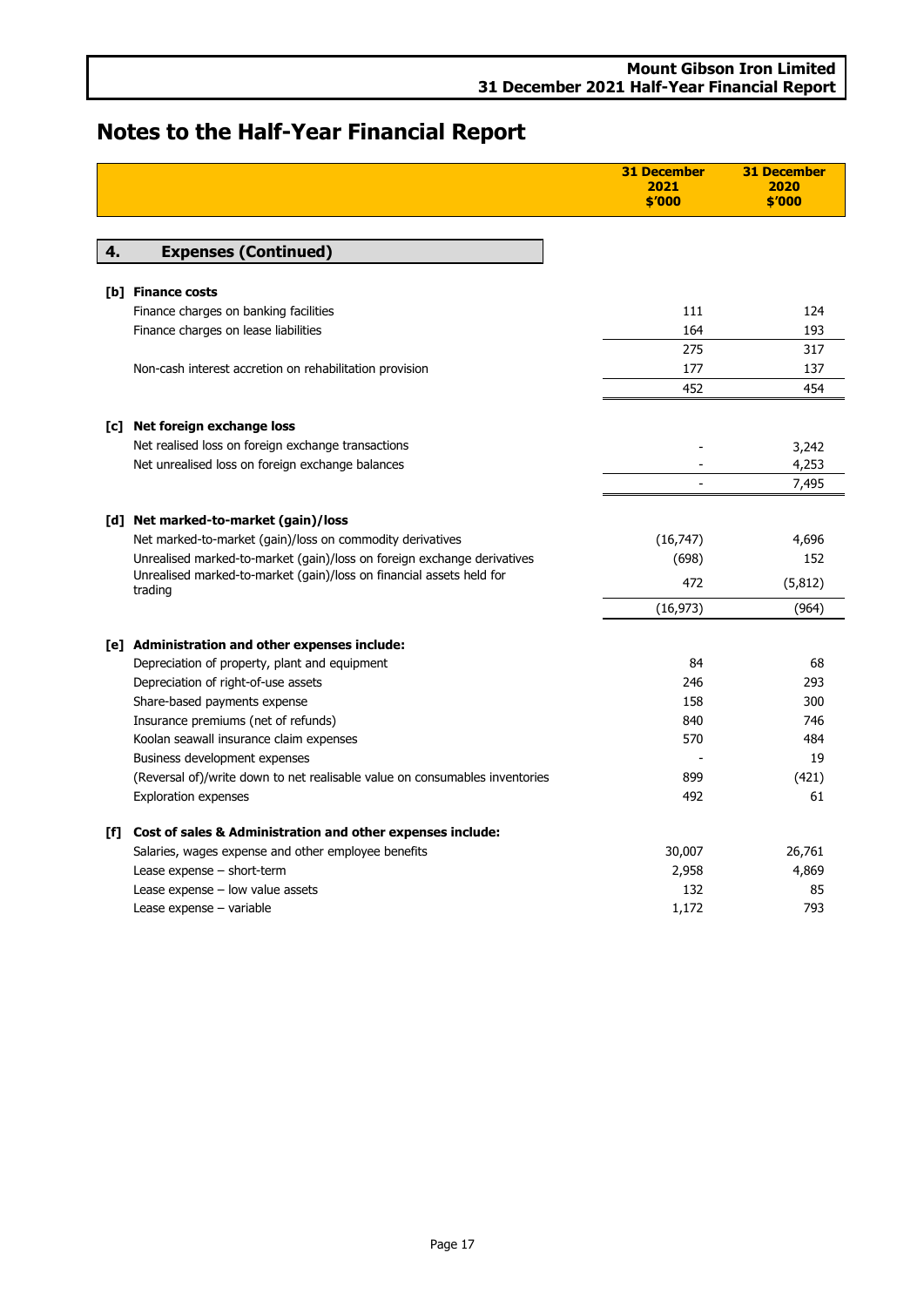<span id="page-19-0"></span>

|                                                                                                                                                                                                                                                                | <b>31 December</b><br>2021<br>\$′000 | <b>31 December</b><br>2020<br>\$'000 |
|----------------------------------------------------------------------------------------------------------------------------------------------------------------------------------------------------------------------------------------------------------------|--------------------------------------|--------------------------------------|
|                                                                                                                                                                                                                                                                |                                      |                                      |
| 5. Taxation                                                                                                                                                                                                                                                    |                                      |                                      |
| <b>Reconciliation of tax benefit</b>                                                                                                                                                                                                                           |                                      |                                      |
| A reconciliation of tax (benefit)/expense applicable to accounting<br>profit/(loss) before tax at the statutory income tax rate to tax<br>(benefit)/expense at the Group's effective tax rate for the period ended<br>31 December 2021 and 2020 is as follows: |                                      |                                      |
| Accounting profit/(loss) before tax                                                                                                                                                                                                                            | (93, 474)                            | 106,727                              |
| At the statutory income tax rate of 30% (2020: 30%)                                                                                                                                                                                                            | (28,042)                             | 32,018                               |
| Expenditure not allowed for income tax purposes                                                                                                                                                                                                                | 167                                  | 196                                  |
| Other                                                                                                                                                                                                                                                          |                                      |                                      |
| Tax (benefit)/expense                                                                                                                                                                                                                                          | (27, 875)                            | 32,214                               |
| Effective tax rate                                                                                                                                                                                                                                             | 29.8%                                | 30.2%                                |
| Tax (benefit)/expense reported in Income Statement                                                                                                                                                                                                             | (27, 875)                            | 32,214                               |

The Company has a franking account deficit of \$8,767,000 as at 31 December 2021 (31 December 2020: \$1,416,000). The movement from the prior comparative period is related to the payment in October 2021 of a fully franked dividend of \$23,760,000. At balance date, the Company recognised a tax payable of \$8,767,000 as a current liability as it intends to make an income tax prepayment prior to 30 June 2022 to reinstate the franking account balance.

As at 31 December 2021, the Group has carried forward gross tax losses of \$344,225,000 with a tax-effected value (at 30%) of \$103,268,000 (31 December 2020: \$25,954,000).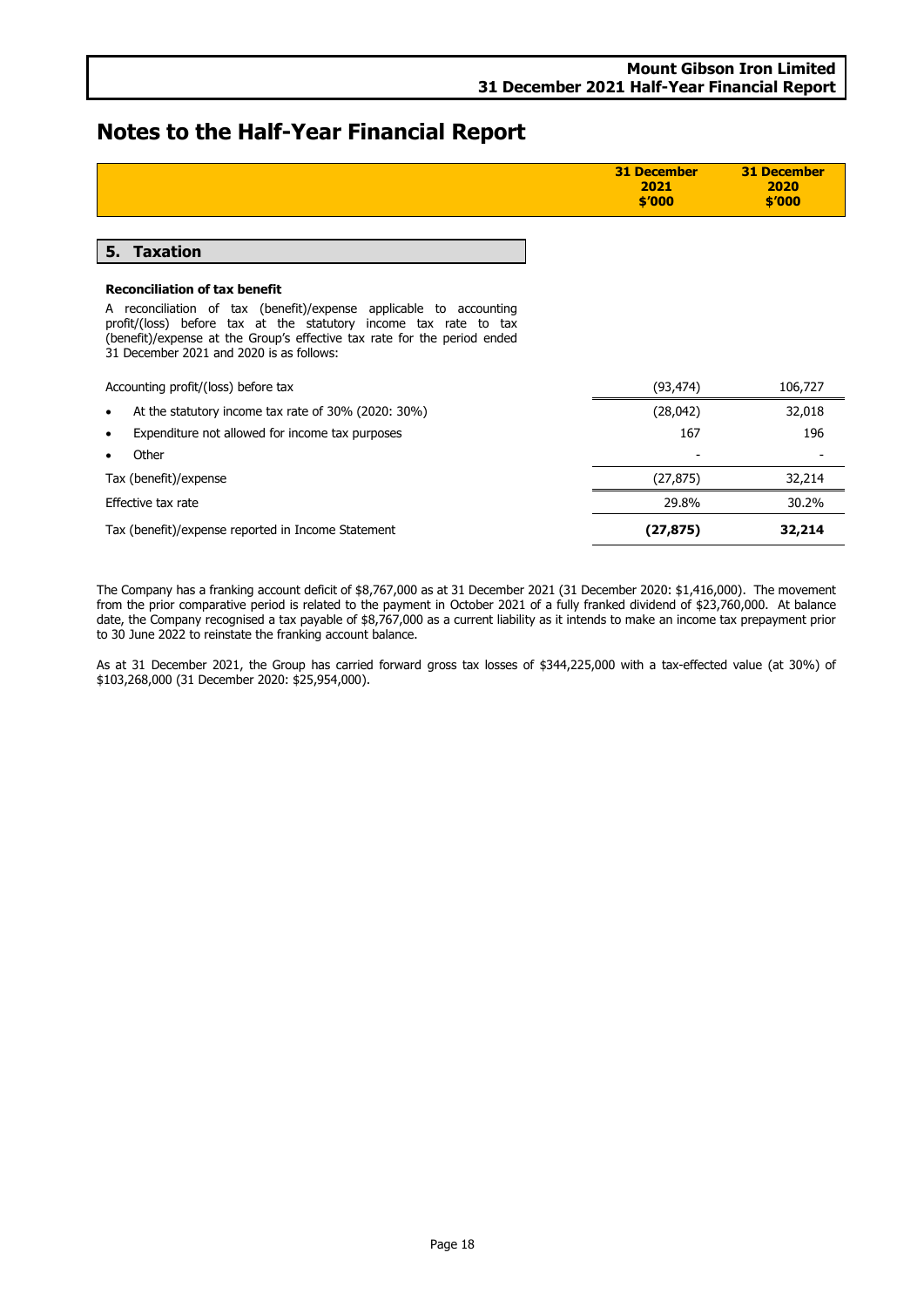| 31 December<br>2021 | 30 June<br>2021 |
|---------------------|-----------------|
| \$′000              | \$′000          |
|                     |                 |

### <span id="page-20-0"></span>**6. Cash and Cash Equivalents**

For the purpose of the Cash Flow Statement, cash and cash equivalents comprise the following:

Cash at bank and on hand **42,046** 95,283

<span id="page-20-1"></span>

|                                                                 |              |                                      | $-1$                      |
|-----------------------------------------------------------------|--------------|--------------------------------------|---------------------------|
|                                                                 |              | 42,046                               | 95,283                    |
|                                                                 | <b>Notes</b> | <b>31 December</b><br>2021<br>\$′000 | 30 June<br>2021<br>\$′000 |
| 7. Term Deposits and Subordinated Notes                         |              |                                      |                           |
| <b>Current</b>                                                  |              |                                      |                           |
| Term deposits – financial assets at amortised cost              | $[1]$        | 7,500                                | 118,500                   |
| Subordinated notes - financial assets at fair value through OCI | $[$ i]       | 50,412                               | 79,861                    |
|                                                                 |              | 57,912                               | 198,361                   |

- [i] Term deposits are made for varying periods of between three and twelve months depending on the cash requirements of the Group, and earn interest at market term deposit rates. Term deposits are held with various financial institutions with short term credit ratings of A-1 or better (S&P). As these instruments have maturity dates of less than twelve months, the Group has assessed the credit risk on these financial assets using life time expected credit losses. In this regard, the Group has concluded that the probability of default on the term deposits is low. Accordingly, no impairment allowance has been recognised for expected credit losses on the term deposits.
- [ii] Subordinated notes comprise tradeable floating interest rate instruments with maturities of up to ten years. These instruments are held in order to supplement the Group's treasury returns, and the Group intends and is able to realise these instruments as and when the Group's cash needs require. Subordinated notes are held with various financial institutions with short-term and long-term credit ratings of BBB or better (S&P). The Group has assessed the credit risk on these financial assets and determined that the credit risk exposure has not increased significantly since initial recognition. In determining the expected credit loss for the next twelve months, the Group considers the probability of default to be low. Accordingly, no impairment allowance has been recognised for expected credit losses on these notes.

<span id="page-20-2"></span>

|                                                                | <b>31 December</b><br>2021<br>\$′000 | 30 June<br>2021<br>\$′000 |
|----------------------------------------------------------------|--------------------------------------|---------------------------|
| <b>Financial Assets Held for Trading</b><br>8.                 |                                      |                           |
| <b>Current</b>                                                 |                                      |                           |
| Tradeable corporate bonds at fair value through profit or loss | 29,488                               | 45,470                    |
| Quoted share investments at fair value through profit or loss  | 12,667                               | 12,466                    |
|                                                                | 42,155                               | 57,936                    |

Financial assets held for trading comprise corporate bonds and equity securities which are traded in active markets. These financial assets are acquired principally for the purpose of selling or repurchasing in the short term. The portfolio of tradeable corporate bonds is managed by a professional funds management entity and Mount Gibson is able to vary or terminate the portfolio management mandate at any time with applicable notice periods.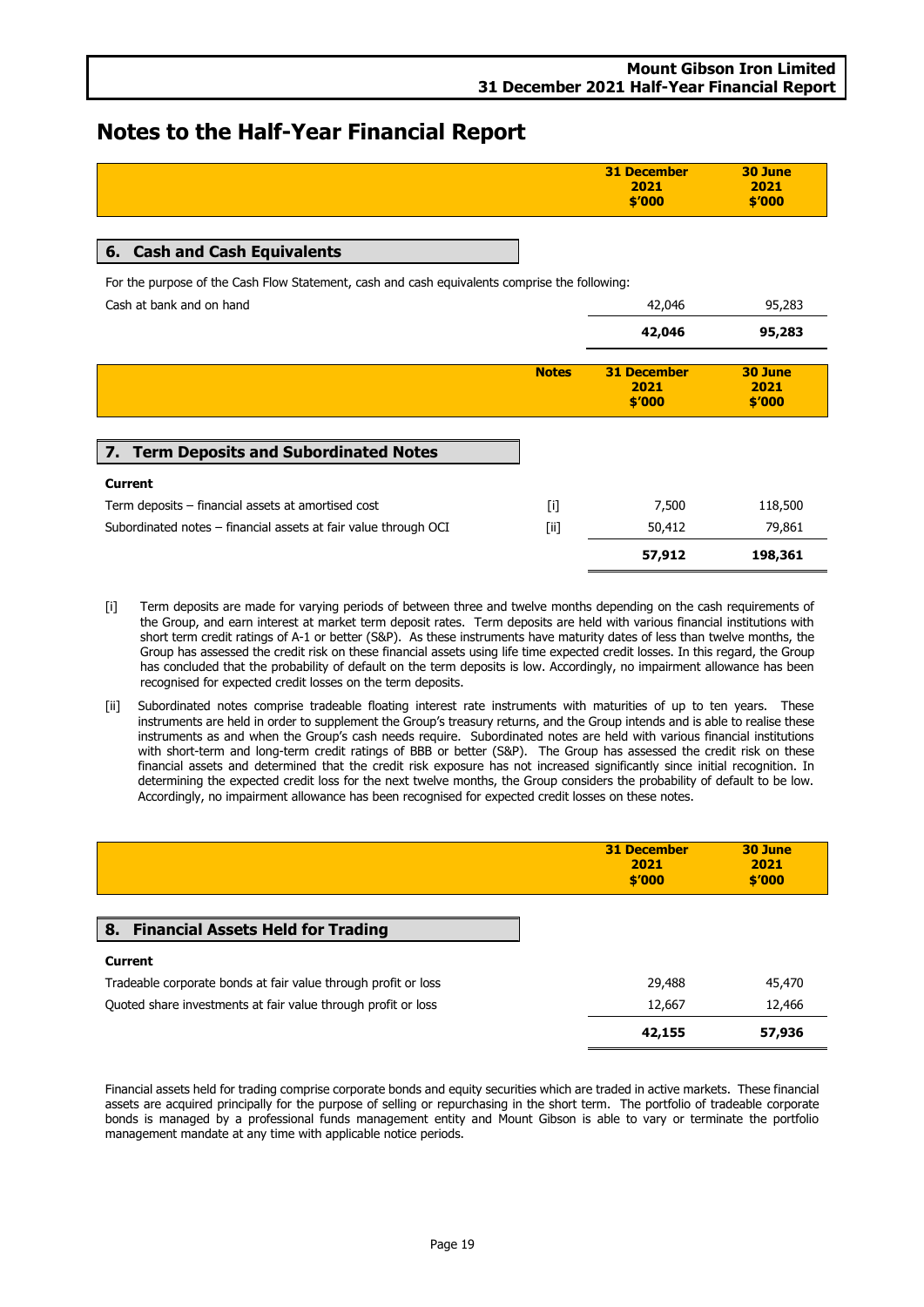<span id="page-21-2"></span><span id="page-21-1"></span><span id="page-21-0"></span>

|                                                      | <b>Notes</b> | <b>31 December</b><br>2021<br>\$′000 | 30 June<br>2021<br>\$'000 |
|------------------------------------------------------|--------------|--------------------------------------|---------------------------|
| <b>Trade and Other Receivables</b><br>9.             |              |                                      |                           |
|                                                      |              |                                      |                           |
| Trade debtors - at amortised cost                    |              | 502                                  | 684                       |
| Expected credit loss                                 |              | (42)                                 | (42)                      |
|                                                      |              | 460                                  | 642                       |
| Trade debtors - at fair value through profit or loss |              |                                      | 5,108                     |
| Sundry receivables                                   |              | 4,373                                | 4,053                     |
| Other receivables                                    |              | 5,427                                | 2,750                     |
|                                                      |              | 10,260                               | 12,553                    |
|                                                      |              |                                      |                           |
| 10. Inventories                                      |              |                                      |                           |
| Consumables - at cost                                |              | 27,117                               | 25,100                    |
| Write down to net realisable value (NRV)             |              | (5, 910)                             | (3,655)                   |
|                                                      |              | 21,207                               | 21,445                    |
| $Ore - at cost$                                      |              | 21,971                               | 9,147                     |
| Write down to NRV                                    |              | (16,002)                             | (4,062)                   |
| At lower of cost and NRV                             |              | 5,969                                | 5,085                     |
| Total inventories                                    |              | 27,176                               | 26,530                    |
| 11. Property, Plant and Equipment                    |              |                                      |                           |
| Property, plant and equipment - at cost              |              | 531,215                              | 508,053                   |
| Accumulated depreciation and impairment              |              | (448, 733)                           | (444,589)                 |
|                                                      |              | 82,482                               | 63,464                    |
| [a] Reconciliation                                   |              |                                      |                           |
| Carrying amount at the beginning of the period       |              | 63,464                               | 44,593                    |
| Additions                                            |              | 28,692                               | 30,460                    |
| Disposals                                            |              |                                      | (30)                      |
| Transfers                                            |              | (223)                                |                           |
| Depreciation expense                                 |              | (7, 739)                             | (11, 559)                 |
| Impairment expense                                   | 13           | (1,712)                              |                           |
|                                                      |              | 82,482                               | 63,464                    |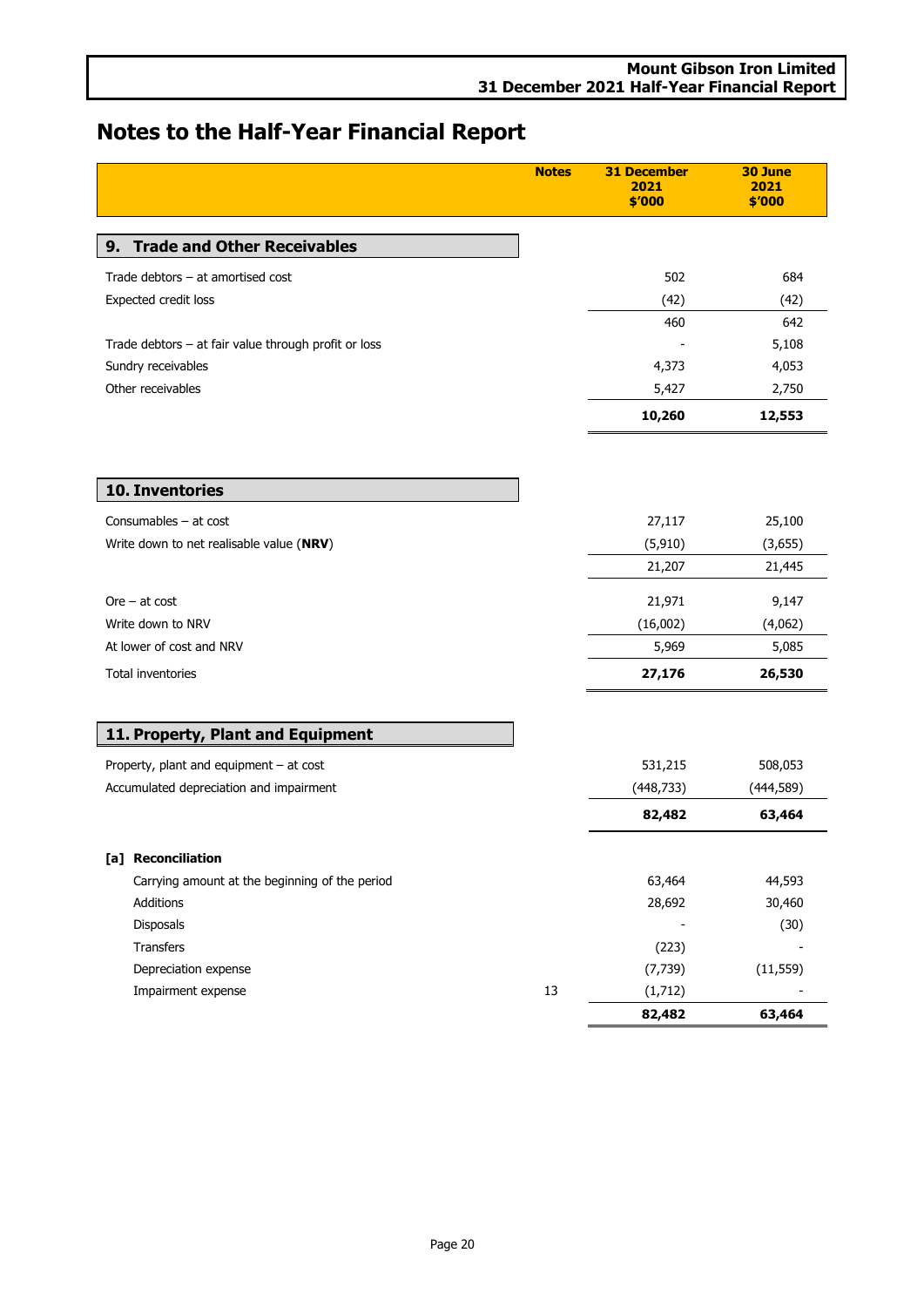<span id="page-22-0"></span>

|                                         | <b>31 December</b><br>2021<br>\$′000 | 30 June<br>2021<br>\$′000 |
|-----------------------------------------|--------------------------------------|---------------------------|
| 12. Mine Properties                     |                                      |                           |
| Mine development expenditure            | 1,754,273                            | 1,642,506                 |
| Accumulated amortisation and impairment | (1,289,365)                          | (1,238,523)               |
| Total mine properties                   | 464,908                              | 403,983                   |

### **[a] Reconciliation**

|                                                                               | <b>Koolan Island</b> |           | <b>Mid-West</b> |           | <b>Total</b> |           |
|-------------------------------------------------------------------------------|----------------------|-----------|-----------------|-----------|--------------|-----------|
|                                                                               | 31-Dec-21            | 30-Jun-21 | 31-Dec-21       | 30-Jun-21 | 31-Dec-21    | 30-Jun-21 |
|                                                                               | \$'000               | \$'000    | \$'000          | \$'000    | \$'000       | \$'000    |
| <b>Deferred waste</b>                                                         |                      |           |                 |           |              |           |
| Carrying amount at the beginning<br>of the period                             | 224,225              | 96,990    | 10,321          |           | 234,546      | 96,990    |
| Deferred waste capitalised                                                    | 79,346               | 138,233   | 8,454           | 10,397    | 87,800       | 148,630   |
| Amortisation expensed                                                         | (7, 159)             | (10,998)  | (1,801)         | (76)      | (8,960)      | (11,074)  |
| Impairment expense (Note 13)                                                  |                      |           | (16, 974)       |           | (16, 974)    |           |
| Carrying amount at the end of the<br>period                                   | 296,412              | 224,225   |                 | 10,321    | 296,412      | 234,546   |
| <b>Other mine properties</b>                                                  |                      |           |                 |           |              |           |
| Carrying amount at the beginning<br>of the period                             | 151,332              | 136,795   | 18,105          |           | 169,437      | 136,795   |
| <b>Additions</b>                                                              | 22,332               | 28,657    | 2,117           | 10,130    | 24,449       | 38,787    |
| Mine rehabilitation - revised<br>estimate                                     | (482)                | (2,743)   |                 | 3,629     | (482)        | 886       |
| Transferred from deferred<br>acquisition, exploration and<br>evaluation costs |                      |           |                 | 4,560     |              | 4,560     |
| Amortisation expensed                                                         | (4,686)              | (11, 377) | (2,230)         | (214)     | (6, 916)     | (11, 591) |
| Impairment expense (Note 13)                                                  |                      |           | (17, 992)       |           | (17, 992)    |           |
| Carrying amount at the end of the<br>period                                   | 168,496              | 151,332   |                 | 18,105    | 168,496      | 169,437   |
| Total mine properties                                                         | 464,908              | 375,557   |                 | 28,426    | 464,908      | 403,983   |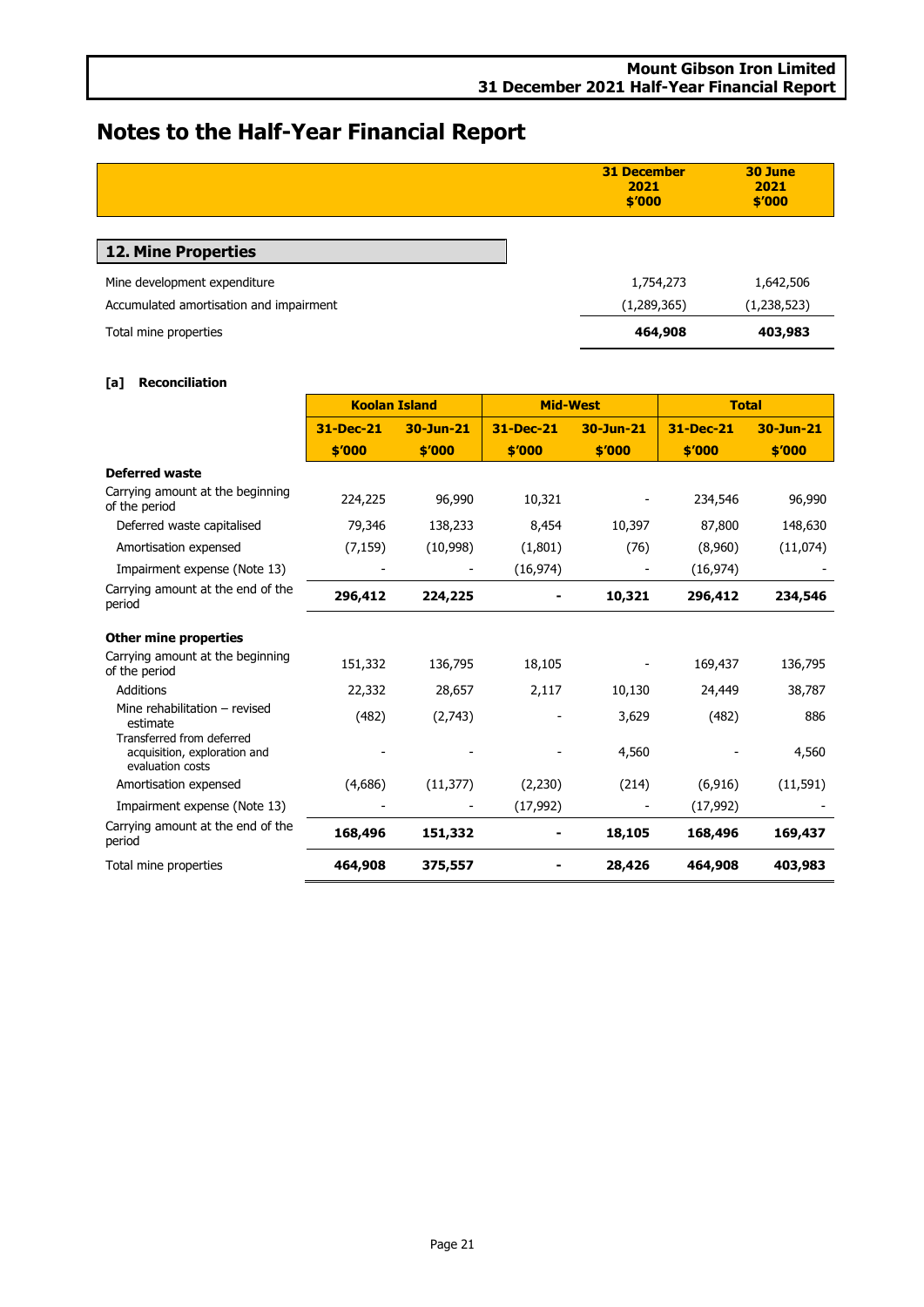### <span id="page-23-0"></span>**13. Impairment of Assets**

The Group reviews the carrying value of the assets of each Cash Generating Unit (**CGU**) at each balance date for indicators of potential impairment or reversal thereof. Where such indicators exist, the Company utilises the approaches under applicable accounting pronouncements for assessment of any impairment expenses or reversals.

During the half-year ended 31 December 2021, the following material events occurred which were considered indicators of impairment relating to the Company's operations:

- as at 31 December 2021, the market capitalisation of the Group was below the book value of its equity;
- the benchmark price of iron ore, being the Company's sole product, decreased significantly from US\$218 per dry metric tonne (dmt) of 62% Fe CFR fines as at 30 June 2021 to US\$119/dmt as at 31 December 2021, a reduction of 45%; and
- shipping freight rates increased circa 30% in the Mid-West and 20% at Koolan Island during the half-year in comparison to the previous six months.

Accordingly, the Group assessed the recoverable amount of the Koolan Island and Shine CGUs as at 31 December 2021 using the Fair Value Less Costs of Disposal (**FVLCD**) approach. The FVLCD is assessed as the present value of the future cash flows expected to be derived from the operation less disposal costs (level 3 in the fair value hierarchy), utilising the following key assumptions for the CGUs:

- Cashflow forecasts were made based on historical performance, budgets and anticipated revenues and estimated operating and capital costs over the life of each mine;
- Discount rate of 9.25% (nominal, after tax);
- Iron ore price forecasts for the 62% Fe benchmark fines CFR prices (northern China), expressed in real 2022 terms, of US\$110/dmt in 2022 (falling over the following years to US\$77/dmt in 2024 and to US\$73/dmt in 2026), at an exchange rate of A\$1.00/US\$0.73 in 2022 (rising to a range of between US\$0.76 to US\$0.78 from 2023 and thereafter) with sensitivities undertaken for a broad range of these inputs; and
- Revenue and cost inflation estimates of 2.0% per year.

The Group's assessment of the Shine asset has concluded that an impairment expense equal to the remaining carrying value of mine properties is required as at 31 December 2021. Accordingly, a total loss on impairment of non-current assets for the Shine CGU of \$36,678,000 has been recognised in the income statement. The impairment value has been allocated to Shine's non-current assets as follows:

|                                             | <b>Notes</b> | <b>31 December</b><br>2021<br>\$′000 | <b>31 December</b><br>2020<br>\$′000 |
|---------------------------------------------|--------------|--------------------------------------|--------------------------------------|
|                                             |              |                                      |                                      |
| Deferred waste                              | 12           | 16,974                               |                                      |
| Other mine properties                       | 12           | 17,992                               |                                      |
| Total mine properties                       |              | 34,966                               |                                      |
| Property, plant and equipment               | 11           | 1,712                                |                                      |
| Total impairment loss of non-current assets |              | 36,678                               |                                      |

After impairment, the carrying value of the Shine non-current assets amounts to \$4,725,000, being the estimated net realisable value of the property, plant and equipment and right-of-use assets not impaired.

It is the Group's intention to restart the mine operations at Shine when the market and economic factors justify its viability.

The Group's assessment of the Koolan Island asset has concluded that no impairment or impairment reversal is required in relation to the Koolan Island CGU as at 31 December 2021. Accordingly, no impairment expenses or impairment reversals thereof have been recognised during the period (31 December 2020: nil) for the Koolan Island CGU.

Koolan Island CGU's recoverable value is most sensitive to changes in iron ore prices, the A\$/US\$ exchange rate and mining unit costs. It is estimated that changes in these key assumptions would impact the recoverable amount of the CGU as at 31 December 2021 as follows:

| <b>Key Assumption</b>                        | <b>Change in CGU Recoverable Amount</b> |                               |
|----------------------------------------------|-----------------------------------------|-------------------------------|
|                                              | 10% Increase<br>\$′000                  | <b>10% Decrease</b><br>\$′000 |
| Benchmark price of 62% Fe CFR fines iron ore | 109,700                                 | (109,600)                     |
| A\$/US\$ exchange rate                       | (83,700)                                | 102,300                       |
| Mining unit cost per wmt mined               | (29, 200)                               | 29,300                        |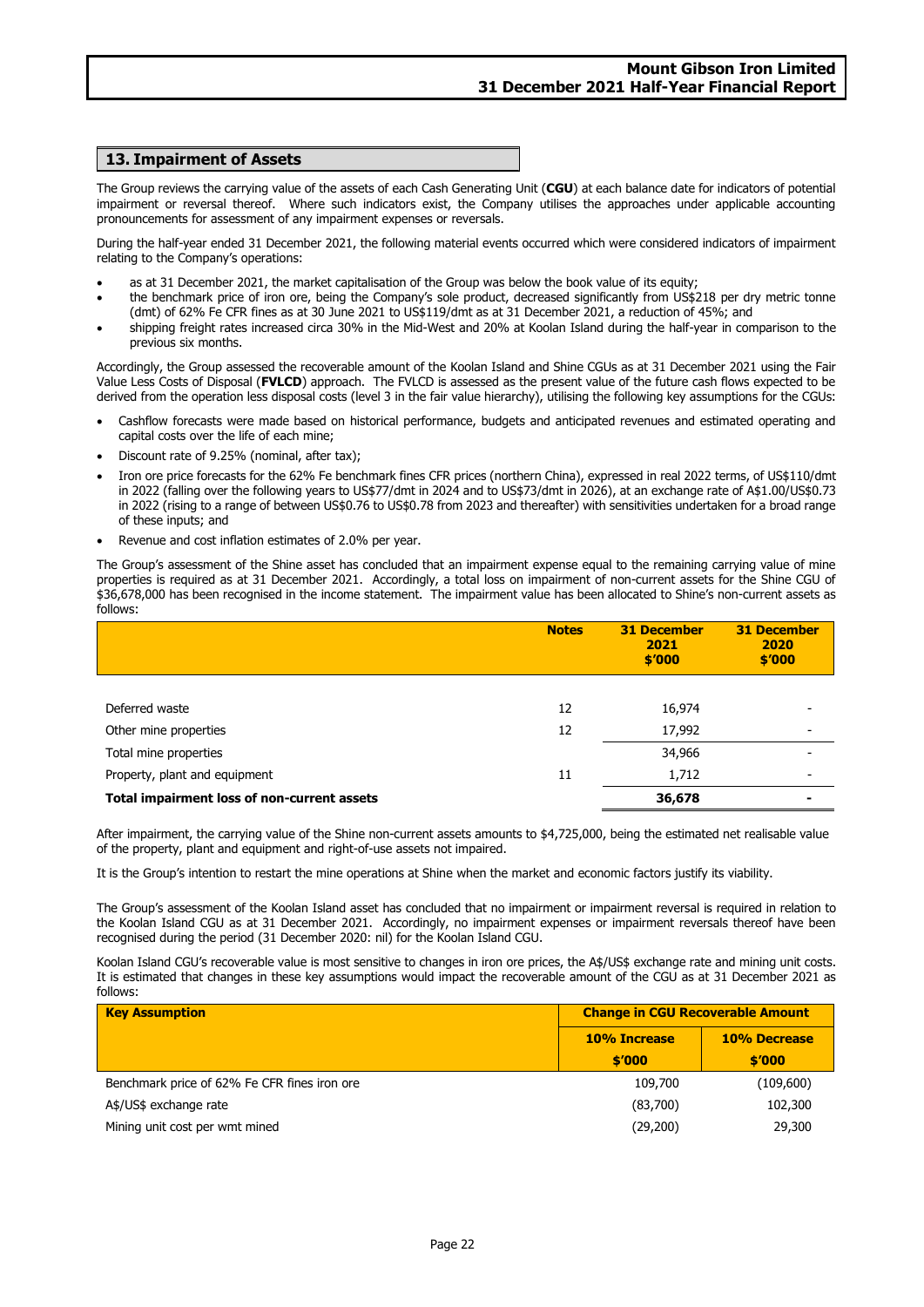<span id="page-24-0"></span>

|                                                                             | <b>Notes</b> | <b>31 December</b><br>2021<br>\$′000 | 30 June<br>2021<br>\$'000 |
|-----------------------------------------------------------------------------|--------------|--------------------------------------|---------------------------|
| 14. Interest-Bearing Loans and Borrowings                                   |              |                                      |                           |
| <b>Current</b>                                                              |              |                                      |                           |
| Lease liabilities                                                           |              | 8,467                                | 11,573                    |
| Insurance premium funding facility                                          |              | 7,297                                |                           |
|                                                                             |              | 15,764                               | 11,573                    |
| <b>Non-Current</b>                                                          |              |                                      |                           |
| Lease liabilities                                                           |              | 4,048                                | 6,530                     |
|                                                                             |              | 4,048                                | 6,530                     |
| The following off balance sheet financing facility had been negotiated and  |              |                                      |                           |
| was available at the reporting date:<br><b>Performance bonding facility</b> | [iii]        |                                      |                           |
| Used at reporting date                                                      |              | 7,495                                | 7,495                     |
| Unused at reporting date                                                    |              | 12,505                               | 12,505                    |
| <b>Total facility</b>                                                       |              | 20,000                               | 20,000                    |
|                                                                             |              |                                      |                           |
| <b>Corporate loan facility</b>                                              | [ii]         |                                      |                           |
| Used at reporting date                                                      |              |                                      |                           |
| Unused at reporting date                                                    |              | 100,000                              |                           |
| <b>Total facility</b>                                                       |              | 100,000                              |                           |

Terms and conditions relating to the above financial facilities:

### [i] **Insurance Premium Funding Facility**

Insurance premium arrangements have been entered into by the Group to fund and spread the cost of its annual insurance premiums. Interest is charged at 2.32% pa. The facility is repayable monthly with the final instalment due in August 2022.

### [ii] **Corporate Loan Facility and Performance Bonding Facility**

In May 2011, the Company entered into a Facility Agreement comprising a Corporate Loan facility and a Performance Bonding facility. The undrawn Corporate Loan facility was cancelled in April 2013 and subsequently amended and reinstated on 23 December 2021 for a term of 23 months with a loan facility limit of \$100,000,000. The loan facility limit reduces to \$75,000,000 in June 2023 and to \$50,000,000 in September 2023. As at balance date, the Corporate Loan facility remains undrawn.

The Performance Bonding facility was amended in June 2017 to reduce the amount from \$55,000,000 to \$20,000,000 and in June 2021 the term was extended to 30 June 2024. As at balance date, bonds and guarantees totalling \$7,495,000 were drawn under the Performance Bonding facility.

The security pledge for the Facility Agreement is a fixed and floating charge over all the assets and undertakings of Mount Gibson Iron Limited, Mount Gibson Mining Limited, Geraldton Bulk Handling Limited, Koolan Iron Ore Pty Ltd and Aztec Resources Limited together with mining mortgages over the mining tenements owned by Mount Gibson Mining Limited and Koolan Iron Ore Pty Ltd and the contractual rights of Mount Gibson Mining Limited to mine hematite iron ore at Extension Hill.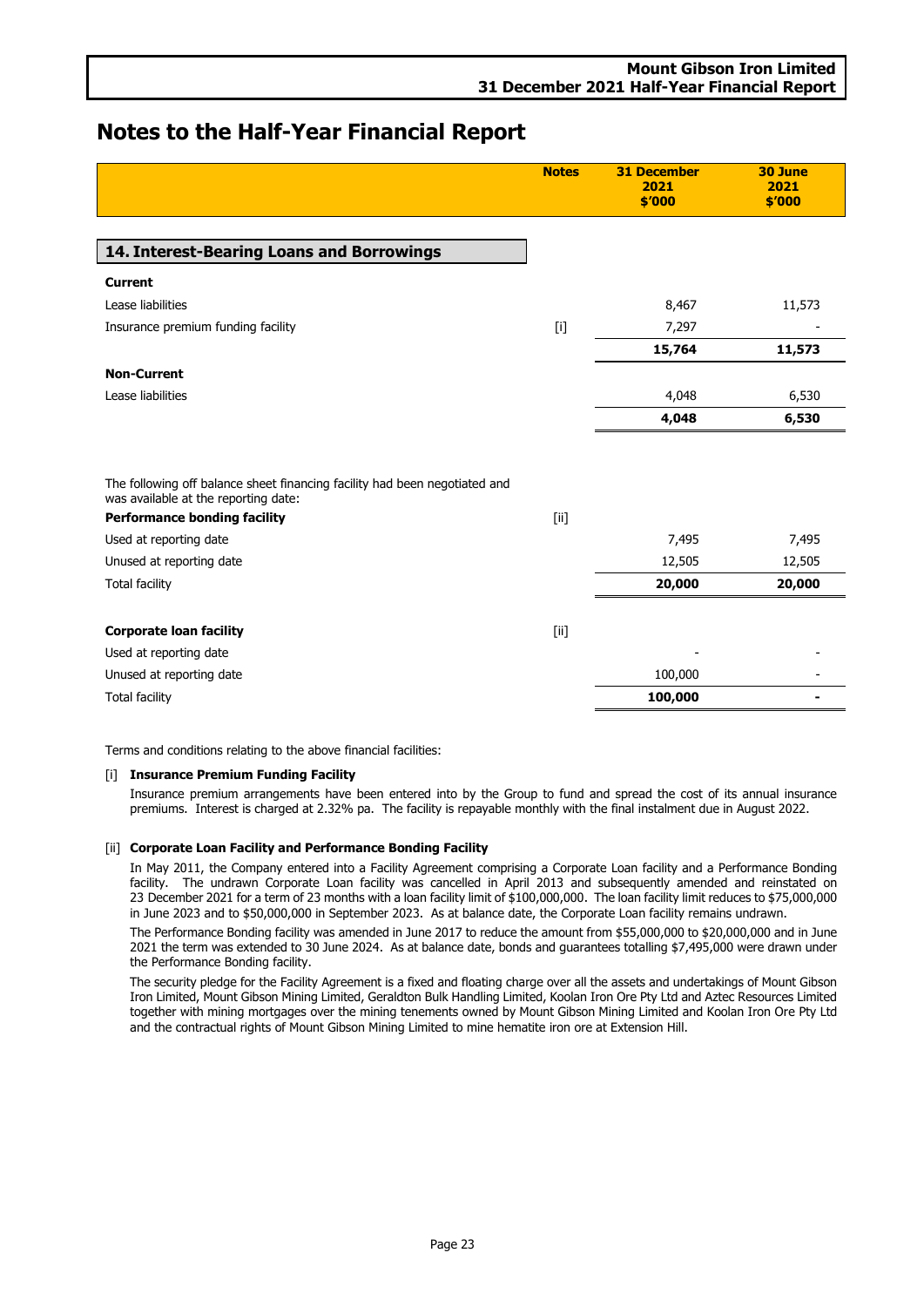- - - -

# **Notes to the Half-Year Financial Report**

<span id="page-25-0"></span>

|                                                                 |              |                                   | <b>Notes</b>             | <b>31 December</b><br>2021<br>\$'000 | 30 June<br>2021<br>\$′000 |
|-----------------------------------------------------------------|--------------|-----------------------------------|--------------------------|--------------------------------------|---------------------------|
| 15. Issued Capital                                              |              |                                   |                          |                                      |                           |
| [a] Ordinary shares                                             |              |                                   |                          |                                      |                           |
| Issued and fully paid                                           |              |                                   | [b]                      | 632,424                              | 620,948                   |
|                                                                 | <b>Notes</b> | 31 December 2021                  |                          | <b>30 June 2021</b>                  |                           |
|                                                                 |              | <b>Number of</b><br><b>Shares</b> | \$'000                   | <b>Number of</b><br><b>Shares</b>    | \$′000                    |
| [b] Movement in ordinary shares on issue<br>Unrestricted shares |              |                                   |                          |                                      |                           |
| Balance at the beginning of the period                          |              | 1,179,741,750                     | 620,948                  | 1,151,472,447                        | 602,030                   |
| Shares issued under Dividend Reinvestment Plan                  |              | 22,587,755                        | 11,476                   | 25,688,736                           | 18,337                    |
| Shares fully paid under LSP                                     |              |                                   |                          | 2,580,567                            | 581                       |
|                                                                 |              | 1,202,329,505                     | 632,424                  | 1,179,741,750                        | 620,948                   |
| Restricted shares - Loan Share Plan (LSP)                       | [e]          |                                   |                          |                                      |                           |
| Balance at the beginning of the period                          |              | 6,175,428                         |                          | 5,769,595                            |                           |
| Shares issued under LSP                                         |              | 2,063,100                         |                          | 2,545,900                            |                           |
| Shares reallotted from treasury shares                          |              |                                   |                          | 440,500                              |                           |
| Shares forfeited under LSP                                      |              |                                   |                          |                                      |                           |
| Conversion of fully paid shares under LSP                       |              |                                   |                          | (2,580,567)                          |                           |
|                                                                 |              | 8,238,528                         | $\overline{\phantom{0}}$ | 6,175,428                            |                           |
| Balance at end of the period                                    |              | 1,210,568,033                     | 632,424                  | 1,185,917,178                        | 620,948                   |
| Treasury shares:                                                |              |                                   |                          |                                      |                           |
| Balance at the beginning of the period                          |              |                                   |                          | 440,500                              |                           |
| Shares forfeited under LSP, not reallotted                      |              |                                   |                          |                                      |                           |
| Shares reallotted under LSP                                     |              |                                   |                          | (440,500)                            |                           |

### **[c] Share options**

During the 6 months ended 31 December 2021, no options were issued. As at balance date there were no options on issue (30 June 2021: nil).

### **[d] Performance rights**

During the 6 months ended 31 December 2021, no performance rights were issued.

As at 31 December 2021, there were no performance rights on issue (30 June 2021: nil).

### **[e] Loan Share Plan**

On 1 July 2021, the Company issued 2,063,100 shares under the LSP. In accordance with the terms of the LSP, the shares were issued at a share price of \$0.931 per share and pursuant to the vesting conditions, these shares do not vest unless a share price target of a 10% premium to the issue price is met between 1 July 2022 and 1 July 2026 and the participants remain continuously employed by the Group until at least 1 July 2023. The award was accounted for as an in-substance option award and the fair value at grant date assessed at \$0.306 per loan-funded share. In calculating this fair value, a Monte Carlo simulation model was utilised over several thousand simulations to predict the share price at each vesting test date and whether the 10% hurdle would be satisfied, with the resultant values discounted back to the grant date. The underlying share price and the exercise price were assumed at \$0.93, the period to exercise was assumed as 3.5 years (being halfway between the first possible vesting date and the expiry of the LSP shares), the risk-free rate was 0.54% based on Australian Government bond yields with three year lives, the estimated volatility was 45% based on historical share price analysis, and the dividend yield was assumed as nil.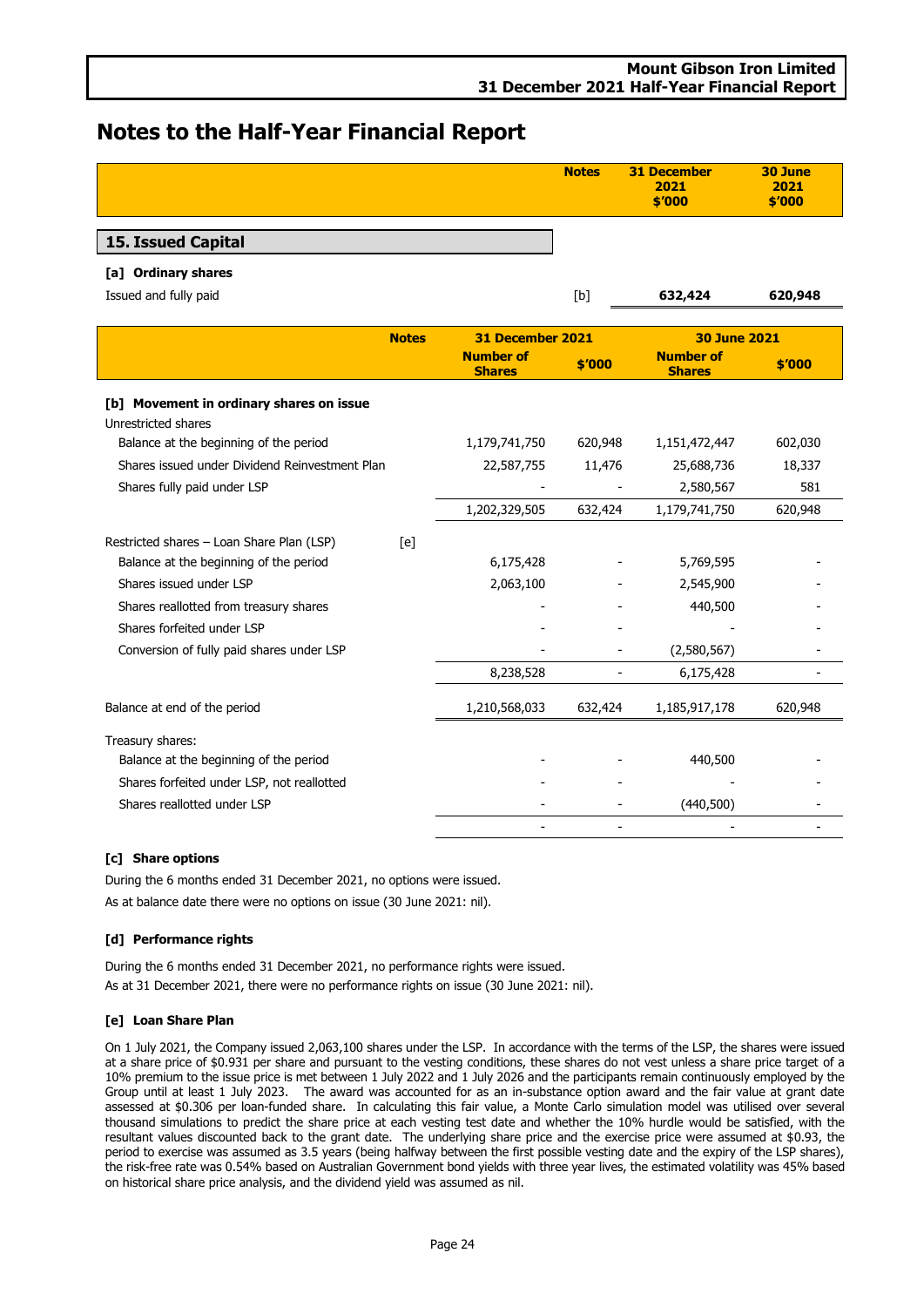| <b>Notes</b> | 31 December<br>2021<br>\$′000 | 30 June<br>2021<br>\$′000 |
|--------------|-------------------------------|---------------------------|
|              |                               |                           |

### **16. Dividends Paid and Proposed**

Declared and paid during the year:

### **[a] Dividends on ordinary shares:**

During the half-year ended 31 December 2021, a final dividend of \$0.02 per share fully franked (\$23,760,000) in respect of the 2020/21 financial year was distributed by way of \$12,158,000 in cash and the issue of 22,587,755 new shares under the Company's Dividend Reinvestment Plan.

### **[b] Franked dividends:**

The amount of franking credits available for the subsequent financial year are:

Franking account balance as at the end of the period at 30% (8,767) (8,767) Franking credits that will arise from the payment of income tax payable as at the end of the period - - The amount of franking credits available for future reporting periods: **(8,767) 1,416** Impact on the franking account of dividends proposed or declared before the financial report was authorised for issue but not recognised as a distribution to equity holders during the period  $(10, 183)$ (i) **(8,767) (8,767)**

(i) At balance date, the Company recognised a tax payable of \$8,767,000 as a current liability as it intends to make an income tax prepayment prior to 30 June 2022 to reinstate the franking account balance.

### **17. Operating Segments**

The Group has identified its operating segments based on the internal reports that are reviewed and used by the Chief Executive Officer and the executive management team in assessing performance and in determining the allocation of resources.

For management purposes, the Group has organised its operating segments into two reportable segments as follows:

- Mid-West segment this segment includes the mining, crushing, transportation and sale of iron ore from the Shine iron ore deposits and the port facilities at Geraldton Port.
- Koolan Island segment this segment includes the mining, crushing and sale of iron ore direct from the Koolan Island iron ore operation.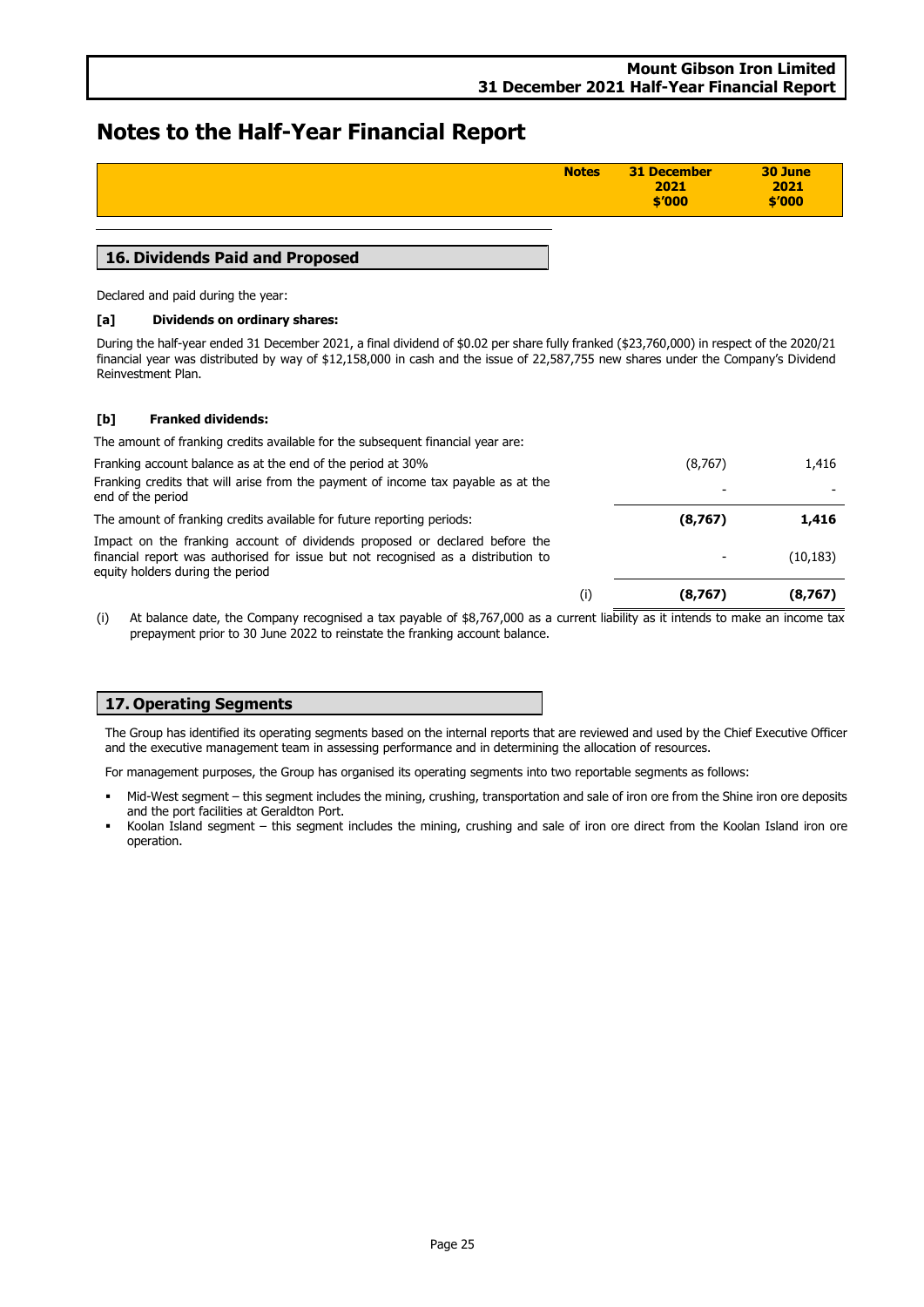### **17. Operating Segments (Continued)**

|                                                                                                      |                            | <b>Mid-West</b><br><b>Koolan Island</b> |                            |                            | Unallocated*               | <b>Consolidated</b>        |                            |                            |
|------------------------------------------------------------------------------------------------------|----------------------------|-----------------------------------------|----------------------------|----------------------------|----------------------------|----------------------------|----------------------------|----------------------------|
| Half-Year Ended:                                                                                     | <b>31 December</b><br>2021 | <b>31 December</b><br>2020              | <b>31 December</b><br>2021 | <b>31 December</b><br>2020 | <b>31 December</b><br>2021 | <b>31 December</b><br>2020 | <b>31 December</b><br>2021 | <b>31 December</b><br>2020 |
|                                                                                                      | \$'000                     | \$'000                                  | \$′000                     | \$′000                     | \$'000                     | \$′000                     | \$′000                     | \$′000                     |
| <b>Segment revenue</b>                                                                               |                            |                                         |                            |                            |                            |                            |                            |                            |
| Revenue from sale of iron ore, net of shipping freight and realised<br>gains/(losses) on derivatives | 18,417                     | 65,672                                  | (890)                      | 175,010                    |                            |                            | 17,527**                   | 240,682**                  |
| Interest revenue                                                                                     |                            |                                         |                            |                            | 1,450                      | 3,515                      | 1,450                      | 3,515                      |
| Segment revenue, net of shipping freight                                                             | 18,417                     | 65,672                                  | (890)                      | 175,010                    | 1,450                      | 3,515                      | 18,977                     | 244,197                    |
| <b>Segment result</b>                                                                                |                            |                                         |                            |                            |                            |                            |                            |                            |
| Earnings/(loss) before impairment, interest, tax, depreciation and<br>amortisation                   | (10, 867)                  | 18,274                                  | (15,097)                   | 117,778                    | 12,472                     | (8,759)                    | (13, 492)                  | 127,293                    |
| Impairment (loss)/reversal and write-down to net realisable value<br>(NRV)                           | (41, 401)                  | 40                                      | (8, 116)                   | 381                        |                            | $\overline{\phantom{a}}$   | (49, 517)                  | 421                        |
| Earnings/(loss) before interest, tax, depreciation and amortisation                                  | (52, 268)                  | 18,314                                  | (23, 213)                  | 118,159                    | 12,472                     | (8,759)                    | (63,009)                   | 127,714                    |
| Depreciation and amortisation                                                                        | (6,738)                    | (111)                                   | (22, 945)                  | (20,061)                   | (330)                      | (361)                      | (30, 013)                  | (20, 533)                  |
| <b>Segment result</b>                                                                                | (59,006)                   | 18,203                                  | (46, 158)                  | 98,098                     | 12,142                     | (9, 120)                   | (93, 022)                  | 107,181                    |
| Finance costs                                                                                        |                            |                                         |                            |                            |                            |                            | (452)                      | (454)                      |
| <b>Profit before tax</b>                                                                             |                            |                                         |                            |                            |                            |                            | (93, 474)                  | 106,727                    |
| Items included in segment result:                                                                    |                            |                                         |                            |                            |                            |                            |                            |                            |
| Write-down to / (write-backs on) consumables inventories                                             | 686                        | (40)                                    | 213                        | (381)                      |                            |                            | 899                        | (421)                      |
| Net movement to NRV of ore inventories                                                               | 4,037                      | $\overline{\phantom{a}}$                | 7,903^                     |                            |                            | $\overline{\phantom{a}}$   | 11,940                     |                            |
| Impairment on property, plant and equipment                                                          | 1,712                      |                                         |                            |                            |                            |                            | 1,712                      | $\sim$                     |
| Impairment on mine development                                                                       | 34,966                     |                                         |                            |                            | $\overline{\phantom{0}}$   | $\overline{\phantom{a}}$   | 34,966                     | $\sim$                     |
|                                                                                                      | 41,401                     | (40)                                    | 8,116                      | (381)                      | $\overline{\phantom{0}}$   | $\overline{\phantom{a}}$   | 49,517                     | (421)                      |

\* 'Unallocated' includes interest revenue of \$1,450,000 (2020: \$3,515,000), net realised gain on foreign exchange transactions of \$613,000 (2020: \$3,242,000 loss), net unrealised gain on foreign exchange balances of \$715,000 (2020: \$4,253,000 loss), unrealised marked-to-market gain on commodity derivatives of \$16,747,000 (2020: \$4,696,000 loss), unrealised marked-to-market loss on financial assets held for trading of \$472,000 (2020: \$5,812,000 gain) and corporate expenses such as head office salaries and wages.

\*\* To reconcile segment revenue to statutory revenue, shipping freight of \$9,812,000 (2020: \$18,116,000) needs to be added.

^ The net movement to NRV of ore inventories at Koolan Island includes a write-down of \$11,965,000 of ore inventories on hand at balance date and an adjustment of \$4,062,000 relating to ore sold during the period.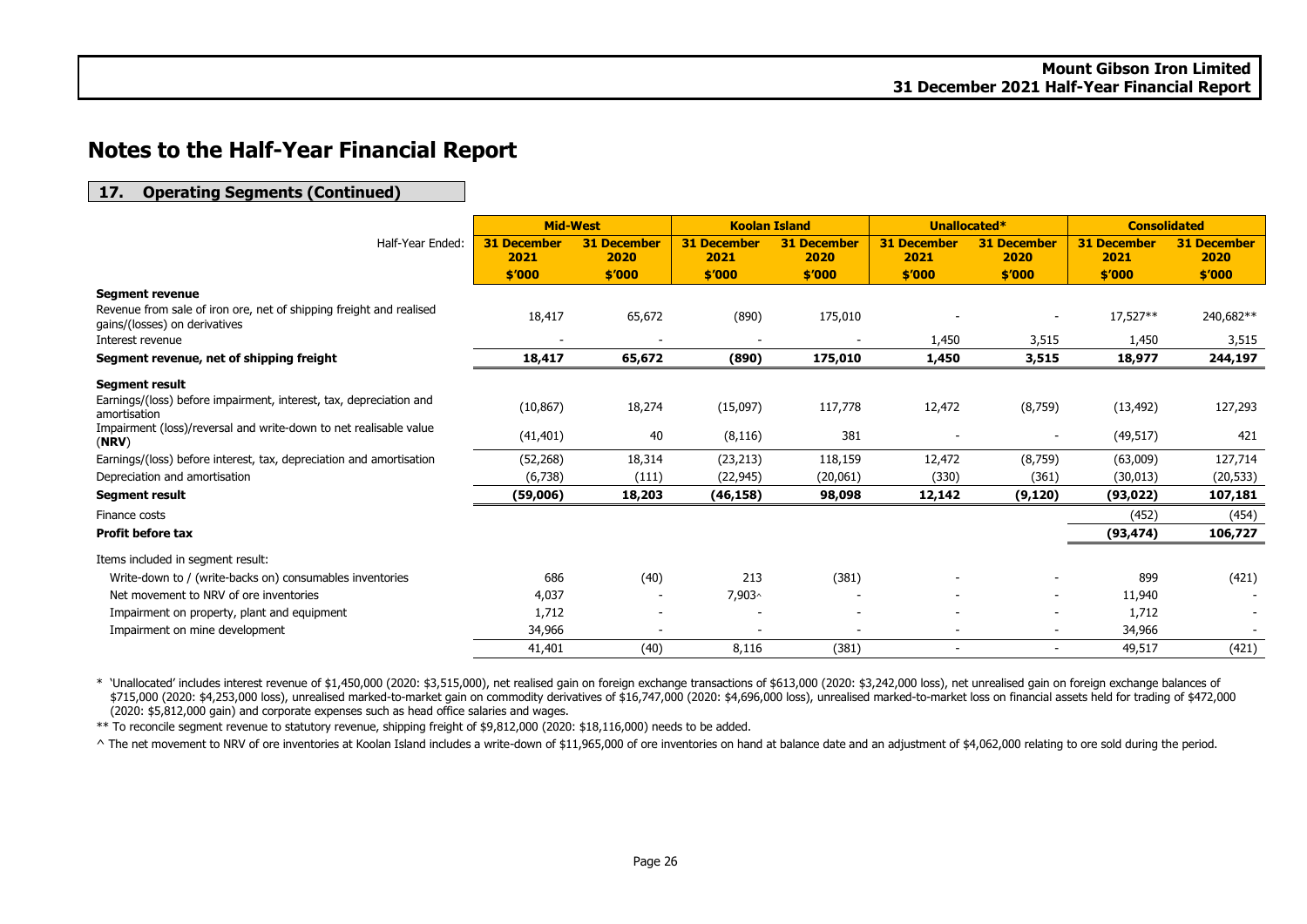| <b>Operating Segments (Continued)</b><br>17. |        |                            |                 |                            |                 |                            |                 |                            |                 |
|----------------------------------------------|--------|----------------------------|-----------------|----------------------------|-----------------|----------------------------|-----------------|----------------------------|-----------------|
|                                              |        | <b>Mid-West</b>            |                 | <b>Koolan Island</b>       |                 | Unallocated*               |                 | <b>Consolidated</b>        |                 |
|                                              | As at: | <b>31 December</b><br>2021 | 30 June<br>2021 | <b>31 December</b><br>2021 | 30 June<br>2021 | <b>31 December</b><br>2021 | 30 June<br>2021 | <b>31 December</b><br>2021 | 30 June<br>2021 |
|                                              |        | \$′000                     | \$′000          | \$'000                     | \$′000          | \$′000                     | \$′000          | \$′000                     | \$′000          |
| <b>Segment assets</b>                        |        |                            |                 |                            |                 |                            |                 |                            |                 |
| Current financial assets                     |        | 13,276                     | 9,258           | 8,084                      | 29,354          | 131,292                    | 338,664         | 152,652                    | 377,276         |
| Other current assets                         |        | 1,550                      | 8,307           | 32,246                     | 24,235          | 13,552                     | 2,013           | 47,348                     | 34,555          |
| Property, plant and equipment                |        | 2,829                      | 3,862           | 79,365                     | 59,048          | 288                        | 554             | 82,482                     | 63,464          |
| Right-of-use assets                          |        | 2,015                      | 10,858          | 8,905                      | 5,084           | 1,722                      | 1,968           | 12,642                     | 17,910          |
| Mine properties                              |        | $\overline{a}$             | 28,426          | 464,908                    | 375,557         |                            |                 | 464,908                    | 403,983         |
| Other non-current assets                     |        | $\overline{\phantom{a}}$   |                 | 827                        | 1,047           |                            |                 | 827                        | 1,047           |
| Deferred tax assets                          |        | $\overline{\phantom{a}}$   |                 |                            |                 | 21,926                     |                 | 25,939                     |                 |
| <b>Total assets</b>                          |        | 19,670                     | 60,711          | 594,335                    | 494,325         | 168,780                    | 343,199         | 786,798                    | 898,235         |
| <b>Segment liabilities</b>                   |        |                            |                 |                            |                 |                            |                 |                            |                 |
| <b>Financial liabilities</b>                 |        | 15,968                     | 29,447          | 49,875                     | 56,513          | 20,915                     | 32,551          | 86,758                     | 118,511         |
| Other liabilities                            |        | 10,333                     | 10,526          | 45,585                     | 45,459          | 2,144                      | 2,031           | 58,062                     | 58,016          |
| Deferred tax liabilities                     |        |                            |                 |                            |                 |                            | 1,994           |                            | 1,994           |
| <b>Total liabilities</b>                     |        | 26,301                     | 39,973          | 95,460                     | 101,972         | 23,059                     | 36,576          | 144,820                    | 178,521         |
| Net assets/(liabilities)                     |        | (6, 631)                   | 20,738          | 498,875                    | 392,353         | 145,721                    | 306,623         | 641,978                    | 719,714         |

\* 'Unallocated' current financial assets include cash and cash equivalents of \$30,340,000 (30 June 2021: \$68,732,000), term deposits of \$7,500,000 (30 June 2021: \$118,500,000), subordinated notes of \$50,412,000 (30 June 2021: \$79,861,000), financial assets held for trading of \$42,155,000 (30 June 2021: \$57,936,000), trade debtors and other receivables of \$606,000 (30 June 2021: \$492,000) and derivatives of \$279,000 (30 June 2021: \$13,143,000).

'Unallocated' financial liabilities include trade and other payables of \$2,907,000 (30 June 2021: \$2,646,000), interest-bearing loans and borrowings of \$9,067,000 (30 June 2021: \$1,997,000), derivatives of \$174,000 (30 June 2021: \$27,908,000) and income tax payable of \$8,767,000 (30 June 2021: \$nil).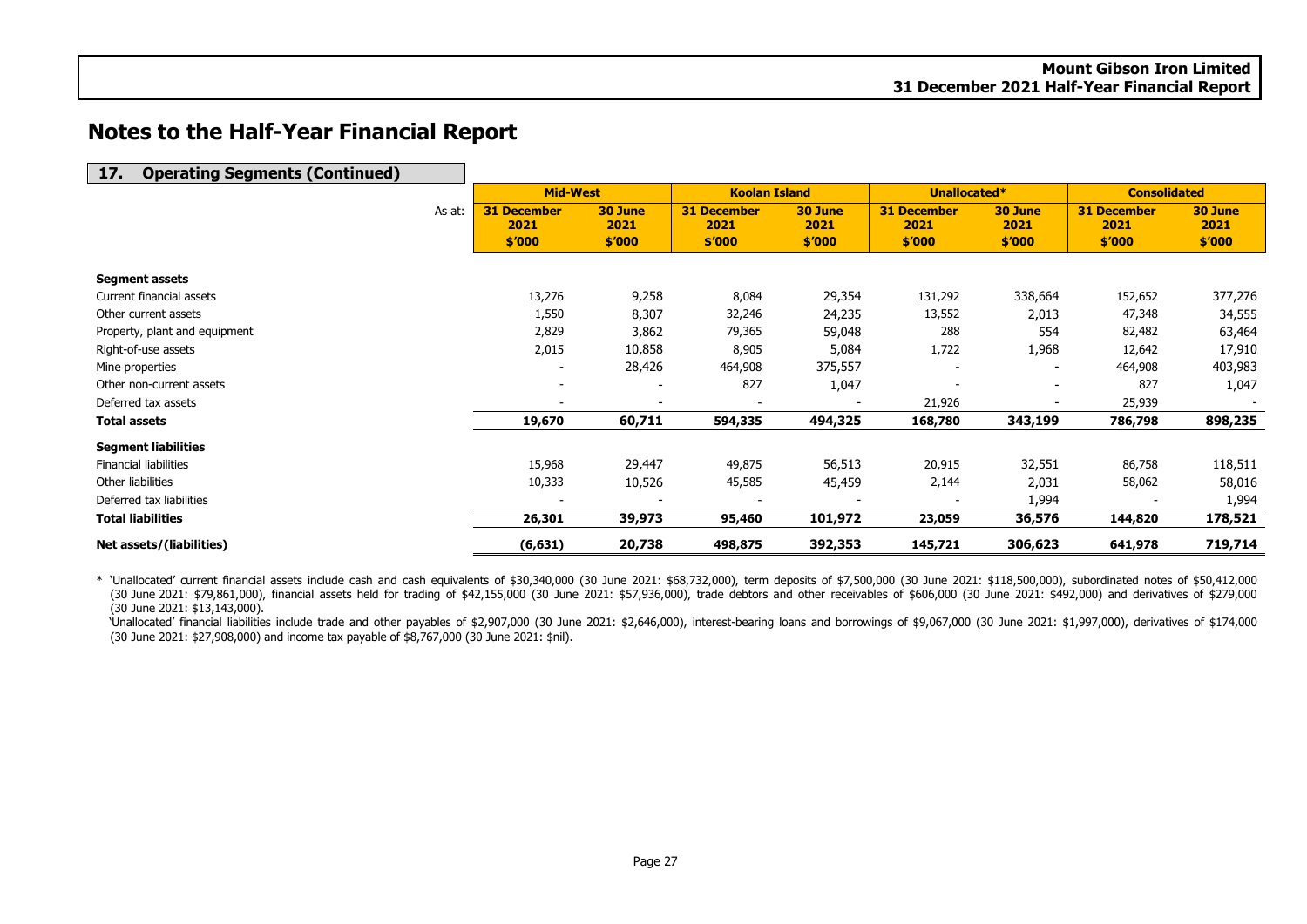### **18. Financial Instruments**

### **[a] Foreign currency risk**

The Group is exposed to the risk of adverse movements in the A\$ compared to the US\$ as its iron ore sales receipts are predominantly denominated in US\$. The Group uses derivative financial instruments to manage specifically identified foreign currency exposures by hedging a proportion of forecast US\$ sales transactions in accordance with its Financial Risk Management Policy. The primary objective of using derivative financial instruments is to reduce the volatility of earnings and cash flows attributable to adverse changes in the A\$/US\$ exchange rate.

The Group recognises derivative financial instruments at fair value at the date the derivative contract is entered into. The Group applies hedge accounting to forward foreign currency contracts and collar option contracts that meet the criteria of cash flow hedges.

During the half-year ended 31 December 2021, there were no US dollar foreign exchange forward contract deliveries.

At 31 December 2021, the notional amount of the foreign exchange hedge book totalling US\$17,000,000 is made up exclusively of collar option contracts over the period January to May 2022 with an average cap price of A\$1.00/US\$0.7426 and an average floor price of A\$1.00/US\$0.6973.

As at 31 December 2021, the marked-to-market unrealised gain on the total outstanding US dollar foreign exchange hedge book of US\$17,000,000 was \$105,000.

It is the Group's policy to negotiate the terms of the hedge derivatives to match the terms of the hedged item to maximise hedge effectiveness.

The Group uses the following derivative instruments to manage foreign currency risk from time to time as business needs and conditions dictate:

| Instrument                 | <b>Type of Hedging</b> | <b>Objective</b>                                                                                                                                                                                         |
|----------------------------|------------------------|----------------------------------------------------------------------------------------------------------------------------------------------------------------------------------------------------------|
| Forward exchange contracts | Cash flow hedge        | To hedge sales receipts against cash flow volatility arising from the<br>fluctuation of the A\$/US\$ exchange rate.                                                                                      |
| Collar options             | Cash flow hedge        | To hedge sales receipts against cash flow volatility arising from the<br>fluctuation of the A\$/US\$ exchange rate by limiting exposure to<br>exchange rates within a certain range of acceptable rates. |

### **[b] Commodity price risk**

The Group's operations are exposed to commodity price risk as the Group sales of iron ore to its customers are based on market rates. The majority of the Group's sales revenue is derived under long term sales contracts for each of its operations. The pricing mechanism in these contracts reflects a market based index. The pricing mechanism adopts the Platts Iron Ore Index Price which is published daily for iron ore "fines" with Fe content ranging from 58% to 65% Fe and is quoted on a US\$ per dry metric tonne "Cost and Freight" North China basis.

The Group enters into provisionally priced ore sales contracts, for which price finalisation is referenced to relevant market indices at specified future dates. The Group is exposed to movements in benchmark iron ore prices and movements in benchmark lump premium prices on lump product cargoes (if any), between the date of shipping and invoice finalisation date.

During the period, the Group had collar option contracts covering 270,000 dry metric tonnes ("**dmt**") of iron ore, with maturity dates spread over the period July 2021 to December 2021. The average price of the collar option contracts at each maturity date was between U\$120 and US\$212 per dmt. Movements in the market value of the collar option contracts are taken to the income statement.

### **[c] Fair value of financial assets and financial liabilities**

All financial instruments for which fair value is recognised or disclosed are categorised within the fair value hierarchy, described as follows, based on the lowest level input that is significant to the fair value measurement as a whole:

Level 1 – quoted market prices in an active market (that are unadjusted) for identical assets or liabilities;

Level 2 – valuation techniques (for which the lowest level input that is significant to the fair value measurement is directly or indirectly observable); and

Level 3 – valuation techniques (for which the lowest level of input that is significant to the fair value measurement is unobservable).

The fair values of derivative financial instruments are sourced from an independent valuation by the Group's treasury advisors using the valuation techniques with prevailing short and long term observable market inputs sourced from Reuters/Bloomberg to determine an appropriate mid-price valuation (level 2).

The fair values of quoted notes and bonds (classified as either financial assets held for trading or at fair value through other comprehensive income) are determined based on market price quotations at the reporting date (level 1).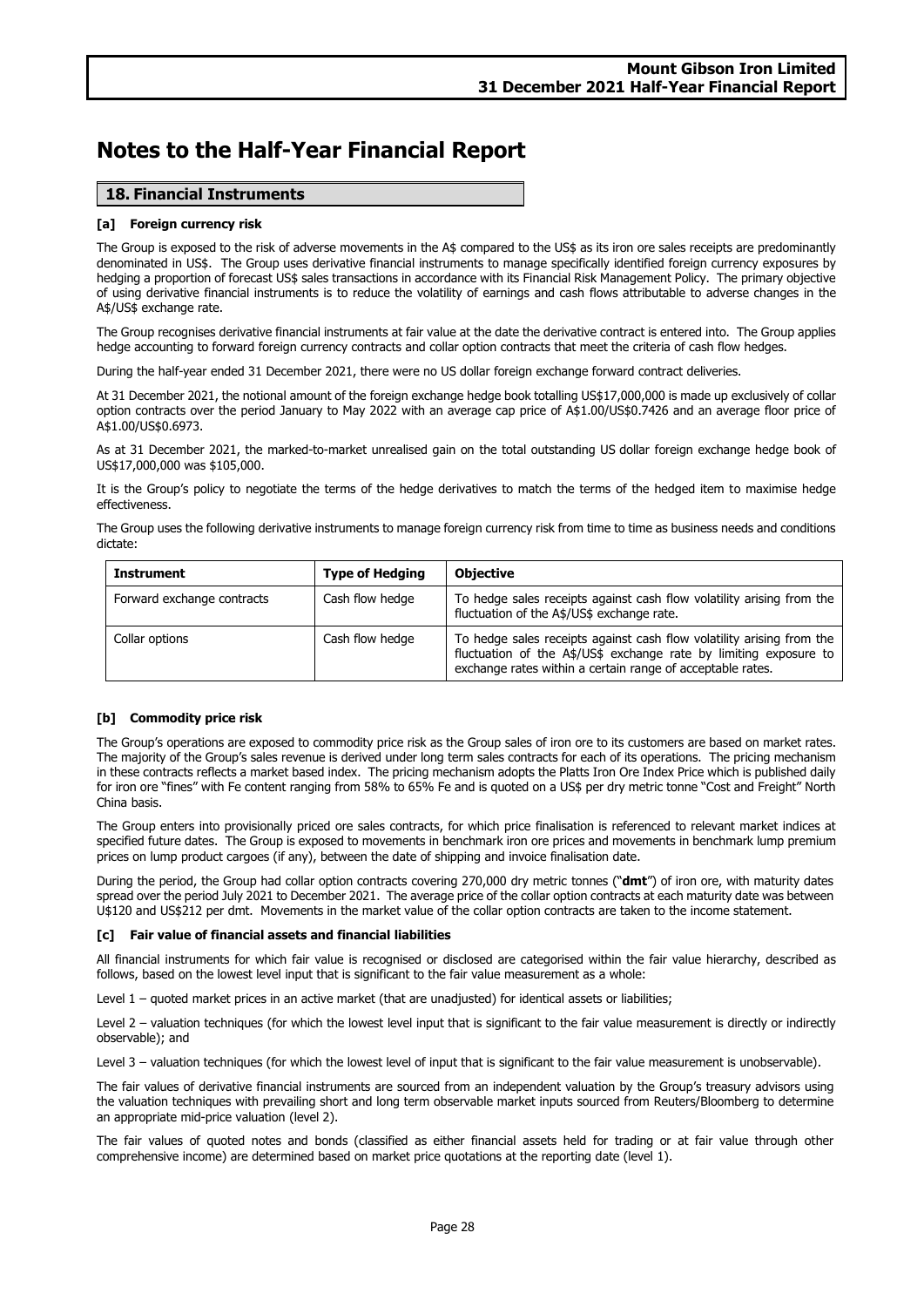The fair values of trade receivables classified as financial assets at fair value through profit and loss are determined using a discounted cash flow model incorporating market observable inputs sourced from Platts index pricing (level 2). This model also incorporates interest rate and credit risk adjustments.

The fair values of cash, short-term deposits, other receivables, trade and other payables and other interest-bearing borrowings approximate their carrying values, as a result of their short maturity or because they carry floating rates of interest.

The carrying amounts and fair values of the financial assets and financial liabilities for the Group as at 31 December 2021 are shown below.

|                                       | <b>31 December</b><br>2021 | <b>31 December</b><br>2021 | 30 June<br>2021        | 30 June<br>2021   |
|---------------------------------------|----------------------------|----------------------------|------------------------|-------------------|
|                                       | <b>Carrying Amount</b>     | <b>Fair Value</b>          | <b>Carrying Amount</b> | <b>Fair Value</b> |
|                                       | \$′000                     | \$'000                     | \$′000                 | \$′000            |
| <b>Financial assets</b>               |                            |                            |                        |                   |
| Cash                                  | 42,046                     | 42,046                     | 95,283                 | 95,283            |
| Term deposits                         | 7,500                      | 7,500                      | 118,500                | 118,500           |
| Subordinated notes                    | 50,412                     | 50,412                     | 79,861                 | 79,861            |
| Financial assets held for trading     | 42,155                     | 42,155                     | 57,936                 | 57,936            |
| Trade debtors and other receivables   | 10,260                     | 10,260                     | 12,553                 | 12,553            |
| Derivatives                           | 279                        | 279                        | 13,143                 | 13,143            |
|                                       | 152,652                    | 152,652                    | 377,276                | 377,276           |
| <b>Financial liabilities</b>          |                            |                            |                        |                   |
| Trade and other payables              | 58,005                     | 58,005                     | 72,500                 | 72,500            |
| Interest-bearing loans and borrowings | 19,812                     | 19,812                     | 18,103                 | 18,103            |
| Derivatives                           | 174                        | 174                        | 27,908                 | 27,908            |
| Income tax payable                    | 8,767                      | 8,767                      |                        |                   |
|                                       | 86,758                     | 86,758                     | 118,511                | 118,511           |
| <b>Net financial assets</b>           | 65,894                     | 65,894                     | 258,765                | 258,765           |

### **19. Events After Balance Sheet Date**

As at the date of this report there are no significant events after balance date of the Group that require adjustment of or disclosure in this report.

### **20. Commitments**

At 31 December 2021, the Group has commitments of:

- \$13,333,000 (31 December 2020: \$9,191,000) relating primarily to contractual commitments in respect of mining and transport that are not liabilities at the balance date; and
- \$24,908,000 (31 December 2020: \$7,796,000) relating to capital commitments for the purchase of property, plant and equipment at Koolan Island.
- \$123,000 (31 December 2020: \$726,000) relating to short-term leases for the provision of plant and equipment.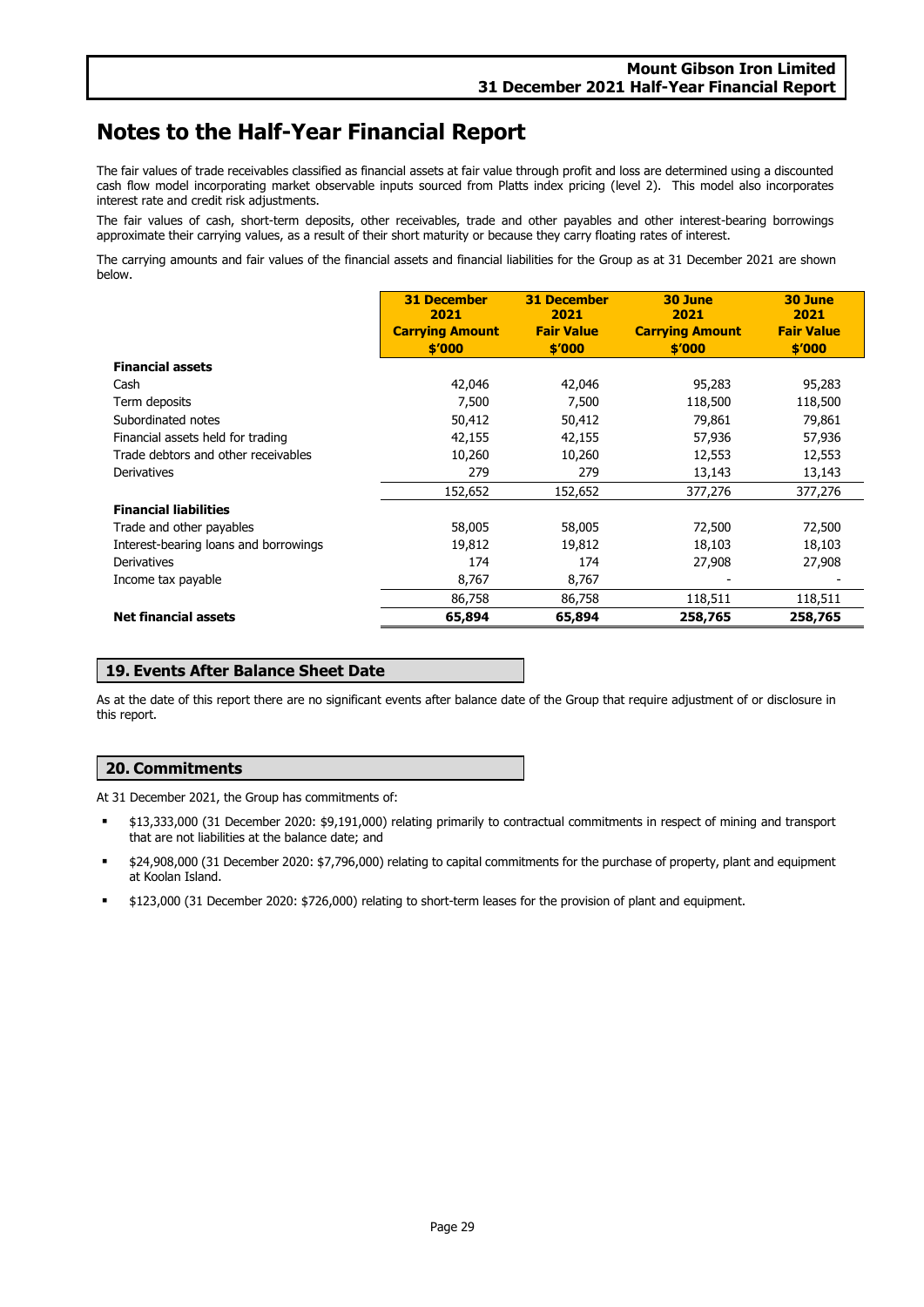### **21. Related Party Disclosures**

### **Ultimate parent**

Mount Gibson Iron Limited is the ultimate Australian parent company.

### **Director-related entity transactions**

Sales

During all or part of the year, Mr Lee and Mr Ferguson were directors of APAC Resources Limited (**APAC**) which has a 37.40% beneficial shareholding in Mount Gibson Iron Ltd.

During the period, sale agreements that were in place with director-related entities include the sale of 20% of iron ore from Koolan Island's available mined production over the life of mine to APAC.

Pursuant to these sales agreements, during the half-year, the Group sold 79,100 wmt (2020: 227,649 wmt) of iron ore to APAC.

Amounts recognised at the reporting date in relation to director-related entity transactions:

|                                                                              | <b>31 December</b><br>2021<br>\$′000 | 30 June<br>2021<br>\$′000 |
|------------------------------------------------------------------------------|--------------------------------------|---------------------------|
| <b>Assets and Liabilities</b><br><b>Current Assets</b><br>Receivables - APAC | -                                    |                           |
| <b>Total Assets</b>                                                          |                                      |                           |
| <b>Current Liabilities</b><br>Payables - APAC<br><b>Total Liabilities</b>    |                                      | 1,797<br>1,797            |

|                      | 31 December<br>2021<br>\$'000 | 31 December<br>2020<br>\$'000 |
|----------------------|-------------------------------|-------------------------------|
| <b>Sales Revenue</b> |                               |                               |

| Sales revenue – $APAC*$                       | 1642 | 33.269 |
|-----------------------------------------------|------|--------|
| Total Sales Revenue (before shipping freight) | (642 | 33,269 |

\* Sales revenue received during the period included quotation period price adjustments relating to prior period of \$1,996,000 (2020: \$2,123,000).

### **22. Contingent Liabilities**

1. The Group has a performance bonding facility drawn to a total of \$7,495,000 (30 June 2021: \$7,495,000). The performance bonds secure the Group's obligations relating to environmental matters and infrastructure.

2. Certain claims arising with customers, employees, consultants and contractors have been made by or against certain controlled entities in the ordinary course of business, some of which involve litigation or arbitration. The Directors do not consider the outcome of any of these claims will have a material adverse impact on the financial position of the consolidated entity.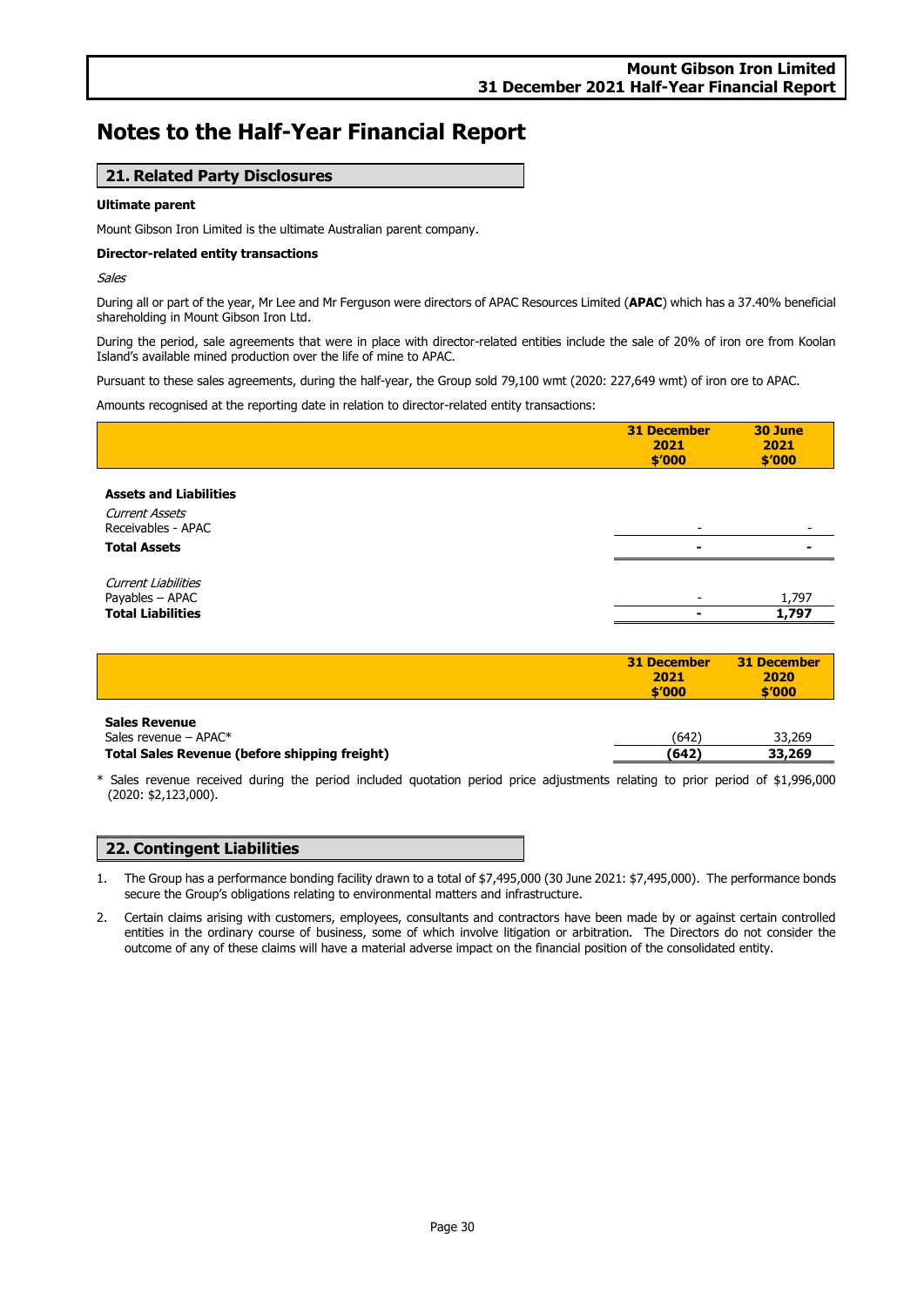# **Directors' Declaration**

In accordance with a resolution of the directors of Mount Gibson Iron Limited, I state that:

In the opinion of the Directors:

- a. the financial statements and the notes of the Group for the half-year ended 31 December 2021 are in accordance with the Corporations Act 2001, including:
	- i) giving a true and fair view of the financial position as at 31 December 2021 and the performance of the Group for the half-year ended on that date; and
	- ii) complying with Accounting Standard AASB 134 Interim Financial Reporting and the Corporations Regulations 2001; and
- b. there are reasonable grounds to believe that the Company will be able to pay its debts as and when they become due and payable.

Signed in accordance with a resolution of the Directors.

Lee Sengthen

**Lee Seng Hui Chairman** 22 February 2022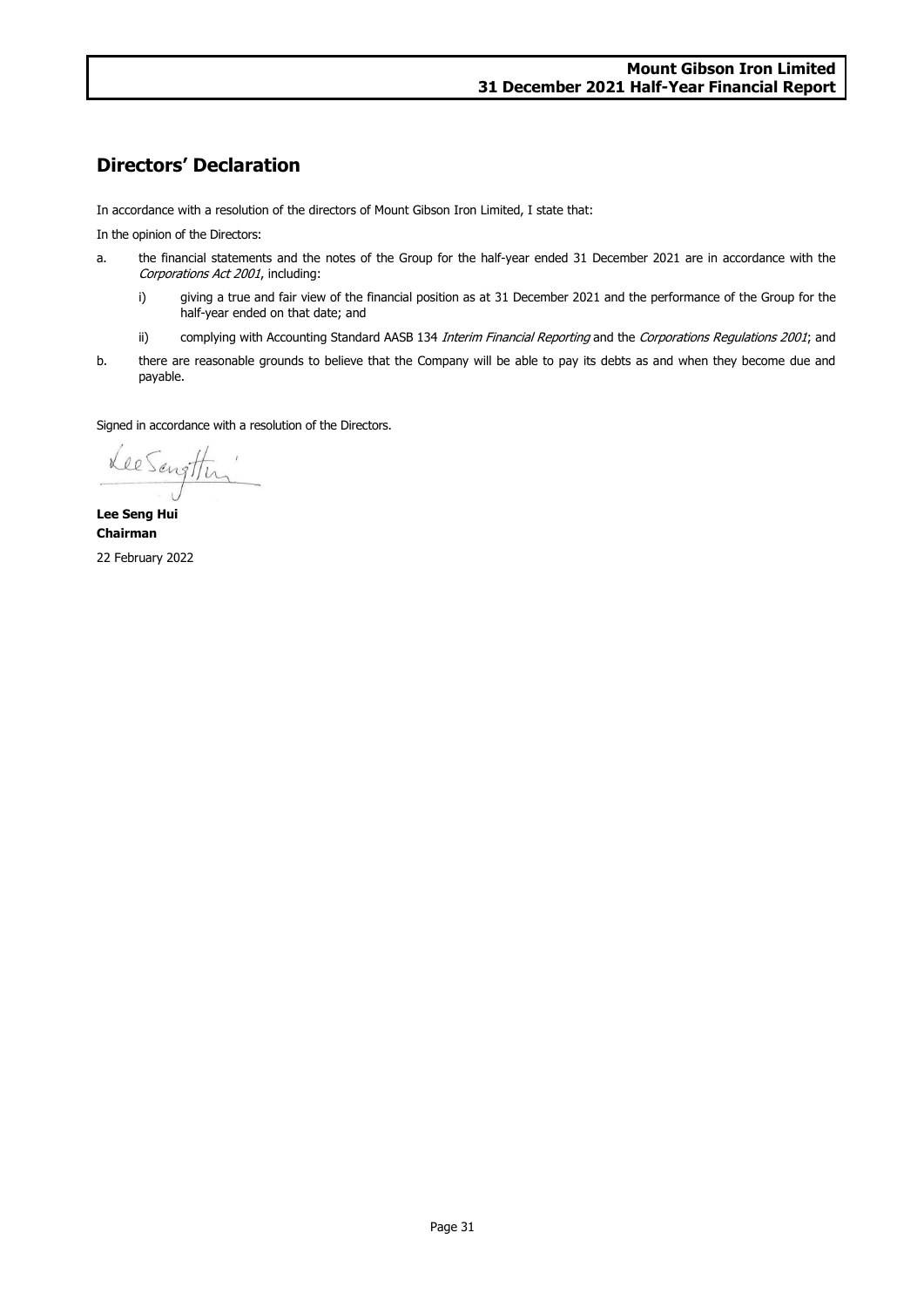

Ernst & Young 11 Mounts Bay Road Perth WA 6000 Australia GPO Box M939 Perth WA 6843

Tel: +61 8 9429 2222 Fax: +61 8 9429 2436 ey.com/au

# **Independent auditor's review report to the members of Mount Gibson Iron Limited**

## **Conclusion**

We have reviewed the accompanying half-year financial report of Mount Gibson Iron Limited (the Company) and its subsidiaries (collectively the Group), which comprises the interim consolidated statement of financial position as at 31 December 2021, the interim consolidated statement of profit or loss, interim consolidated statement of comprehensive income, interim consolidated statement of changes in equity and interim consolidated statement of cash flows for the half-year ended on that date, notes comprising a summary of significant accounting policies and other explanatory information, and the directors' declaration.

Based on our review, which is not an audit, we have not become aware of any matter that makes us believe that the half-year financial report of the Group does not comply with the *Corporations Act 2001*, including:

- a. Giving a true and fair view of the consolidated financial position of the Group as at 31 December 2021 and of its consolidated financial performance for the half-year ended on that date; and
- b. Complying with Accounting Standard AASB 134 *Interim Financial Reporting* and the *Corporations Regulations 2001*.

## **Basis for conclusion**

We conducted our review in accordance with ASRE 2410 *Review of a Financial Report Performed by the Independent Auditor of the Entity* (ASRE 2410). Our responsibilities are further described in the *Auditor's responsibilities for the review of the half-year financial report* section of our report. We are independent of the Group in accordance with the auditor independence requirements of the *Corporations Act 2001* and the ethical requirements of the Accounting Professional and Ethical Standards Board's APES 110 *Code of Ethics for Professional Accountants* (*including Independence Standards)* (the Code) that are relevant to our audit of the annual financial report in Australia. We have also fulfilled our other ethical responsibilities in accordance with the Code.

## **Directors' responsibilities for the half-year financial report**

The directors of the Company are responsible for the preparation of the half-year financial report that gives a true and fair view in accordance with Australian Accounting Standards and the *Corporations Act 2001* and for such internal control as the directors determine is necessary to enable the preparation of the half-year financial report that gives a true and fair view and is free from material misstatement, whether due to fraud or error.